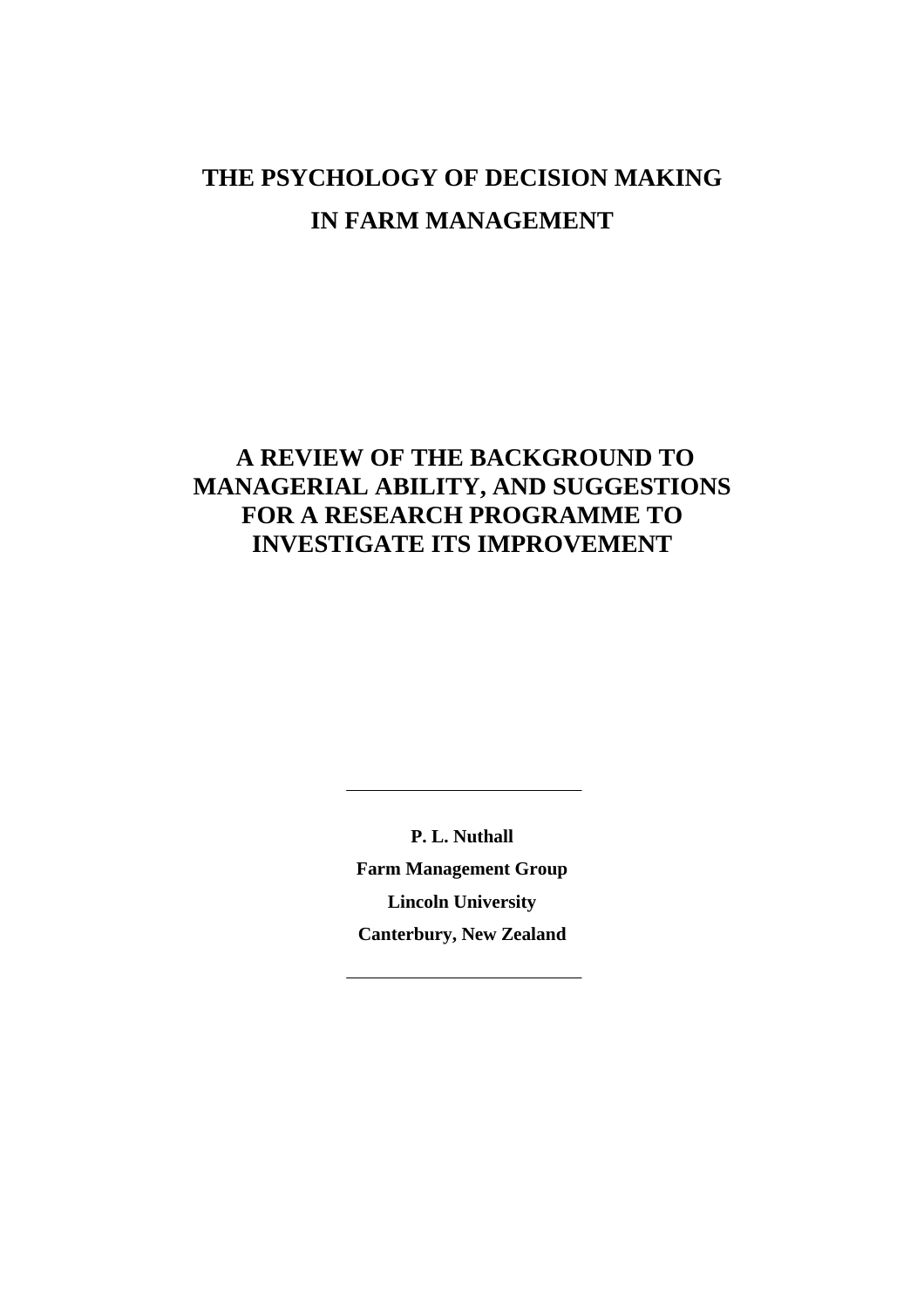## **CONTENTS**

| 1.  |                                                                 |  |  |
|-----|-----------------------------------------------------------------|--|--|
| 2.  |                                                                 |  |  |
| 3.  |                                                                 |  |  |
| 4.  |                                                                 |  |  |
|     | 4.1<br>4.2                                                      |  |  |
| 5.  |                                                                 |  |  |
| 6.  |                                                                 |  |  |
| 7.  | Competencies Involved in the Management of Primary Production19 |  |  |
| 8.  |                                                                 |  |  |
| 9.  |                                                                 |  |  |
| 10. |                                                                 |  |  |
| 11. | .29                                                             |  |  |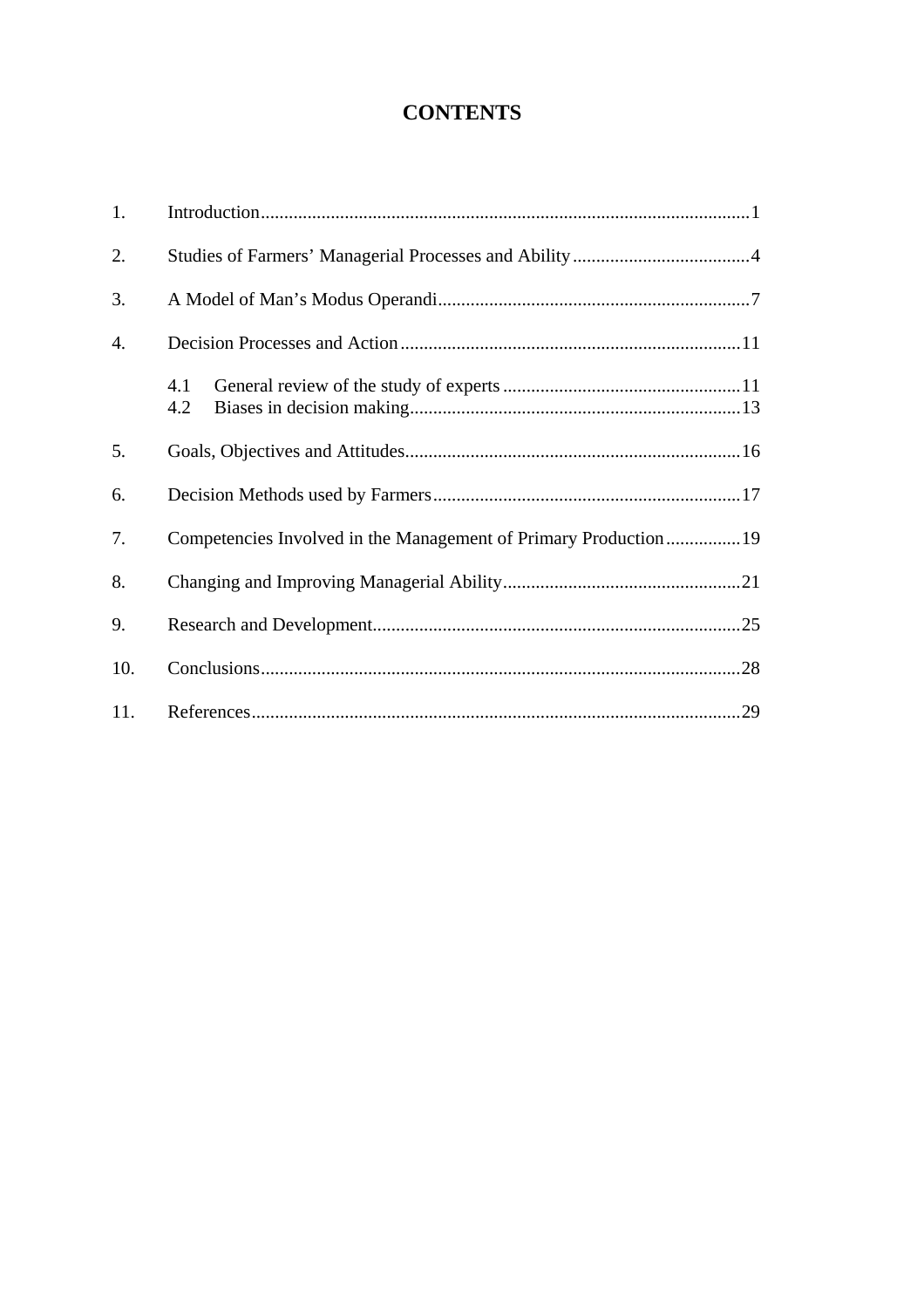#### **1. Introduction**

Managerial ability has always been regarded as an important parameter in agricultural production. However, while there have been studies on descriptive aspects of management processes and abilities (e.g., Johnson et al (1961)), few studies have focussed on developing methods and procedures for improving the level of individual manager's abilities. This review is designed to appraise the background to managerial ability, particularly with respect to the relevant psychological research, and to consider the structure of research programmes designed to develop ability enhancing systems.

A few years ago Malcolm (1990) looked back over fifty years of farm management research and practice in Australia. What he concluded applied equally to most countries. He noted that despite all the research and development on a wide range of decision models and systems, the farmers of today still largely rely on intuition, experience, and simple budgeting. Researchers, on the other hand, have clearly benefited from the developments which in general have stemmed from other disciplines and require modification for primary production use. Many of the research method developments have been made possible by the increasing availability of powerful and affordable computers. Farmers have also benefited. Nuthall and Benbow (1998) found 43% of the New Zealand farming population had a micro-computer and this percentage was increasing at approximately 4% per year. Other western countries are experiencing similar rates. Despite this, the farmers still conform to Malcolm's conclusion that budgeting is their main analytical tool. The farmers' other main computer activity is financial recording.

It is no wonder there is a modicum of interest in the management factor and its psychology starting to appear. Ohlmer et al (1998)) developed concepts of the steps Swedish farmers used when making decisions - this work was a useful and timely start. Rougour et al (1998) looked at measuring management capacity and noted 'explicit definitions (of management capacity) together with an elaboration of the concept are hard to find'. They introduced the notion of psychological aspects being important and reviewed efficiency studies- they noted the next stop would be to include 'aspects of the decision making process'. Clearly the seeds have been sown.

While not in regard to managerial ability, Willock (a) et al (1999), and others, report on a study which measures and highlights many psychological variables of Scottish farmers. While this study did not involve managerial ability it has provided a valuable backdrop and experience for such studies, particularly with regard to quantifying the relationships (Austin et al (1998)).

Every farmers' aim is to achieve his or her goals and objectives - which may involve an amalgam of the farm family members' desires and wants. In a general sense the function to maximise is:

```
Achieve goals/objectives =f (goal/objective recognition, resources available, farm
                 environment, regulations, managerial ability)
```
Traditionally research has concentrated on the resources, environment and regulations with respect to profit maximisation, though in recent years multi-objective (Piech and Rehman (1993)) analysis has become more important. It is time emphasis was placed on the other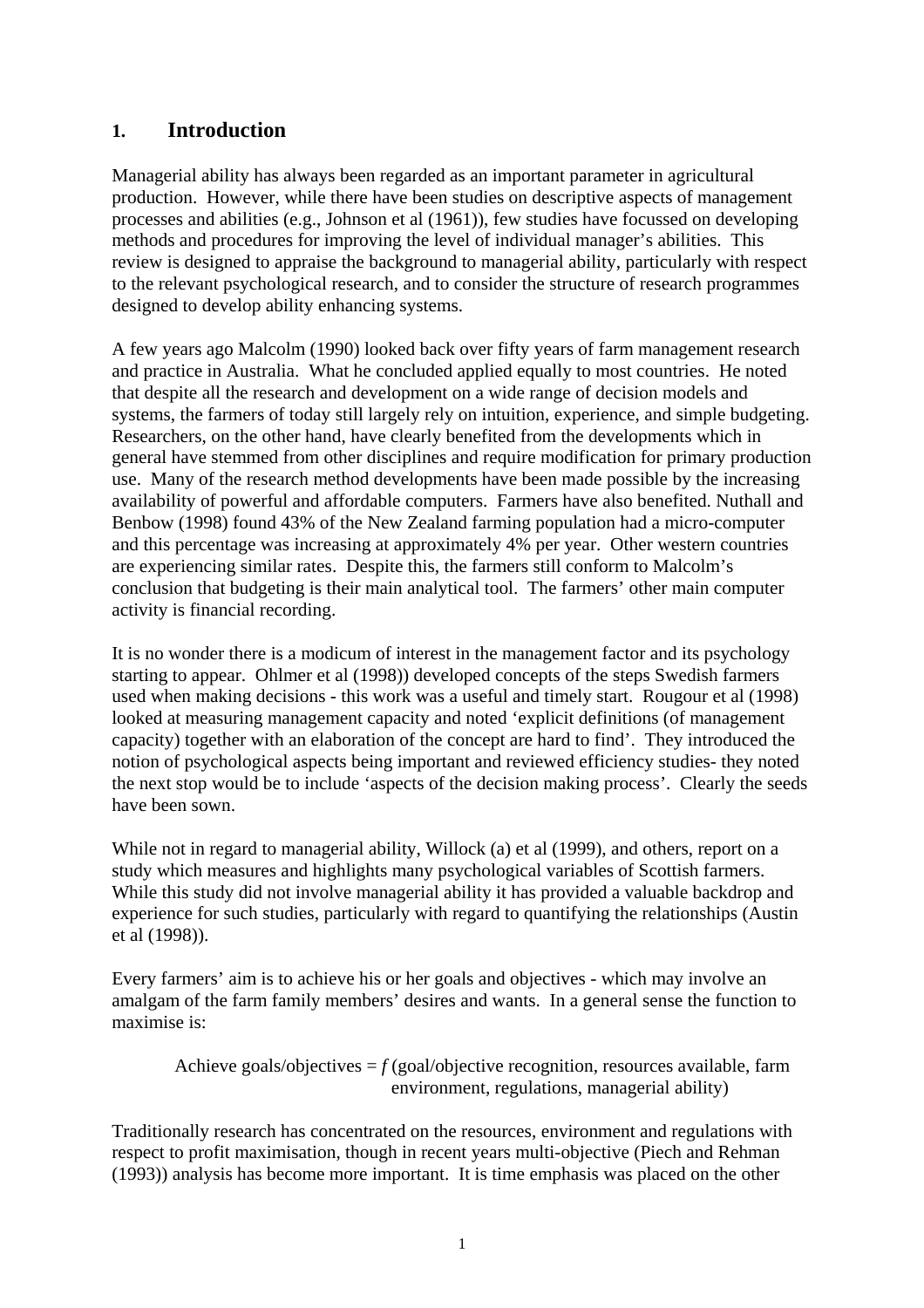aspects - managerial ability and goal/objective classification - the two are intertwined.

Mention managerial ability and many beliefs and theories will be voiced. Preston (1996) is reported to have said farming success depends on (a) hard work both "with the brain and physically", (b) timing - "everything is done when it should be", and (c) achieving "consistently good figures, such as gross profit per stock unit, lambing percentage and wool weights". Some might argue with these statements, but what is more important is that managerial ability revolves round rather more fundamental issues that eventually give rise to some of these more obvious traits. This is where study is required.

To investigate the more fundamental aspects of decision thought processes the obvious place to turn is the discipline of psychology - which Atkinson et al (1990) define as (p8): "the scientific study of (human) behaviour and mental processes".

The potential gain from applying psychological concepts and methods to the management of primary resources needs to be investigated. This discussion moves in this direction. Both psychology and economics are concerned with choice theories. Weber (1994) compares the two disciplines through the following table:

|                                       | <b>PSYCHOLOGY</b>                                                                                            | <b>ECONOMICS</b>                                                              |  |
|---------------------------------------|--------------------------------------------------------------------------------------------------------------|-------------------------------------------------------------------------------|--|
| <b>FOCUS ON</b>                       | explaining processes<br>$\bullet$<br>individual behaviour<br>$\bullet$<br>learning<br>$\bullet$<br>phenomena | predicting outcomes<br>aggregate behaviour<br>equilibrium solutions<br>theory |  |
| <b>ANOMALIES</b><br><b>STUDIED</b>    | deviations from normal<br>$\bullet$<br>behaviour                                                             | • market inefficiencies                                                       |  |
| <b>PROXY FOR</b><br><b>IMPORTANCE</b> | can it lead to preference<br>$\bullet$<br>reversals?                                                         | Can anybody make<br>$\bullet$<br>money with it?                               |  |

He also notes that economists could well use the psychological insights of the subjectivity of perception, the relativity of perception, the theories of individual difference and the role of intrinsic versus extrinsic incentives. It is contended that in the area of managerial ability all these aspects need investigating.

It could be argued that if the psychologists have the answers there is little point of further work. It is doubtful whether psychologists would agree that they do in fact have the answers, and more importantly, very little of their research has concerned field studies in agriculture. There are some exceptions - Weber (1994) is one example. The conditions under which primary production decisions are made is very different from, for example, an urban tyre factory or an urban insurance office.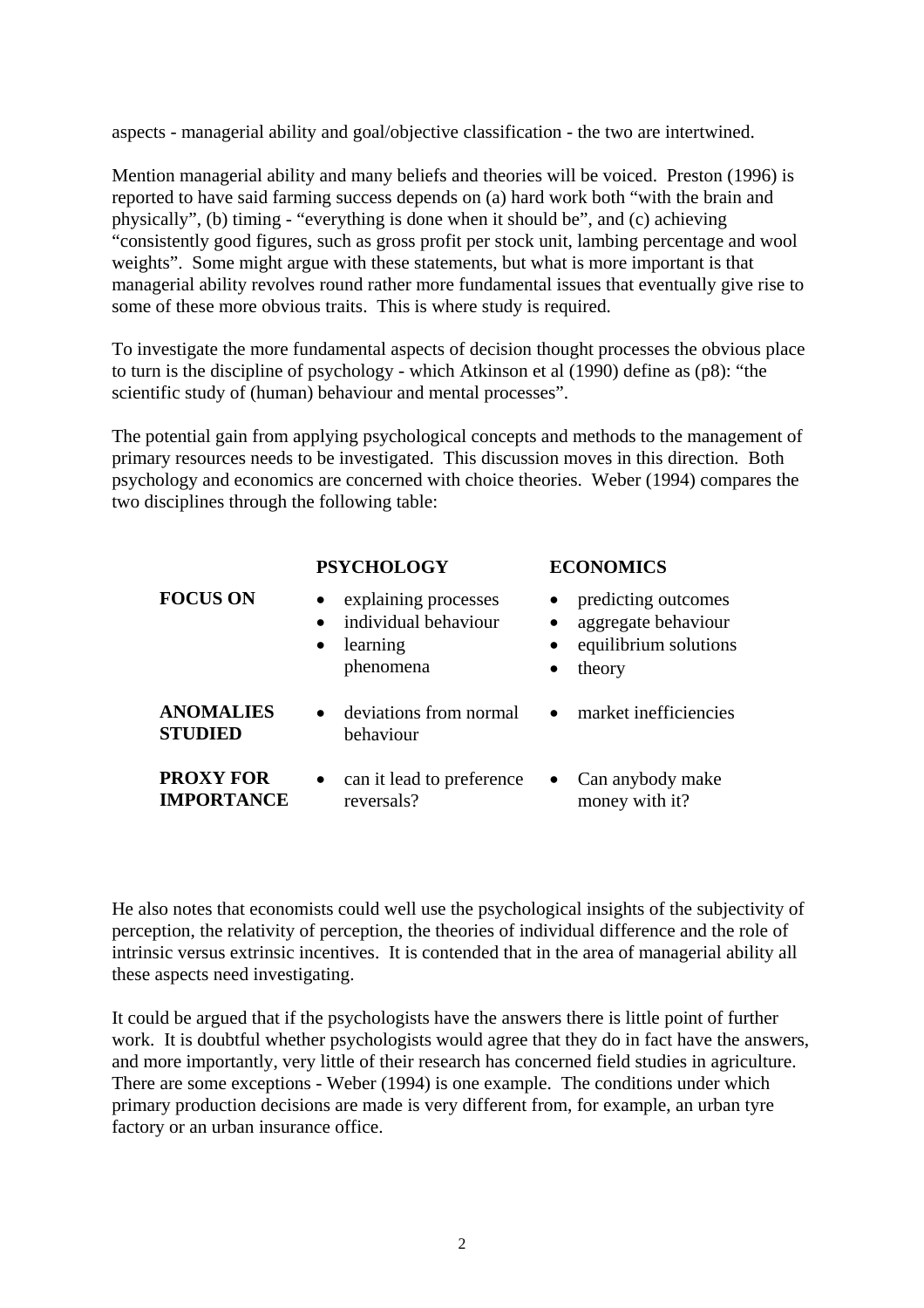Currently very few farm managers obtain any management skill training other than through 'on the job' experience. Furthermore, the increasing numbers of farmers graduating from tertiary institutions (in New Zealand 27.2% of farmers have had tertiary education (Nuthall and Benbow (1998)) do not have exposure to other than a few theoretical aspects of ability. This would seem an area for rewarding development.

In contrast many tertiary institutions, and specialist research establishments, have courses and research programmes on technology development, as well as adoption theories and practice. These programmes are important as it is clearly crucial that the on-farm decision makers fully understand the current technology available to them. Learning about technology is, however, only one aspect of managerial ability - one of the many competencies that make up a total manager.

With the development of computers and the associated software it might be argued they will increasingly take over the role of management. As noted above, the history of computer use on farms (Nuthall and Benbow (1998)) has shown that while more farmers are using computers they only use them for basic management support. The software available is not being found useful at a higher level. This is likely to continue as farmers tend to be reluctant to hand over control to systems they are not fully conversant with, and more importantly, the systems available are still very rudimentary and have not been proven to outperform a skilled human manager. This situation is likely to continue.

Thus, as Salmon (1980) concludes (p20), "the psychological correlates of farm management still remain a clouded issue and a new approach was needed from a different theoretical base". To this day this situation has not changed.

This review and discussion is divided into nine sections. The next section contains a brief review of the work on farmers' managerial processes, and this is followed by a section on man's thinking processes as an introductory understanding seems helpful to understanding decision processes. Section four, therefore, contains material looking at, and reviewing, man's decision and action cognition as this is the area that needs study and improvement. As understanding what managers are striving to achieve is a cornerstone to change, the following section briefly reviews goals, objectives and attitudes. Specific agricultural work is then introduced with the sixth section covering farmers' decision methods, though clearly the amount of work to report on here is somewhat limited. This leads into considering the components of managerial ability with respect to primary production so section seven contains a list of basic competencies thought to be important. As improving managerial ability is the main objective, section eight contains a discussion on whether the ability of mature managers can in fact be altered. Fortunately the evidence regarding adults in general is positive. Finally, consideration is given to research methods and a possible research programme with the discussion in section nine. A brief conclusion is then presented.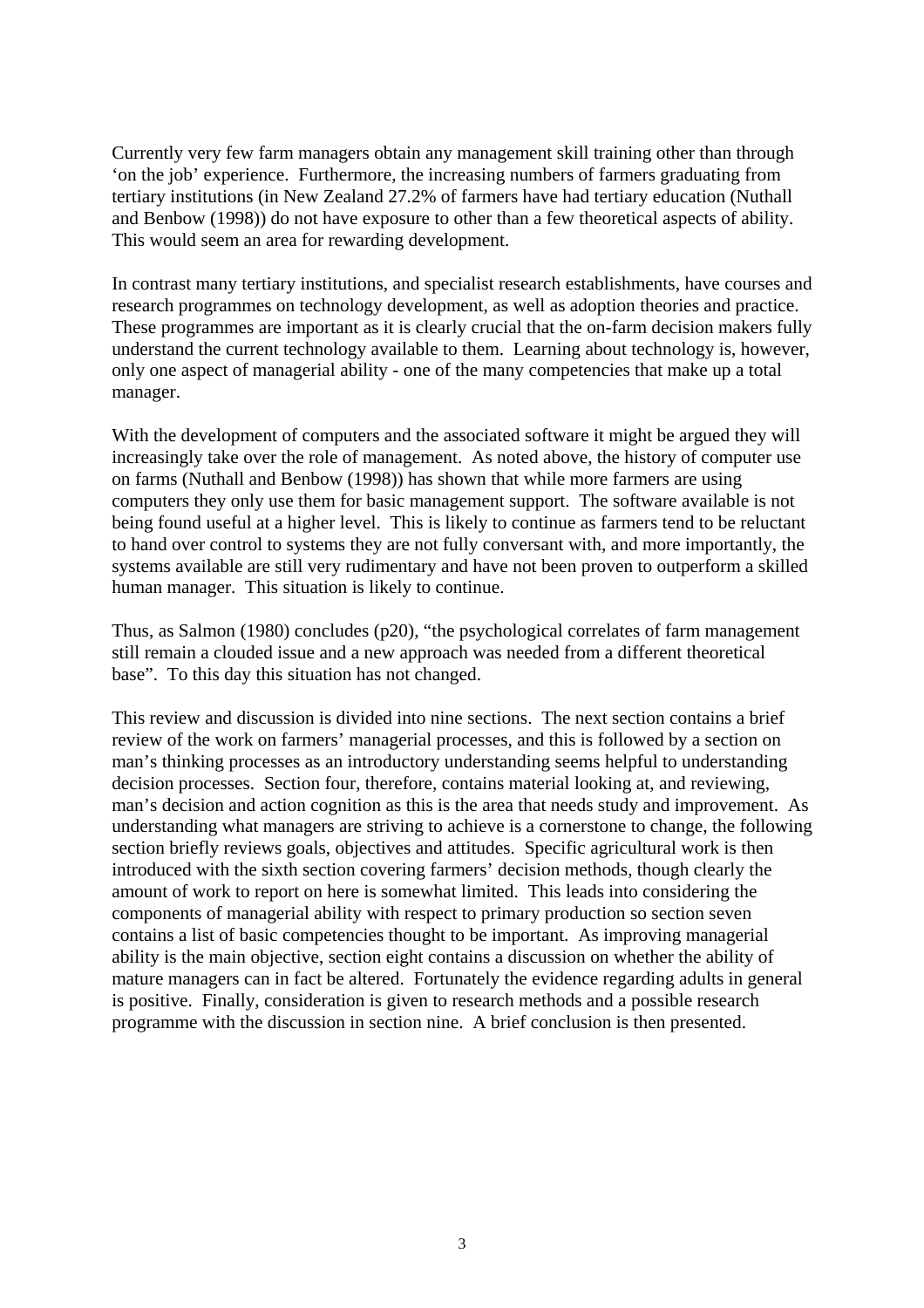#### **2. Studies of farmers' managerial processes and ability**

There have been many studies of farm/farmer efficiency, but few on the farmer him or herself. One of the early in-depth studies was of US midwestern farmers (Johnson et al (1961)). The objectives of the survey and analysis was to examine the role of information in decision making, to examine the components of management (hypothesised as observing, analysing, deciding, action and acceptance), to learn what analytical procedures and expectation models were used, and to record the insurance strategies used. They documented large quantities of information (such as the sources of information) and attempted to relate the management processes to the dominant production economics thinking of the time (marginal analysis, pricing supply and demand models). The researchers were agricultural economists and this background dominated their approach. No work on the farmers' psychology or personal parameters was conducted.

Shanteau (1984) noted that most basic disciplines had an agricultural form (agricultural economics, agricultural botany......), but this had never occurred in psychology though one or two pioneers worked in this area (such as Shanteau himself). Examples include Muggen (1969) who concluded, after a review of 73 studies, that farmers were not different to the population at large in factors such as abstract reasoning, memory, numerical ability right through to motivation and risk aversion attitudes. In addition, Salmon (1980) reviewed some of the early work and notes that Van Den Ban (1970) considered 25 Dutch studies and concluded they did not know which personal qualities were associated with high income. In contrast, Salmon also reports that Krause and Williams (1971) found a positive relationship between change in net worth over 1960-64 and personality factors.

Work on the adoption process, technology transfer and extension, (for example Morris et al (1995)), on the other hand, has been extensive and has made a major contribution to action in the field. Furthermore, many textbooks have been written in this area (e.g., Roling N (1988)) for the many courses in most universities with an agriculture faculty. This work focusses on the manager and change, but only considers a small component of the whole process of management.

Similarly, there has been an appreciable amount of work on goals, objectives and attitudes (for example Fairweather (1990)). A common conclusion is that profit is only a small component of what underlies the decisions made. This is an important recognition, but is only background to the question of managerial ability. What is perhaps more important is farmers' attitudes to, and use of, information (for example, Lively and Nuthall (1983) & Ryde and Nuthall (1984)) as part of success is knowledge and successful forecasting. However, little more than recording the practices used has been achieved.

It is only very recently that managers' psychology has started to be included in research work in detailed and meaningful ways. One significant study is currently appearing in the literature - this is the Edinburgh Study of Farmer Decision Making which has given rise to a series of articles (Willock (1997), McGregor et al (1996), Austin et al (1998), Edwards-Jones et al (1998), Willock et al (1999) a & b)). A sample of over 200 Scottish farmers completed many psychological tests as well as questionnaires on goals, objectives, attitudes and farming practices. The tests included intelligence, personality, innovation and health/stress questionnaires that had been widely used and validated on many samples throughout the general population. This massive amount of data was carefully analysed using a range of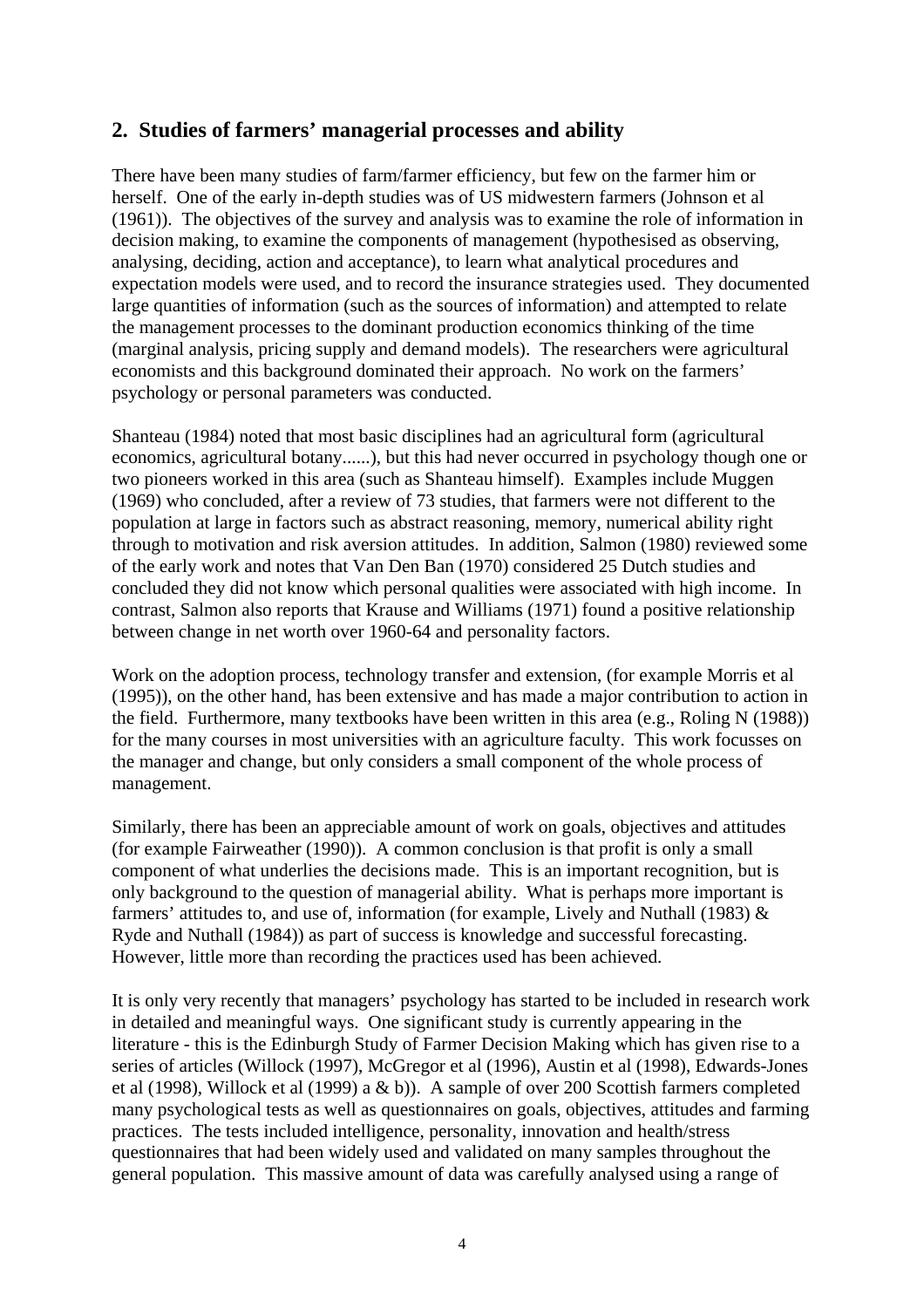statistical methods (see later under research methods) to explore the underlying factors and relationships. A major emphasis in the study was farmers' attitudes to the environment as an underpinning objective was to provide policy makers with sufficient understanding to enable good environmental rules and regulations. The study was not directed at understanding managerial ability, but nevertheless provides an extremely valuable background to future studies.

'The results show that farmers do not differ from the normal population on any psychological factors. But psychological factors do play an important role in farm decision making' (p5, Willock (1997)). The researchers also related personality factors to goals and attitudes and gave what they regard as the direction and strength of causation. Whether all their conclusions can be applied to farmers in other regions and countries has yet to be ascertained so it is not appropriate to review the detailed results. However, another statement from the conclusion is (p6) "psychological variables are important contributors to the decision making process...... The study permits the identification of those who change more quickly...... they are extrovert, outgoing and likely to communicate the change to a number of other farmers." McGregor et al (1996) also reports that there was a correlation between farmers' IQ test score and gross farm income per hectare. Edwards-Jones et al (1998) reported that personological variables explained between 20 and 30% of the observed variation in environmentally oriented behaviour. They also report on a number of structural equations developed to predict environmental and production behaviour. All these results, and the many more in the written reports, are important if for no other reason than they focus attention on the psychology of decision making in a modern context.

Of direct relevance to managerial ability are the studies on the competencies important in management; and the reviews on management capacity and processes, the latter having recently appeared. The competencies, or skill areas, important in management will be reviewed in greater detail in a later section, but suffice to note that attempts have been made to list these for curriculum purposes - getting this list correct is likely to be crucial to the success of management training (see, for example, Lees (1991)).

Equally as important as training is the person's inherent capacity to manage. Rougoor et al (1998) reviews this topic and note that capacity can be divided into (i) drives and motivation, (ii) abilities, and (iii) biography. They comment on the alternative ways of observing a farmers' managerial ability, and list studies looking at efficiency. They note there is a clear correlation between education and efficiency, but mixed conclusions on the importance of age and experience. One study reported a positive correlation between the 'level of ambition' and milk yield, another correlation between personality and debt levels. Overall, however, clear theories and conclusion did not emerge from the literature. They conclude that the decision making process is 'under exposed'. (Ohlmer et al (1998), in the following article, concentrate on exploring this process and how it might be improved. They worked on a number of case studies and concluded the process was not a linear system through planning, execution and control, but a more complex system of dynamic "visits" to various phases and sub-processes. They summarise this with the following figure (p285).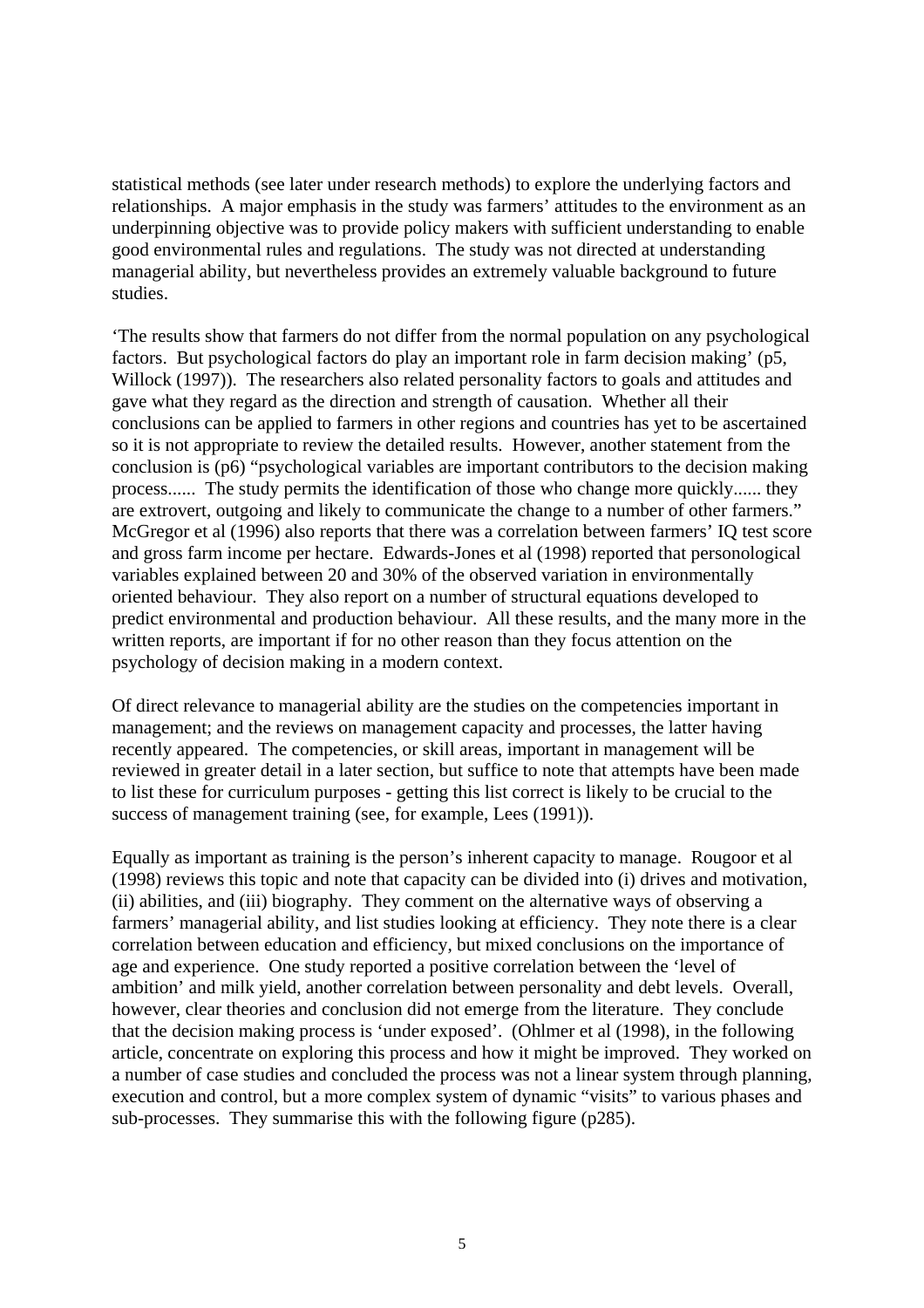|                       | <b>Subprocess</b>                                 |                 |                                                                    |                                                                                   |  |
|-----------------------|---------------------------------------------------|-----------------|--------------------------------------------------------------------|-----------------------------------------------------------------------------------|--|
| <b>Phase</b>          | <b>Searching &amp; Paying</b><br><b>Attention</b> | <b>Planning</b> | Evaluating $\&$<br><b>Choosing</b>                                 | <b>Bearing</b><br><b>Responsibility</b>                                           |  |
| Problem<br>Detection  | Information scanning<br>Paying attention          |                 | Consequence<br>Evaluation,<br>Problem?                             | Checking the<br>choice                                                            |  |
| Problem<br>Definition | Information search<br>Finding options             |                 | Consequence<br>evaluation,<br>Choose options<br>to study           | Checking the<br>choice                                                            |  |
| Analysis &<br>Choice  | Information search                                | Planning        | Consequence<br>evaluation,<br>Choice of<br>option                  | Checking the<br>choice                                                            |  |
| Implementation        | Information search<br>Clues to outcomes           |                 | Consequence<br>evaluation,<br>Choice of<br>corrective<br>action(s) | Bearing<br>responsibility<br>for final<br>outcome,<br>Feed forward<br>information |  |

#### **A Revised Conceptual Model of the Decision Process**

Many would agree with this concept. They also concluded that their case study farmers exhibited five characteristics in their decision making (p288) - "(i) continual updating, (ii) a qualitative approach, (iii) a quick and simple approach, (iv) small tests and incremental implementation, and (v), checking clues during implementation". In attempting to improve managerial ability these attitudes must be taken into account. Ohlmer et al also comment that personal networks and clubs are very important in the management process, but when it comes to improving ability their single suggestion is 'education'.

Progress has been made. Over the years some acceptance of the importance of managerial ability has occurred and there have been studies on the management process. In addition a start has been made on relating the managers' psychology to decision outcomes. There is, however, a long way to go to obtain a reasonable understanding of how to improve managerial efficiency.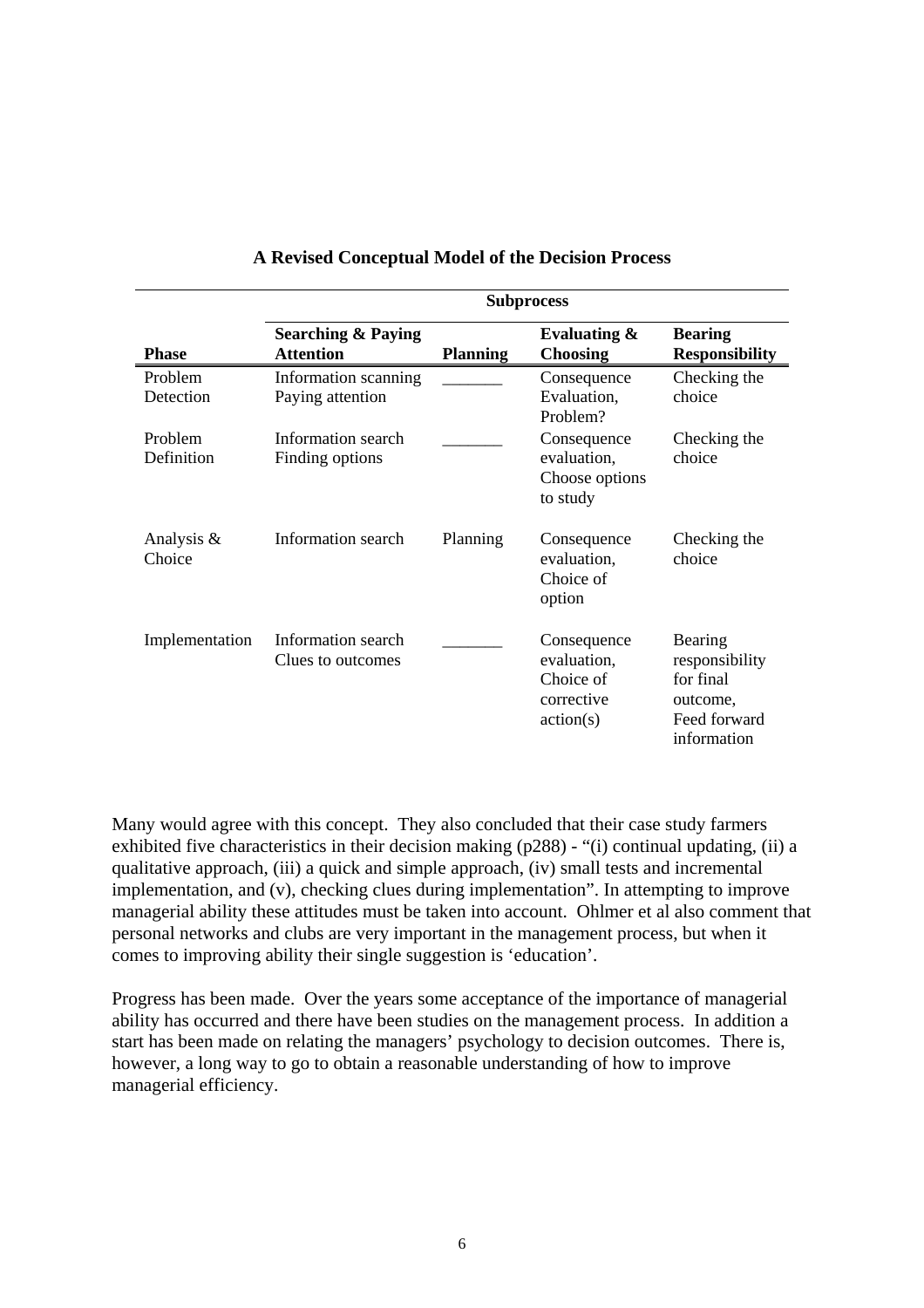### **3. A model of man's modus operandi**

To consider increasing the efficiency of decision systems it is desirable to understand how decisions are made. This involves rather more than a study of the decision processes (e.g. reported by Ohlmer et al (1998)) so that it is clear how man observes information, how s/he stores the information, how it is retrieved, how it is processed and so on. The difficulty is that the types of experiments possible with human subjects is limited. The study of cognitive psychology (for example, see Eysenck & Keane (1990)) relies on simple observation, noninvasive experiments, and the study of brain damaged people (cognitive neuropsychology). However, some sort of conceptual model is an important starting point and one that will be improved as recording and analytical systems are improved. Due to the experimental difficulties, however, it is unlikely a universally accepted model will ever be introduced.

Each person is born with certain attributes (genotype) and eventually evolves into an individual with certain observable characteristics (phenotype). Thus, the genotype combined with the environment gives rise to each manager. The manager is exposed to 'cues', observes some, processes them and subsequently acts, sometimes appropriately, sometimes not so appropriately. The major question is whether, for any any individual, the appropriateness of the action can be improved. This implies there is some kind of measuring stick (see the later section on goals).

A person, it seems, has 'traits' and 'states'. The traits are the stable components, whereas the states (moods) vary from time to time. Furthermore, traits can be broadly grouped into personality, intelligence and, possibly, motivation. A review of the literature suggests many psychologists tend toward this conclusion but there is by no means total agreement.

Personality is made up of several components (traits) with many studies concluding that there are probably five basic traits. The most recent review (Matthews and Deary (1998)) lists these as:

| <b>Neuroticism</b> | - anxiety, angry hostility, depression, self-consciousness,<br>impulsiveness, vulnerability |
|--------------------|---------------------------------------------------------------------------------------------|
| Extroversion       | - warmth, gregarious, assertiveness, activity, excitement seeking,<br>positive emotions     |
| Openness           | - fantasy, aesthetics, feelings, notions, ideas, values                                     |
| Agreeableness      | - trust, straightforwardness, altruism, compliance, modesty,<br>tender mindedness           |
| Conscientiousness  | - competence, order, dutifulness, achievement striving,<br>self-discipline, deliberation    |

Kline (1993), a leading figure in psychometrics, also agrees with the five factor personality concept.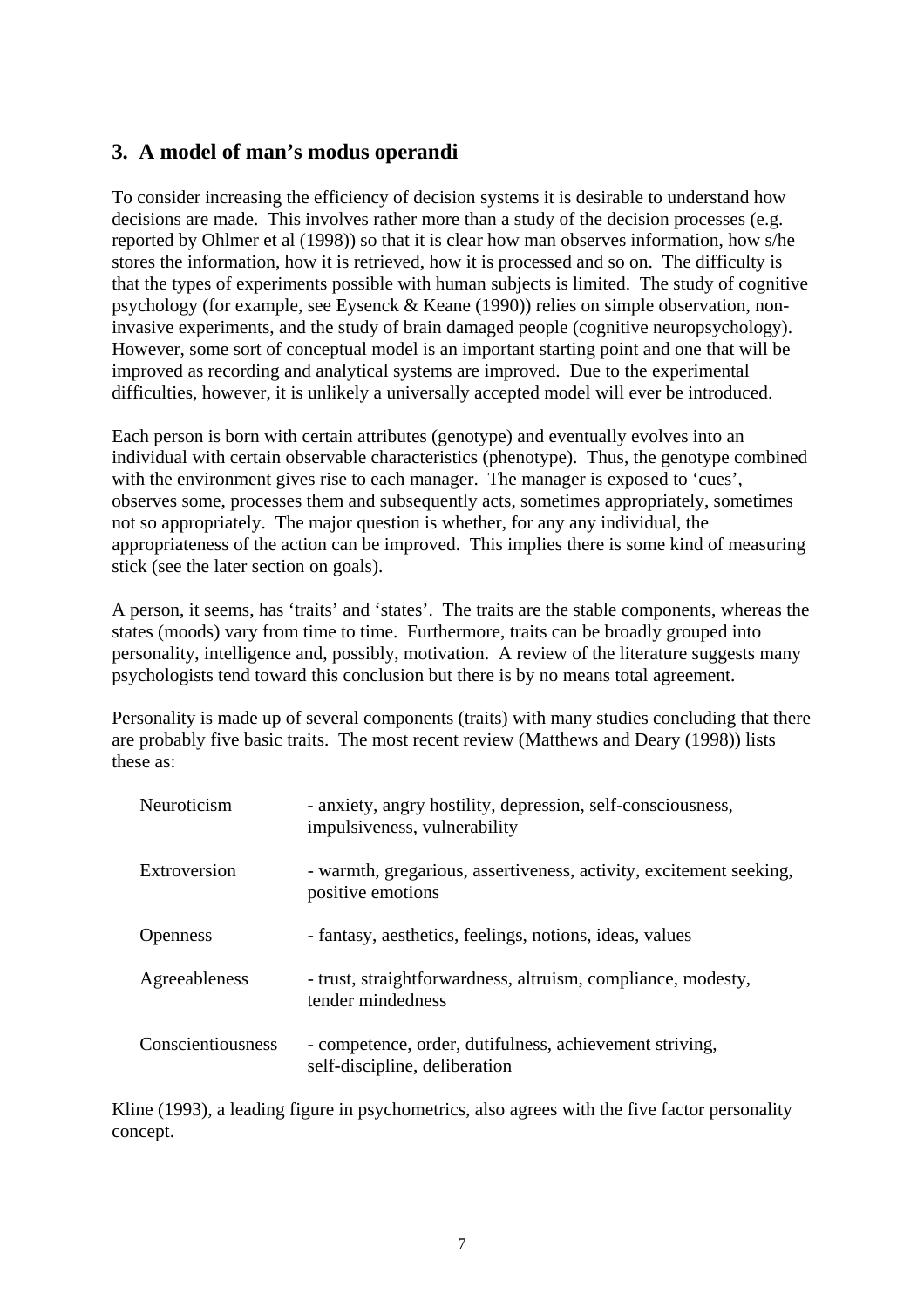These traits tend to be stable though the situation can be a modifying factor, and, from an age of 20-30 years, small decreases in neuroticism, extroversion and openness, and increases in agreeableness and conscientiousness occur. Matthews and Deary also report on the many twin studies to assess the importance of genotype and the environment. It appears for extroversion the genetic contribution is of the order of 56-70% in women, and 54-80% in men. Overall, however, they conclude that the genetic contribution is about 36% with 12% being determined by the shared environment (of twins), and the remainder determined by the unique environment experienced. If true, the environment experienced in the formative years is a powerful modifying factor in determining the managerial component of the phenotype. This same review also noted that it appears the relationship between personality and performance is very context dependent. Thus, neurotics and introverts tend to perform badly on certain tasks when the environment is arousing and stressful. It was also reported that openness tends to correlate with intelligence (30%). Introverts are good at visual vigilance, long term memory tasks, and problem solving. The five factor model is also thought to be related to personality disorders (Costa and Widiger (1994)). It would appear that personality needs to be carefully considered in any work on managerial ability. Cantor and Zirkel (1990) note (p136) "....personality....serves as a source of autobiographical continuity for the individual, at the very same time it facilitates a break with the past and provides a thrust to the future via imaginative self reflection and goal setting".

Some workers have already recognised the importance of personality - thus its inclusion in the Edinburgh study. Another example of personality inclusion is the work of Jose and Crumly (1993). They used the Myers-Briggs Type Indicator (Keirsey and Bates (1983)) to relate the financial structure of a sample of farms to personality and found some positive relationships.

This model of personality has four factors but is not as widely accepted.

Intelligence is clearly another important trait in managerial ability. Psychologists have a range of views on the components of intelligence, but generally agree that at least two components are important - 'fluid ability' (broad basic reasoning ability) and 'crystallised ability' (fluid ability as it is expressed in a particular culture). Horne and Cattell (1966), as reported in Kline (1993), further define intelligence using the following variables:

- $g_f$  = fluid loading onto inference, induction, memory span, flexibility of closure, intellectual speed.
- $g_c$  = crystallised loading onto verbal, mechanical, numerical and social skills.
- $g_v$  = visualisation loading onto spatial, orientation, form.
- $g_r$  = retrieval capacity.
- $g_s$  = cognitive speed factor.

Aiken (1991) notes that intelligence is a complex of factors so that individuals will have various combinations giving rise to an overall score. Aiken points out that fluid intelligence is largely genetic whereas crystallised intelligence is environment related. Other than the Edinburgh study the literature does not appear to contain studies of farm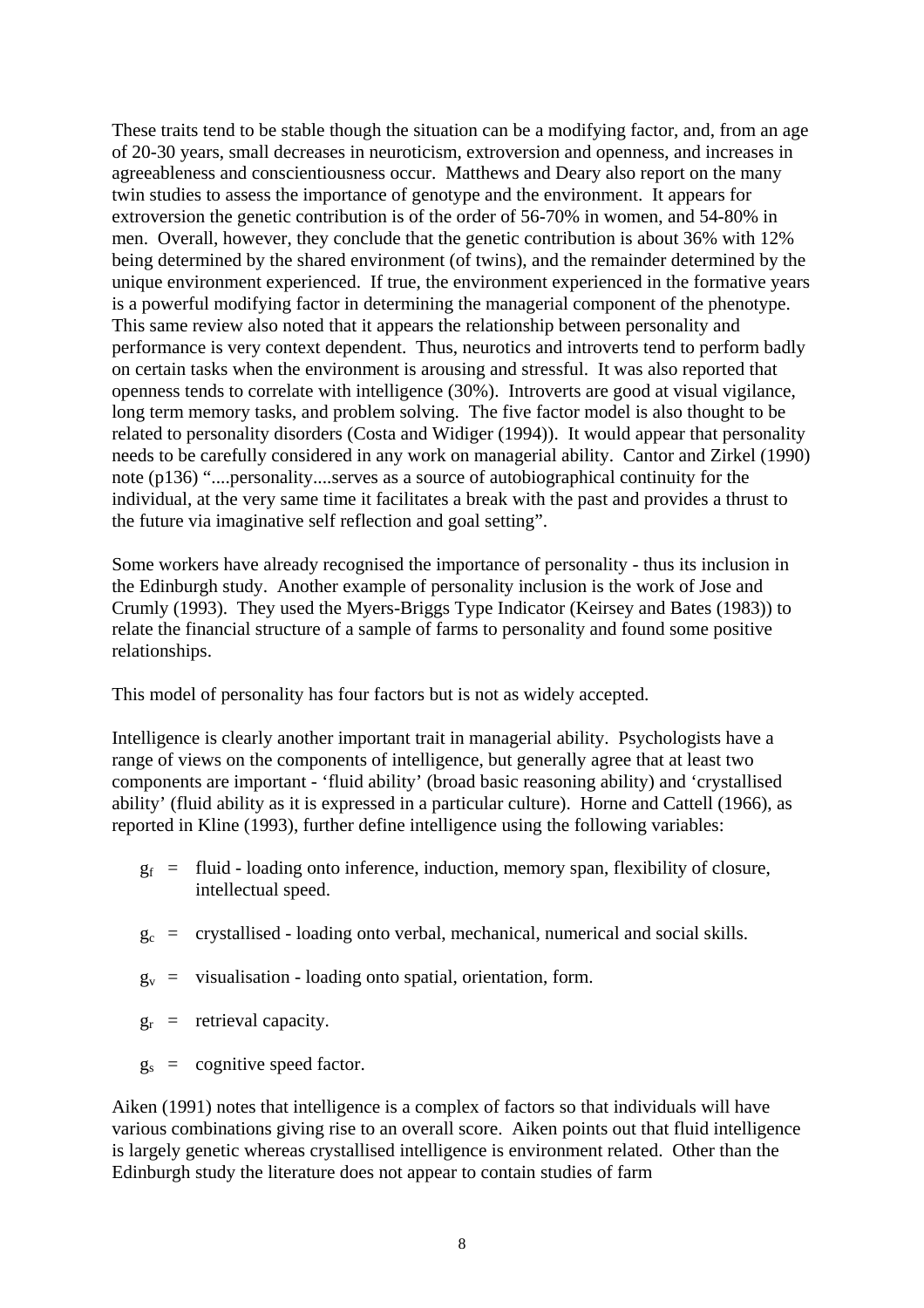management/intelligence measure correlations.

Besides personality and intelligence some psychologists believe motivation is a basic trait, but there is less agreement on this particularly as motivation is difficult to measure with dynamic changes occurring from period to period. Kline (1993) believes the distinction between personality and motivation is somewhat arbitrary so perhaps aspects of motivation slip between 'trait' and 'state' classification. Thus, motivation tests need to include means and variances due to the dynamic aspects. 'Drives' are also related to motivation. Koestner & McClelland (1990) note that feelings of self determination are important to intrinsic motivation, and that studies have shown positive feedback enhances intrinsic motivation. They also believe there is a need to internalise self motivation. Kline (1993), however, does conclude that much more research is needed to clarify the motivation situation.

A further question in a 'model of man' is whether s/he is, or wants to be, rational, and, if so, the question of objectives or goals becomes important including the question of a persons' attitude to risk. Abelson and Levi (1985) provide a useful and extensive discussion on the rationality question, but do not venture into providing a strong evidence-based conclusion. They hint at a tendency towards believing in the existence of rationality. They also note (p 234) "the common sense view of the major cause of irrationality, when it occurs, is that people fall into the grip of emotional or motivational forces they cannot, or will not, control ...... complimentarily - general motives such as the enhancement of self esteem, the management of the impression one makes on others, and the avoidance of anxiety, might produce well organised and systematic violations of normative standards". If man is not rational with respect to definable goals then developing systems and processes to improve the management of limited resources loses much of its reason. Few would accept this tenant.

Given then, a relatively rational human being endowed with a potentially definable genetic makeup and a set of experiences culminating in a particular personality, intelligence and motivation endowment, this 'construct' will respond in various ways when exposed to stimuli. Such stimuli can range from a loud noise to a complex set of price signals. The 'person' holds her or his total pysche in a brain which in very simple terms has a memory and processor in much the same way as a computer.

Memory is thought to consist of short and long term components (Eysenck & Keane (1990)). Initial observations are held in short term memory, are processed in the same area, and are then transferred to long term memory if thought to be of significance. Short term memory capacity, and thus processing capacity, is thought to be limited. In contrast, long term memory is virtually limitless. There are also various theories on how information is stored, perhaps using tree associative structures. Atkinson et al (1990) note that a certain threshold must be exceeded before the brain acknowledges a stimulus (e.g., a disturbance in the cow shed), but that also a component of the brain (the sub-conscious) monitors all sorts of stimuli without alerting the conscious - alarms only occur once a level considered important is exceeded (crying offspring, perhaps). Miller (1956) believes it is only possible to hold 5 to 9 pieces of information in short term memory so given the serial arrival of material, problems can arise when too much information is offered. It is also generally accepted that 'rehearsal' is necessary to commit information to long term memory, and the more the better.

Eysenck & Keane (1990) discuss in some detail the whole process of observing, learning, recording and responding. While there are many theories, one plausible schema includes the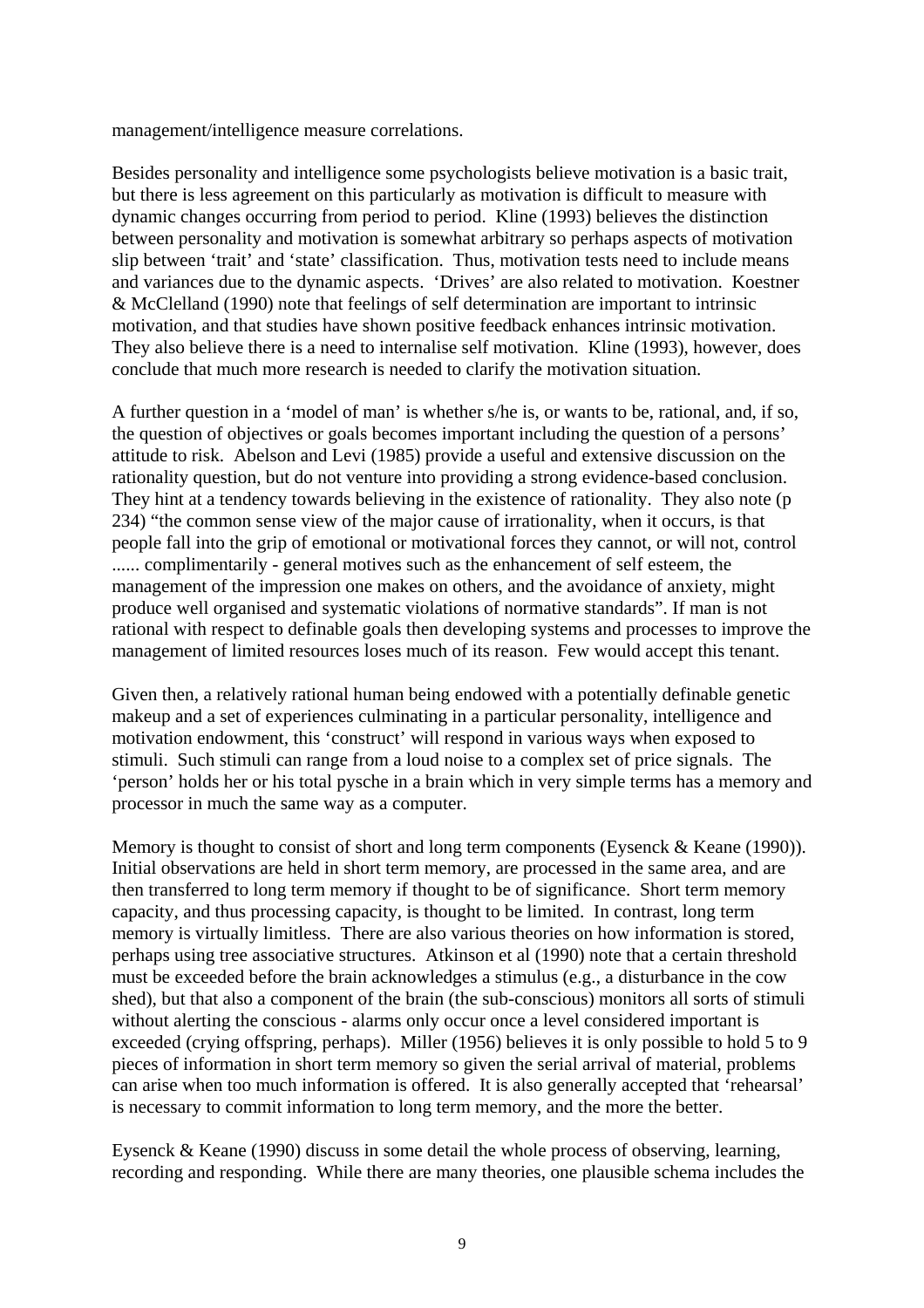notions that humans create mental models or pictures of situations rather than using abstract procedures. Thus solutions and approaches are stored as schema. For example chess masters hold patterns that are used to make moves in contrast to logically sorting each move thus experience is important. Furthermore, it seems the subconscious holds and controls many learnt skills automatically, for example bike riding and the subconscious also holds many learned emotions. Finally, the many aspects of our beings stemming from environmental influences are absorbed in the formative years and are difficult to subsequently change.

A diagrammatic summary might resemble the following:

Stimuli → Sensory Systems Memory → Short term memory Conscious Processing Sub-conscious Processing → ← retrieval Long Term memory (infinite?)

Various researchers have attempted to quantify some of these processes - what cues (stimuli) are observed, and what is the relationship of their values to the conclusion - is it linear or more complex? This concept was expressed by one worker as the 'lens' model - the 'lens' (brain) took in information and modified it in some way (like the lens in glasses) to give a result. Abelson & Levi (1985) review a lot of this work and comment on the perception and adjustment of cues. Some of the work compares medical diagnoses performed by clinicians compared to 'objective' regression equations.

Through the observation, memory and processing system people, with time, take on their unique attributes, both stable and unstable. Aiken (1991) (p327) note that people respond to the world in terms of their unique, private perception of it. These perceptions are determined by individual experiences and meanings placed on these experiences in an effort to fully realise one's potentialities - people strive for 'self actualisation', a congruence between real and ideal selfs.

Some workers believe a person's psyche is embedded in what Kelly (the inventor) called 'constructs' (Salmon (1980)) - Kelly believed 'man' is constantly striving to make sense of the world through actively setting up hypotheses and putting them to experimental test. Those that work for the individual become 'constructs' - essentially they are rules by which to operate. These constructs are in a continuous state of change resulting from new experiences.

Bannister (1997) has brought together a series of essays that portray the use of this theory in a contemporary context.

In a managerial sense, the idea of a manager developing a series of constructs, to guide operations is appealing. Such a set of constructs might evolve from a person's personality, intelligence and motivation all tempered by the environmental influences.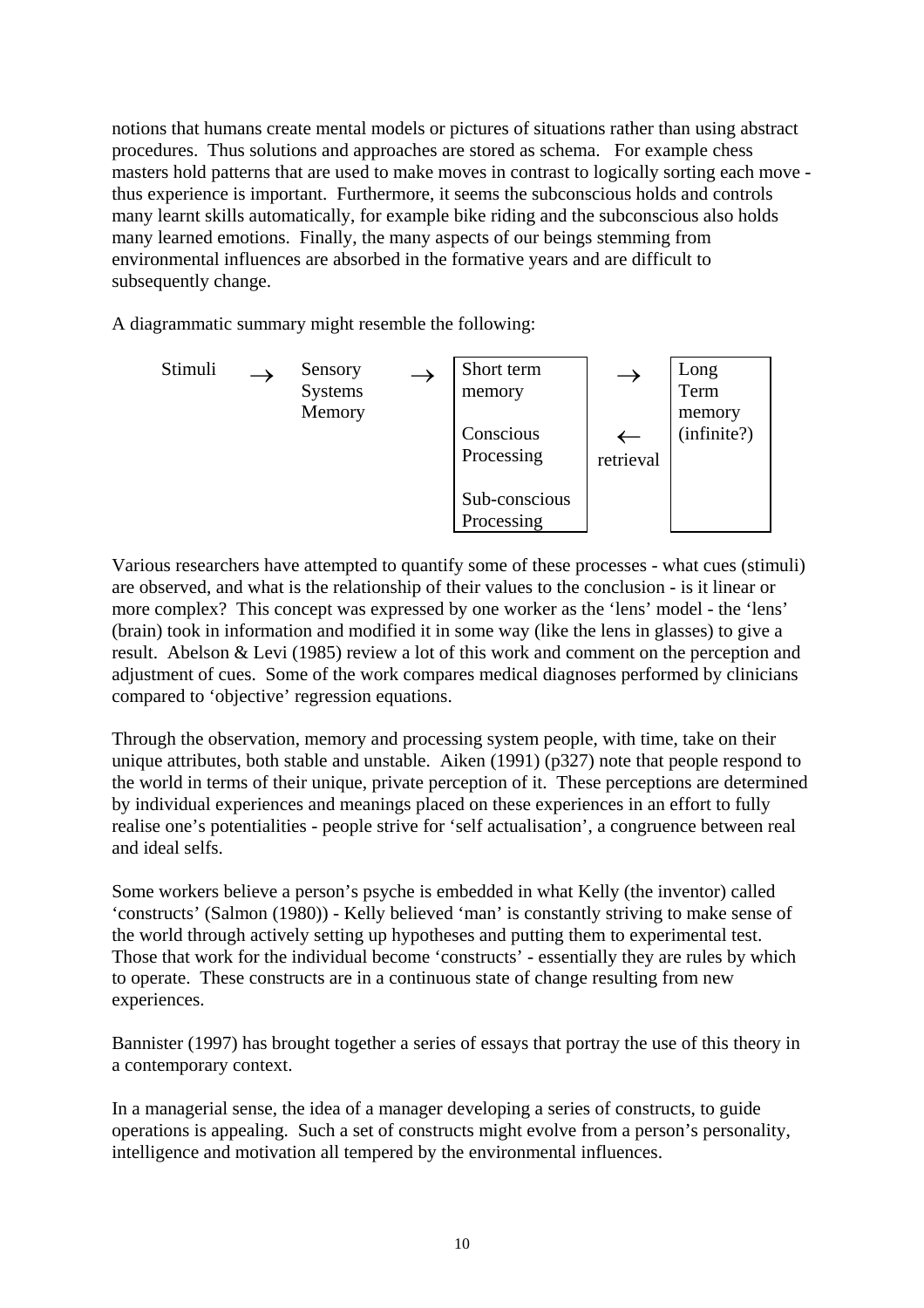This section has briefly summarised various ideas on the makeup of 'man' and provides at least an initial backdrop to developing further ideas of decision processes and whether, and how, they might be changed and improved.

#### **4. Decision processes and action**

#### **4.1 General review and the study of experts.**

As noted in the previous section, the decision process involves observing stimuli, processing them, deciding and action. This is the general 'lens' model (Burnside & Faithfull (1993)) in which cues with a causal relationship to the criterion are noted. The details of the process are more complicated. Nickerson and Feehrer (1975) conclude decision making involves

 information gathering data evaluation problem structuring hypothesis generation hypothesis evaluation preference specifications action selection decision evaluation

Throughout the literature many variations on this process list can be found. What is crucial is that these steps, or their variations, are logically and rationally followed. In reality this is seldom the case. This section considers the process in general and presents information on the psychology of the various steps and, most importantly, biases that tend to modify the rationality of the process.

Bolger (1995) considers decision making and notes the process involves information collection and filtering by the peripheral system leading to core information being passed to the central processing system for deeper analysis, the results of which are passed to the peripheral output system for action. Thus problem recognition, interpretation and information gathering are important skills as are the cognitive skills, declarative and procedural domain knowledge as well as knowledge of one's limitations and abilities. For the output phase social communication, production and application skills are all crucial. Extending these ideas Nickerson (1994) notes problem solving involves induction and deduction, and the development of a path through problem space - at each point there is a need to respond to the mental representation of the problem though there is a limit to working memory so the representation may need to be simplified. To overcome this problem schemata are developed thus shifting some of the problem to long term memory. Thus the importance of the discussion in the previous section becomes more apparent in understanding the process. In real world situations, which tend to be dynamic, the complexity means it is seldom possible to face a new problem and produce a totally rational and complete decision process. Experience and repetition are important (Brehmer (1990), Slovic et al (1977), as is the correct observation of the relevant cues in the first place (Stevenson & Naylor (1990)). The decision process is stated through some form of problem recognition - Abelson and Levi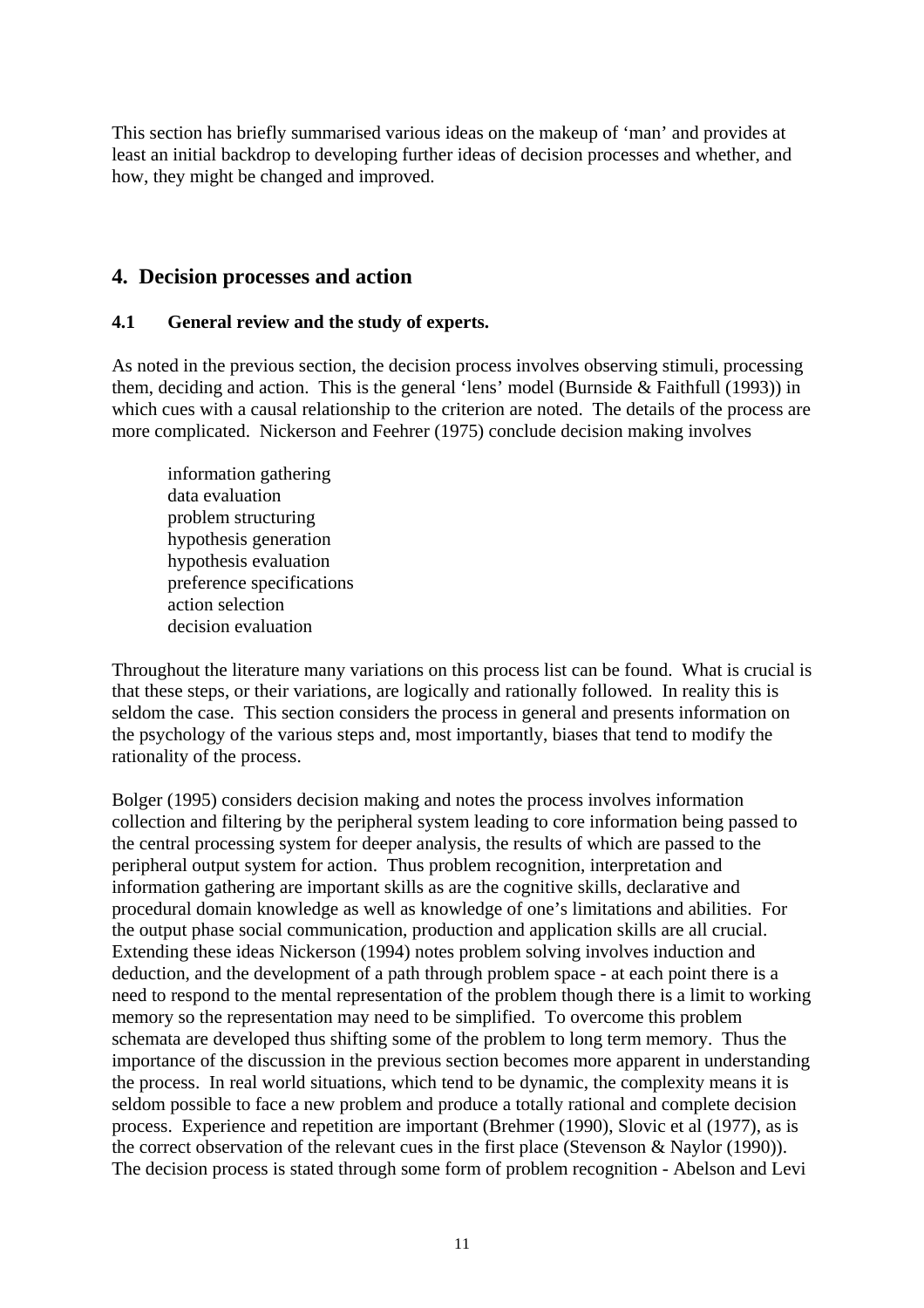(1985) suggest decision makers monitor whether there is a discrepancy between the existing and desired states. Accumulating stimuli must reach a 'threshold level' before problem recognition occurs - information gathering and the isolation of alternatives then starts. Of course, 'problems' might occur when it is recognised new opportunities have been observed in some way even though a problem in the traditional sense has not been isolated. Success at problem recognition is crucial to good managerial ability (Weber (1994)).

A conclusion is reached when the choice process is implemented and an action defined. Abelson and Levi also review choice system possibilities. Many theories exist - examples include simply going down the alternatives until an acceptable one is found, or not choosing until all alternatives have been considered - this introduces the question of goals and objectives which will be covered in more detail in a later section.

The dynamic nature of most decision situations is a complicating factor. Thus, not only must correct choices be made but they must also be made in the correct sequence and at the right time. Little research has been conducted on dynamic problems, (Stevenson et al (1990)), but one worker, Brehmer (1990), developed simulation models to study the problem and stressed the value of experience. Indeed, there is evidence that 'heuristics' are a common decision procedure - these are decision systems and guidelines developed from past experience. Stevenson et al note this, as does Plous (1993). People often transfer an acceptable heuristic from one problem type to another if it is similar and they have no better procedures available. Of course, if this process is not successful, changes will be necessary. Where the best process or course of action is not initially acceptable, the concept of cognitive dissonance comes into play (Festinger (1957)). This theory of attitude change suggests procedures that may not initially be acceptable are eventually taken as normal as no alternatives exist. Thus, the initial dissonance reduces through rationalisation.

Many people make decisions in complex situations without an apparent formal process, and certainly cannot explain how they achieve the outcome. Cook and Stewart (1975) compared subjective/intuitive processes with statistical measures and found few outcome differences. Broadbent et al (1986) found decision makers can learn to improve their performance without actually knowing why. The experience has provided lessons absorbed by processing and memory systems. This whole area of subjectivity and intuition has been little studied. Hammond (1990) provides a fascinating, though brief, review of the situation regarding intuition and notes there are few models explaining the process. Clearly, however, intuition is an important skill.

The study of experts, who may well develop excellent intuition, is important in considering managerial ability. Cooke (1992), in reviewing expertise, quotes several authors and lists the characteristics of experts as:

- 1) Experts excel mainly in their own domains.
- 2) Experts perceive large meaningful patterns in their domain.
- 3) Experts are fast; and they quickly solve problems with little error.
- 4) Experts have superior short-term and long-term memory.
- 5) Experts see and represent a problem in their domain at a deeper (more principled) level than novices.
- 6) Experts spend a great deal of time analysing a problem quantitatively.
- 7) Experts have strong self monitoring skills.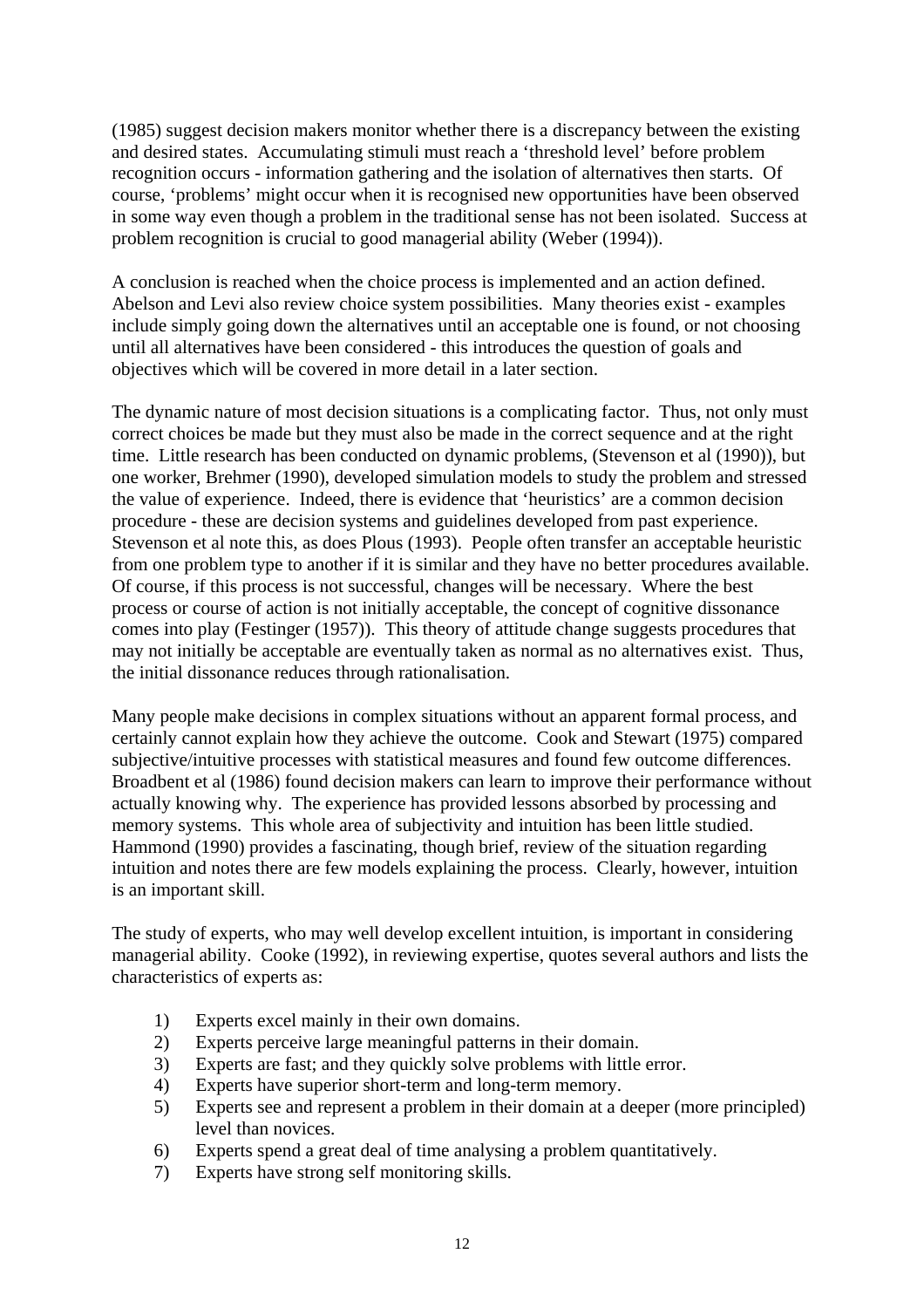Shanteau and Phelps (1977) complemented this list with noting that learning to be an expert involves:

- 1) Learning what the problem is and what are its dimensions.
- 2) Learning how to accurately perceive stimuli.
- 3) Learning what weight to put on each stimuli.
- 4) Learning what the appropriate combination rule and output domain is for making the final judgement.

Shanteau (1990) also reviewed the literature and made a list of good and poor performing 'experts'. The 'good' included weather forecasters, livestock and soil judges, chess masters and accountants. The 'poor' included clinical psychologists, stock brokers, and student admission staff...... The key to becoming an expert must be receiving an appropriate outlook and training for each personality, intelligence and motivation combination.

#### **4.2 Biases in decision making**

Despite the best of intentions to follow the correct processes, many decision makers look back and decide they could have made a better decision. This might be due to chance, or more likely, error. In many cases people may not be aware of lost opportunities and mistakes. This raises the whole area of decision biases - they are part of the human decision process. Weber (1994) talks about some of the reasons for error - objectives unknown, unsure, alternatives not clear, too much uncertainty, ambiguous information to process, time pressure and stress, and so on. Clearly, a decision maker should be aware of potential biases and make every effort to overcome them.

Decision makers are human and are thus influenced by emotions and stress despite the best intentions. Bohm & Pfister (1996) showed that emotions can have a significant effect on the rationality of decisions. This is not difficult to accept. From a trait/state point of view Matthew and Deary (1998) discuss anxiety and decisions and note the impact of neuroticism on decisions. Eysenck & Keane (1990) similarly note that depressed people operate differently when in this state. Furthermore, McGregor et al (1995) found British farmers did experience considerable stress. Thus, personality, emotions and current anxiety levels must influence decision rationality and processes, and must be appropriately allowed for. Atkinson et al (1990) talk about stress coping mechanisms.

There has been a significant amount of research into decision biases. The list of possible biases is given below together with appropriate references.

Anchoring (Chapman and Johnson (1994)) refers to conclusions being altered by the starting point. For example, real estate appraisers came to different conclusions when given different suggested valuations. Estimates of probabilities are notoriously prone to error (Bolger (1995), Payne et al (1997), Stevenson et al (1990)). Furthermore, general estimates are not adjusted according to the sample size. Other cognitive errors (De Rubeis & Beck (1988)) include conclusions without evidence, selective abstraction - picking out evidence that suits, overgeneralization - creating an hypothesis on a minimum of evidence and applying it widely, observation errors, dichotomous thinking - putting observations into two extreme categories rather than recognising the continuous reality, chunking - breaking difficult tasks into inappropriate chunks.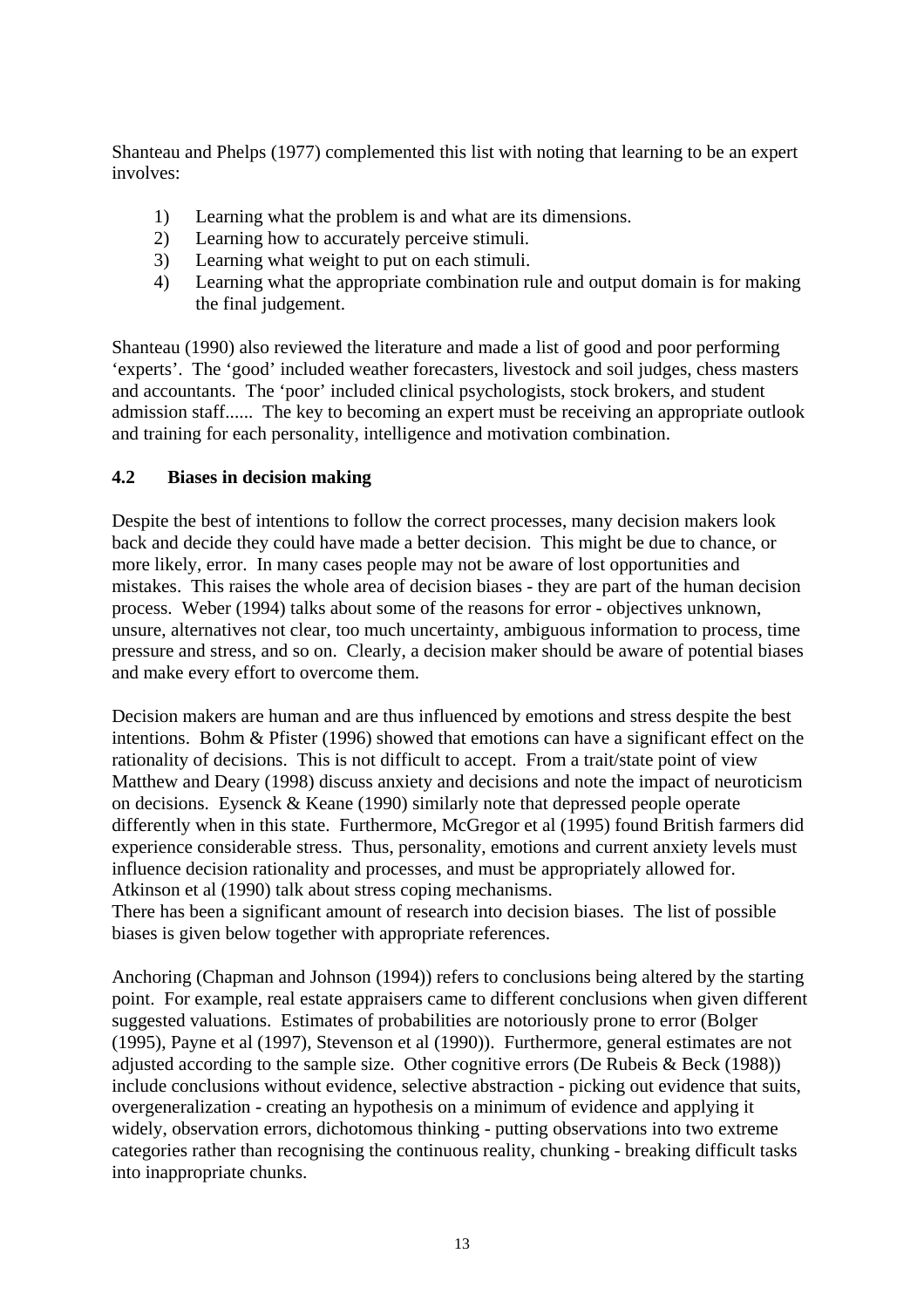Remembering the good and not the bad outcomes is common, as is the 'availability effect' (Abelson & Levi (1985)) - ease of retrieval means such evidence is overweighted. Memory is fallible and often alters what happened in the light of hindsight. Similarly, what is remembered often depends on the context (Plous (1993)). Often the first information in a list is remembered (primacy effect). In contrast a 'recency effect' can occur where the most recent impression dominates. Then there is the 'halo' effect - something good is assumed to have several good attributes (e.g., high quality is assumed when getting a high yield). The way a problem or information is 'framed' can also influence the outcome. Thus, the way technical information is presented in a journal may well influence the conclusion. Research also shows the 'availability heuristic' affects conclusions - the ease with which instances come to mind.

Social influences and confidence are also important (Plous, (1993)). Who presents the information, and who assists in decision making can well lead to bias. Similarly, there is good evidence that overconfidence is a danger in making correct decisions (Bolger (1995)). Then there is the 'self fulfilling prophecy' - clearly there are many traps. Another common mistake is to continue investing in a bad project in the hope of recovering some of the money, there is also the tendency to assume a good outcome is likely after a run of bad events. Slovic et al (1977) describe some of the experiments associated with these biases. Besides selective memory recall, experiments indicate (Weber (1997)) people tend to smooth recollected reality thus reducing the real variability.

Some people are less than diligent in seeking good decisions. Slovic et al (1988) reviews work on accepting an "acceptable" outcome rather than continuing the search - perhaps this is rational in some cases as the cost of extra seeking is considered too great. Similarly, it was found (p721) that as a problem becomes more complex simplifying processes are sought - for example concentrating on what is regarded as the most important goal in a multi-goal situation. No doubt a decision makers' self esteem (Heatherton and Polivy (1991)) impacts on their diligence in the search for excellence, as will other personality factors.

Thaler and Shefrin (1981) looked at self control and rates of impatience, maintaining that a person was both a "doer" and a "planner" with the planner wanting to be rational whereas the doer wants to act now. One of these aspects tends to dominate at various levels giving rise to individual impatience.

In a similar vein Kaine et al (1994) looked at a farmers' 'locus of control'. They determined how much control a farmer believed s/he had over what happened on the farm. There was a significant range so some believed planning was not relevant as their decisions would not alter outcomes.

No doubt more biases will be discovered as the work in this area is quite extensive. This research is emerging into popular texts for managers. For example Russo and Schoemaker (1989) - "Decision Traps: Ten Barriers to Brilliant Decision Making and How to Overcome Them".

Work continues on the development and quantification of decision models and processes, particularly systems that explain how decision makers operate (see, for example, Lusk and Hammond (1991) who looked at weather forecasting using the Lens model). For an individual decision maker what is important is recognising failures and biases and then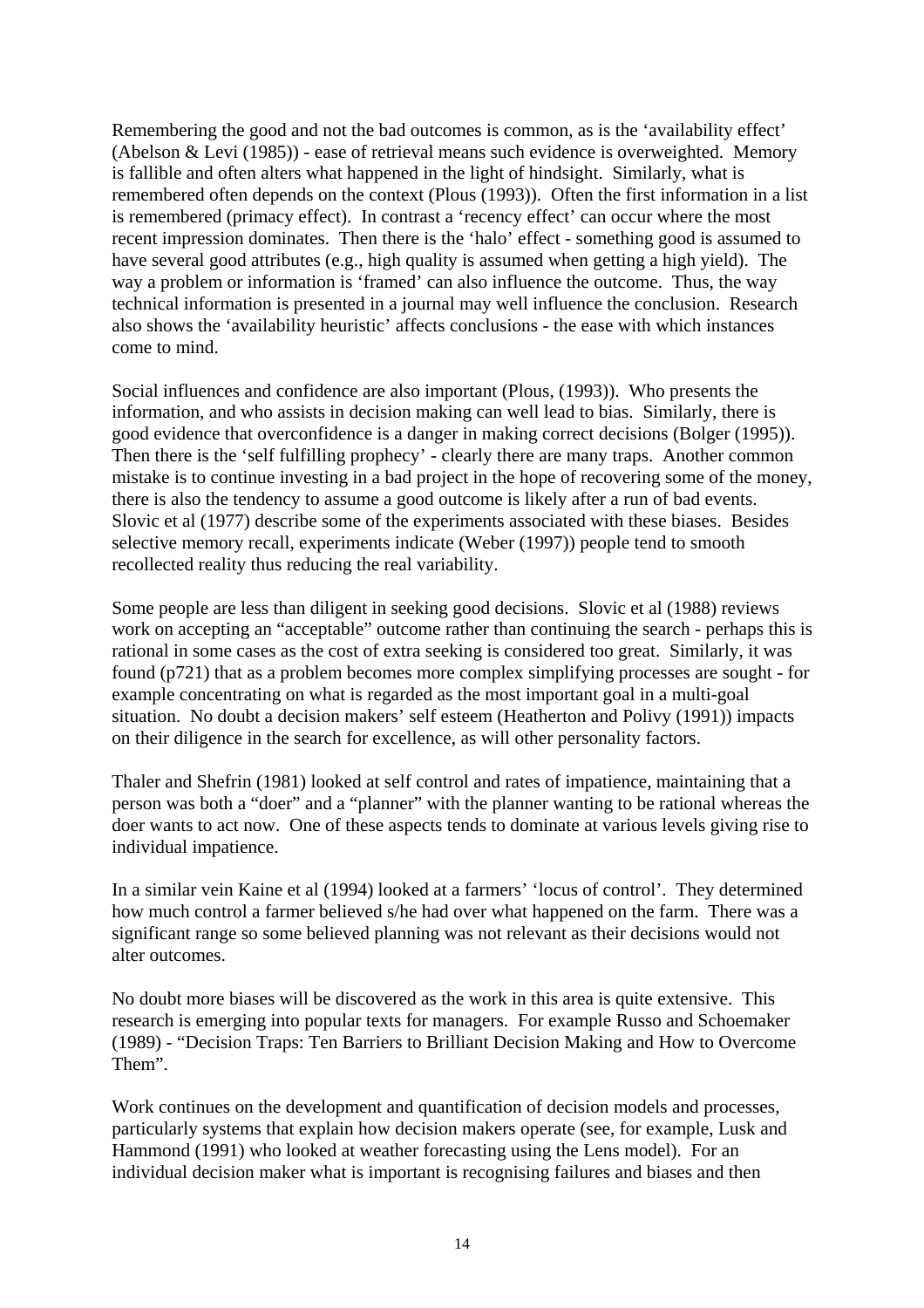attempting to counteract these actions. Furthermore, part of this improvement process must be the effective use of the aids that are available.

A schematic of the decision process might look like:



It is likely the human brain will outperform man made decision models in many areas so an appropriate integration is rational. As the 'brain external' models develop the mix between brain and model use should change. It is interesting to speculate on how far computer systems will progress towards replicating a brain and improving on its remarkable capabilities, particularly the appropriately trained and experienced brain. Overall, it might be noted that the brain, having been endowed with a particular genotype, takes on various processes and abilities as it observes from an early age - much of the acquisition is through trial and error as well as observation. Rules and procedures are stored and become automatic in many cases including all the 'irrational' aspects (biases). The challenge is to devise methods of observing the biases and then removing them. Is this possible?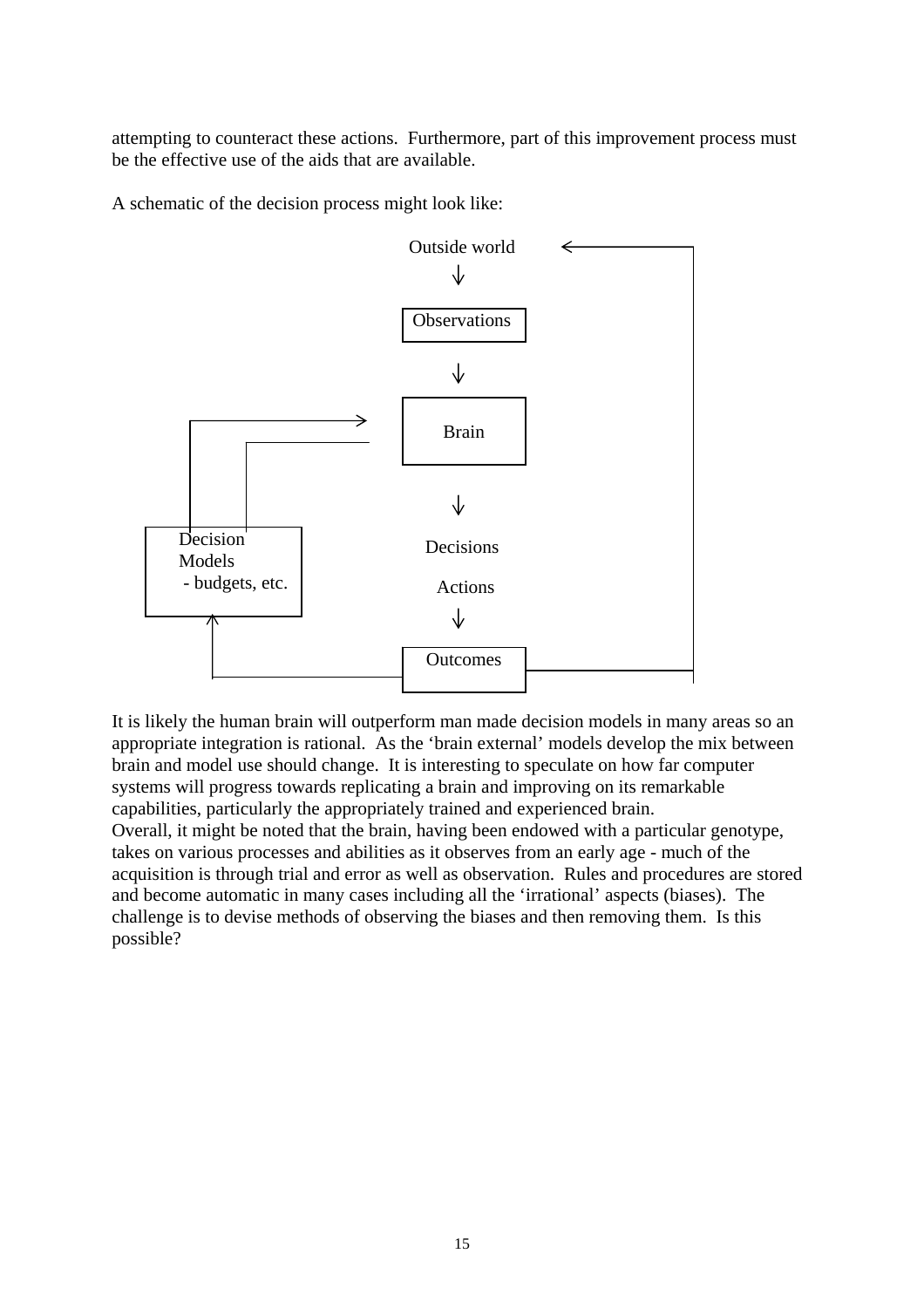#### **5. Goals, objectives and attitudes**

To gauge managerial ability requires some form of yardstick. While potential components of total ability can be measured in various ways, in the end their correlation with ultimate objectives must be assessed. This poses the question of what are the goals of a particular farmer? Or, in many cases, asking for the goals of the total farm family might be more appropriate. One of the difficulties is that there is little agreement in the literature on a general theory of goal measurement. In the end it is the farmer/farm family that chooses so perhaps in developing means of improving (changing?) managerial ability it should equally be the farmer/family that decides whether using such means might be beneficial.

Farmers do make choices and therefore express their preferences. Thus, the goals, objectives and attitudes come into play, though often inconsistently. What are goals, objectives and attitudes? They no doubt form over the years from family and environmental influences interacting with personality and motivation. Goals might be regarded as specific and measurable outcomes (e.g., lower debt by \$10,000 per year for five years), objectives as general states to be attained (e.g., profit maximisation - which might then lead to a specific goal), attitudes as views and philosophies on life within which an individual operates (e.g. preserve the natural bird life on the farm if at all possible). However, others will have different interpretations. Provided definitions are given in any particular work it does not really matter. What does matter is an ability to choose between competing courses of action.

When choices are made, according to Mischel (1990), a range of positive and negative emotional states are experienced resulting from the stimuli emanating from the alternatives. Mischel maintains the basic values, goals and interests are relatively stable, though other work (see below) suggests their expression may not. Performance is monitored by a person relative to the goals thus self criticism and reward occurs leading to potential change in behaviour. Numerous workers have tried to quantify this process in various ways leading to many proposed models. Plous (1993) reviews many of these such as prospect theory, regret theory, multi-attribute theory, and non-compensatory strategies. The simple expected utility maximisation theory does not explain observed decision making and thus the large range of suggested approaches for improving the predictability of decisions. Prospect theory proposes a special form of the utility curve and does explain some of the anomalies, as does regret theory which is based on the amount of regret resulting from a decision in contrast to the gains. MAUT (Slovic et al (1977)) weights the multiple attributes relative to their importance to provide a total utility for an alternative, whereas the non-compensatory approaches bring in ideas such as ignoring an alternative unless it meets some minimum criteria, lexicographic choice using a satisfactory level for each component of an alternative so it becomes acceptable if it has at least a minimum level for each characteristic - the list of possibilities is extensive. Weber (1994) introduces the concept that people compare possibilities relative to a 'base' and acceptance occurs if this is exceeded. Furthermore, people surrounding the decision maker will very likely impact on the choice - Weber notes people may be interested in whether they can adequately justify a choice to potential critics and this may override other considerations. Then there is the impact of risk and uncertainty as a factor in objectives (Dillon and Perry (1977)) - this is undoubtedly important as variability is an important feature of the real world with the shape of the utility function influencing choice (Abelson and Levi (1985)). It also appears past good, or bad, luck influences the approach taken (Weber (1994)).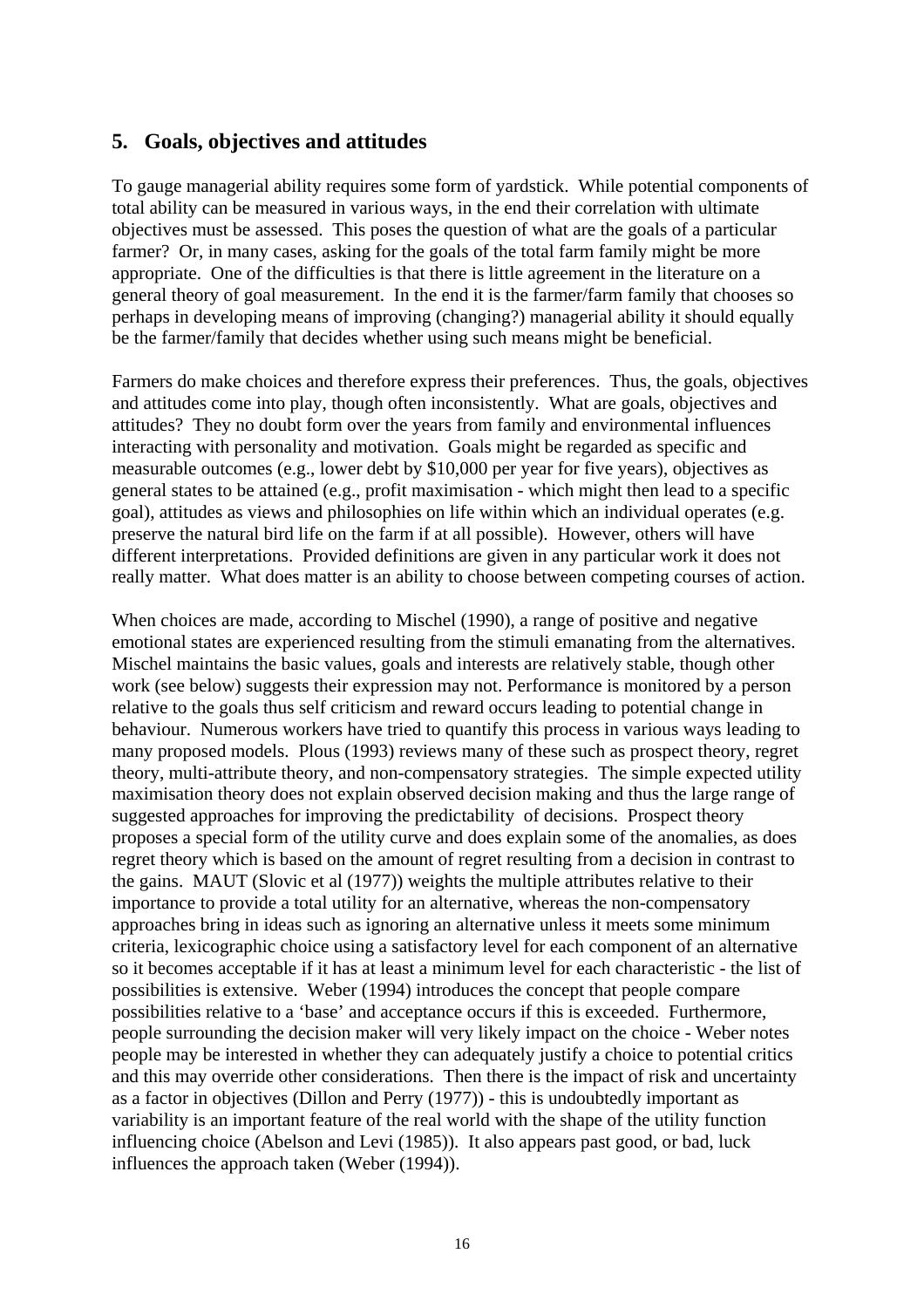In most of this work quantification of the objective function has been important (Dillon and Perry (1977)) as the development of computerised decision models is difficult without it. This quantification, however, has also made it clear that there are often many contrasting choices that produce a near optimal objective value (Thorngate (1980)). This is an important point as with the failure to achieve a general agreement on objectives this does not prevent positive and useful work from continuing. Another potentially complicating factor is the intransitivity of goals and objectives. Payne et al (1992) maintain that goals are dynamic and the current mood can affect choice. Beutler and Speckast (1981) maintain that behaviour impacts on attitudes. Thus, if behaviour ends up being inconsistent with an attitude, then the attitude is often changed through rationalisation. Effectively, a dynamic behaviour - attitude complex exists. Slovic et al (1988) also note (p705) 'people do not always make the same choice when faced with the same alternatives under seemingly identical conditions'. They postulate that there is a random element in choice as well as changing tastes. This random element may follow a definable probability distribution.

It is clear that developing an ability to quantify objective attainment that is universally acceptable is probably impossible. Thus, assessing improvement in managerial ability will need to rely on a range of measures with the decision operator making his/her own decisions. If the recipient feels they have made gains then clearly they will deem the process a success. This success will rest on the wide range of goals farmers seem to have, and because most generally regard primary production as more than a simple business, these goals will cover a wide spectrum. Gasson (1973), in a pioneering study, stressed this factor when talking about the components of farmer objectives as instrumental (oriented to income), social (getting recognition, belonging to farming community), expressive (feeling pride of ownership, chance to be creative), and intrinsic (enjoyment of work tasks). More recently Perkin and Rehman (1994), and the Edinburgh study group, have worked on quantifying the many aspects to farmers' objectives. Perkin and Rehman stressed the unique nature of each farm/family complex. This is probably another reason why the farmer must be the final arbitrator.

#### **6. Decision methods used by farmers**

There is not a lot of reason to propose that farmers are greatly different from the population at large. Indeed the Edinburgh study (Willock (1997)) found farmers (Scottish) as people were remarkably similar to the general population in terms of personality and intelligence (slightly greater). A feature of primary production, however, is its complexity compared to many forms of production. As a farmer must deal with most aspects of biology, economics, the weather, organisations, people and so on, they face very complex decision situations with only a modicum of support in an immediate office sense. A farmer's personality must be altered to some extent under this environment even though the basic underlying personality is consistent. Indeed, Jose and Crumly (1993) found, using the popular Myers-Briggs Type Indicator, (Kiersey and Bates (1984)) that their sample of 243 Nebraska farmers differed from the population at large. Nebraska farmers deal with quite extreme conditions. Nuthall and Bishop-Hurley (1996) also used a modified Myers-Briggs type question set to examine personality relative to computer use. This will provide a benchmark for further analysis as computer assisted decision aids further develop.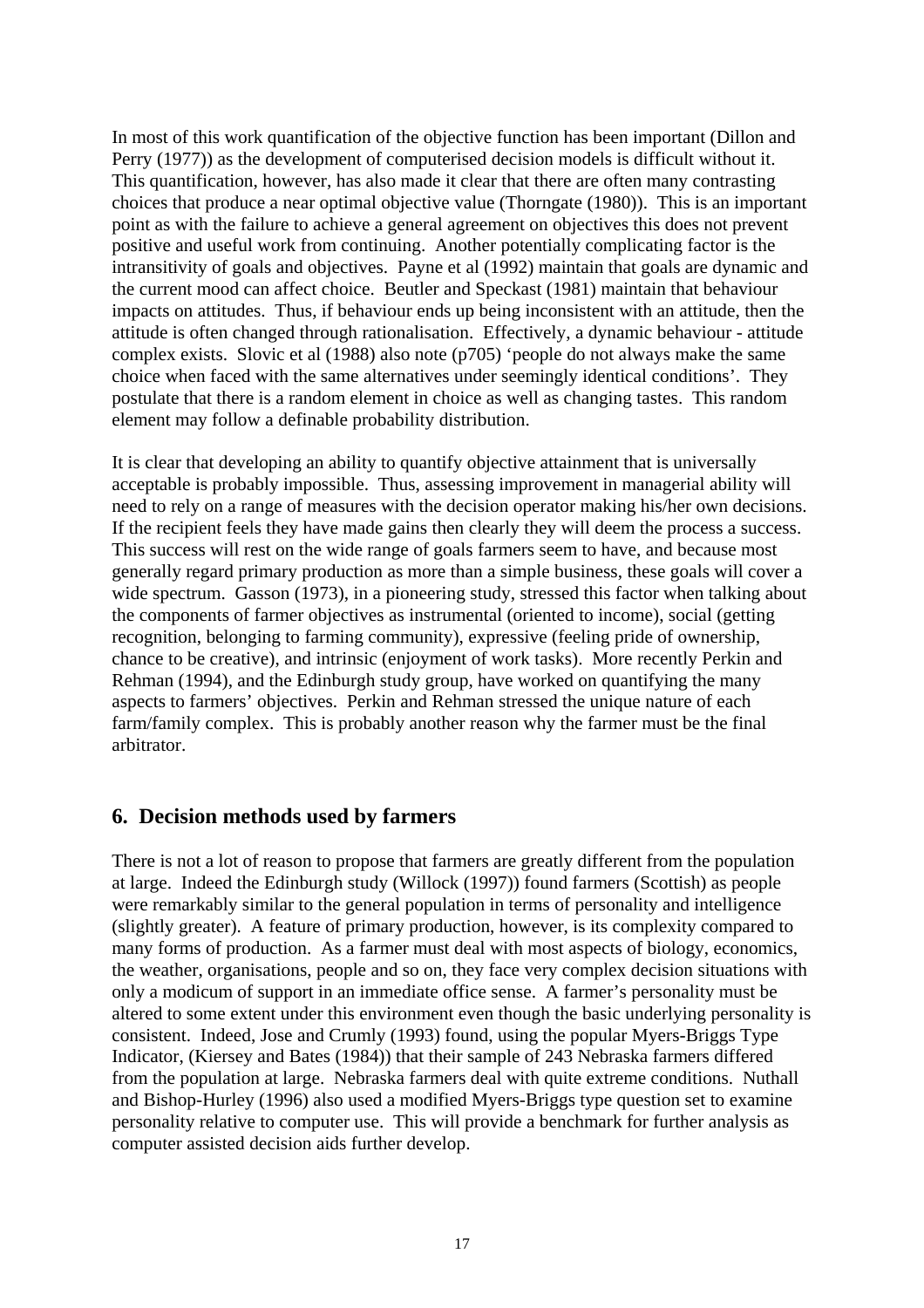In one of the first, and few, detailed studies of farmer decision methods, Johnson et al (1961) found the midwest farmers followed the 'observation, analysis, decision action, acceptance' sequence, and found their main concerns were '(i) change in prices, or lack of information concerning prices, (ii) lack of information concerning existing production methods, (iii) changes in production methods, (iv) changes in personalities, and (v) changes in economic, political and social institutions, and lack of information on existing institutions'. It is unlikely these concerns have changed. They also found that price expectations were based on the standard supply model, but that farmers had naive models of people and institutions. The farmers commonly noted that they often intuitively knew when a problem existed but could not always ascertain it at an appropriately early stage. It was also found there was a correlation between education levels and a good understanding of problem solving. While farmers with higher debt carried out more analysis, levels were not high. Malcolm (1990) also concludes, in a more recent context, that farmers only use simple tools such as budgeting.

As noted in section 2, Ohlmer et al (1998) studied Swedish farmers' processes and greatly extended the Johnson et al view of the steps involved in decision making - they stressed the dynamic nature of a process that jumped backwards and forwards between the various stages. This level of complexity must be included in any study of managerial ability.

Also of relevance to altering ability is the farmer's view of how important s/he is in the control of a farm. Kaine (1994) showed the variation that exists in a sample of Australian farmers. Similarly McNairn and Mitchell (1992) found 85% of a sample of farmers in Ontario had an 'internal locus of control' when it came to soil conservation practice. Clearly, the environment and the farmers' backgrounds will impact on how much control they believe they have. Despite the control belief of the Ontario farmers they had not adopted the soil conservation processes to the extent expected. Adoption is another factor impinging on farmers' processes with respect to ability.

Reid et al (1996) examined a number of dairying innovations in New Zealand and found the important factor in Rogers' (1983) adoption system list were trialability, complexity, compatibility (to existing systems), and relative advantage. They also noted risk assessment and flexibility were important. Rogers' other factor, observability, was not found to be crucial - perhaps the farmers accepted this without note. Reid et al concluded the farmers were rational in their adoptions.

The importance of considering farmers' processes is to ensure all aspects of managerial ability are covered. The farmers' environment is clearly very different from many production systems. Bigras-Poulin et al (1985), while considering only dairying, believed sociopsychological variables were important in achieving successful production levels. Thus, full account of the dynamic and complex situation encountered must be considered in relation to the socio-psychological situation of each farmer and her/his managerial situation. Furthermore, it is clear that the paucity of managerial process studies that have occurred needs to be rectified to balance the existing knowledge of primary production.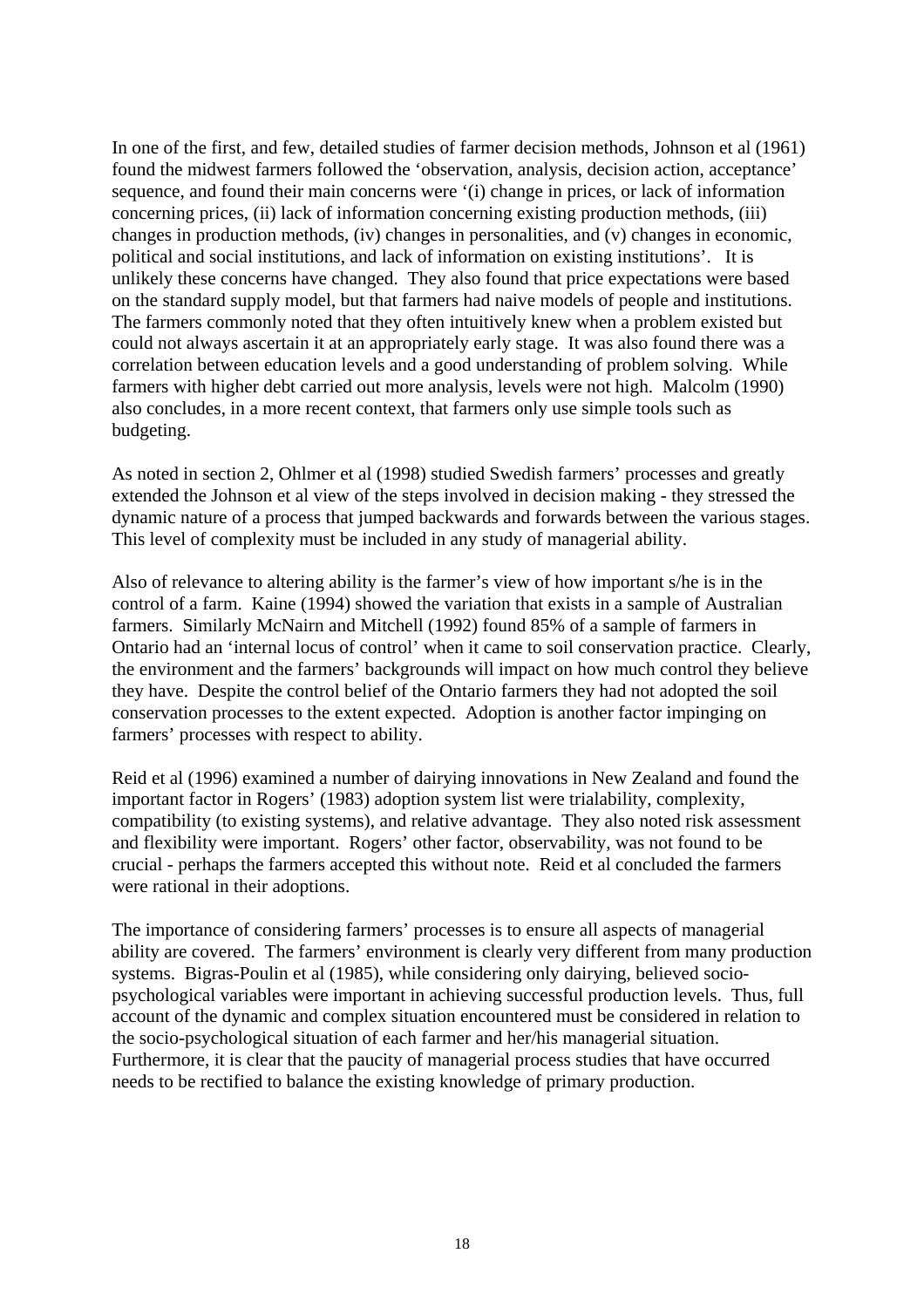## **7. Competencies involved in the management of primary production.**

Besides understanding the nature of human processes in decision making, and how they might be improved, the significant factor in improving ability is an understanding of the skills used in management. These are referred to as competencies.

A study of expert decision makers is clearly a starting point in listing the competencies, as is a search of the literature for already compiled lists. Such lists have been developed through logic and asking practitioners to consider and list the skills they use. (See Lees (1991) for a review of methods.) Of course, the skills of experts are not necessarily comprehensive as many practitioners may not be able to extend to these levels.

It seems experts do not in fact use as much information as novices. Shanteau (1992) concluded, after an extensive literature review, that experts tend to select specific key information and this list is somewhat less comprehensive than what others might use. Experience has ingrained relevance and economy. Similarly, experts use simplifying heuristics which only practice and experience can produce. Novices do not have the knowledge to easily discard certain information - confidence must be a factor. As noted earlier, Cooke (1992) found experts perceive large meaningful patterns in their domain. In making a list of competencies such lists of the characteristics of experts needs to be taken into account. However, there is no mention of record keeping. Studies have found a correlation between success and adequate records (see, for example, Benbow and Nuthall (1998)).

Shanteau (1990) gives a list of abilities exhibited by experts relative to novices - this list is:-

Highly developed perceptual abilities - can see/observe things novices do not notice. Good sense of what is relevant/irrelevant.

Ability to simplify complex problems (in an objective way) (see also Payne et al (1992)).

Can communicate their expertise (not so important for a farmer).

Can handle adversity - can work under stressful conditions.

Are good at identifying and adapting to exceptions to standard procedures. Strong self confidence.

Know when to adapt decision strategies as conditions change.

 Are creative in adapting old decision strategies or finding new ones. Up to date current knowledge.

Most would agree with this list.

Specific lists have been created by several workers. For commerce in general Page et al (1994) interviewed many groups and concluded on a forty-five component list for New Zealand conditions. A more general list was provided by Linstead (1990). For Australian educational purposes Lees (1991) interviewed groups from different farming backgrounds and produced further comprehensive lists. Salmon (1980) also produced Australian oriented lists.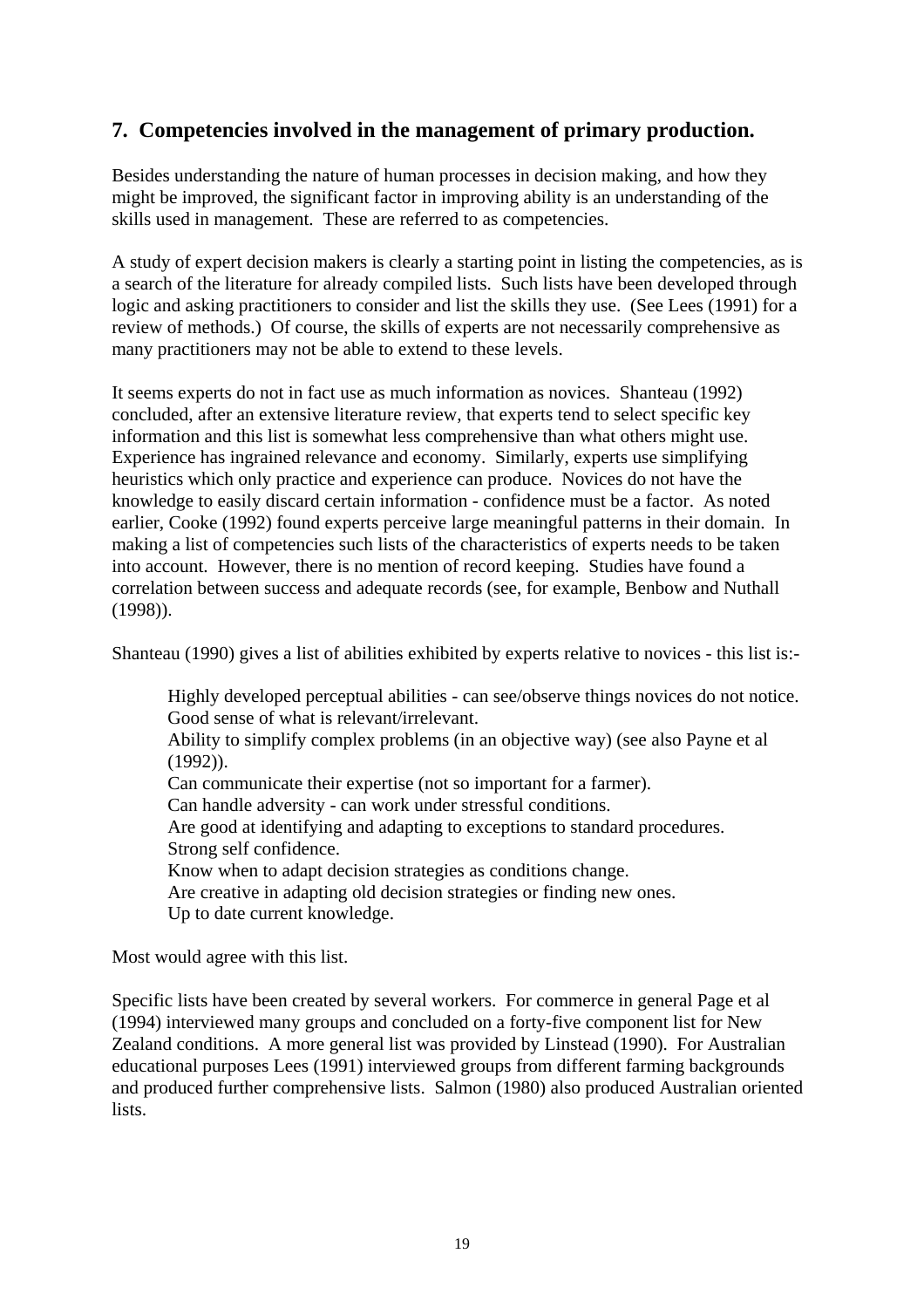Rather than repeat these lists, a more general amalgam that could well be applicable to most situations has been produced. This list is:

- Enunciating the objectives and goals for the totality of the farm family within the bounds of the group attitudes, and the dynamic life cycles.
- Identifying opportunities and problems.
- Ability to search out relevant information and observe appropriate material both on and off the farm.
- Possessing the appropriate analytical skills and understanding economic principles calculational, marginal analyses and opportunity cost concepts.
- Ability to visualise and understand the current state of the farm in its totality, including the financial, animal, feed, crop, machinery, building and labour state details and their interrelationship implications.
- Ability to visualise the consequences of decisions both independently and across all components of the farm system. Visualisation should occur through to the appropriate planning horizon.
- Ability to anticipate the consequences of current events and to think ahead and act appropriately in "good" time.
- Ability to empathise with people and successfully supervise and negotiate an appropriate 'person' and leadership personality.
- Ability to satisfactorily handle stressful situations having coping skills, and an ability to meet deadlines and cope with time pressures using appropriate strategies.
- A drive and motivation to successfully conclude relevant tasks on time. The confidence to achieve this.
- Adequate office skills and competency records, retrieving, etc.
- Having appropriate technical skills and factual knowledge to complete the required tasks.
- Exhibiting suitable learning skills to enable updating all competencies so they are fully valid - with appropriate speed, and an ability to learn from mistakes and similarly enhance all competencies.
- Have an appropriate understanding of, and an empathy with, the (i) climate and weather experienced in the relevant region, (ii) animals and plants dealt with.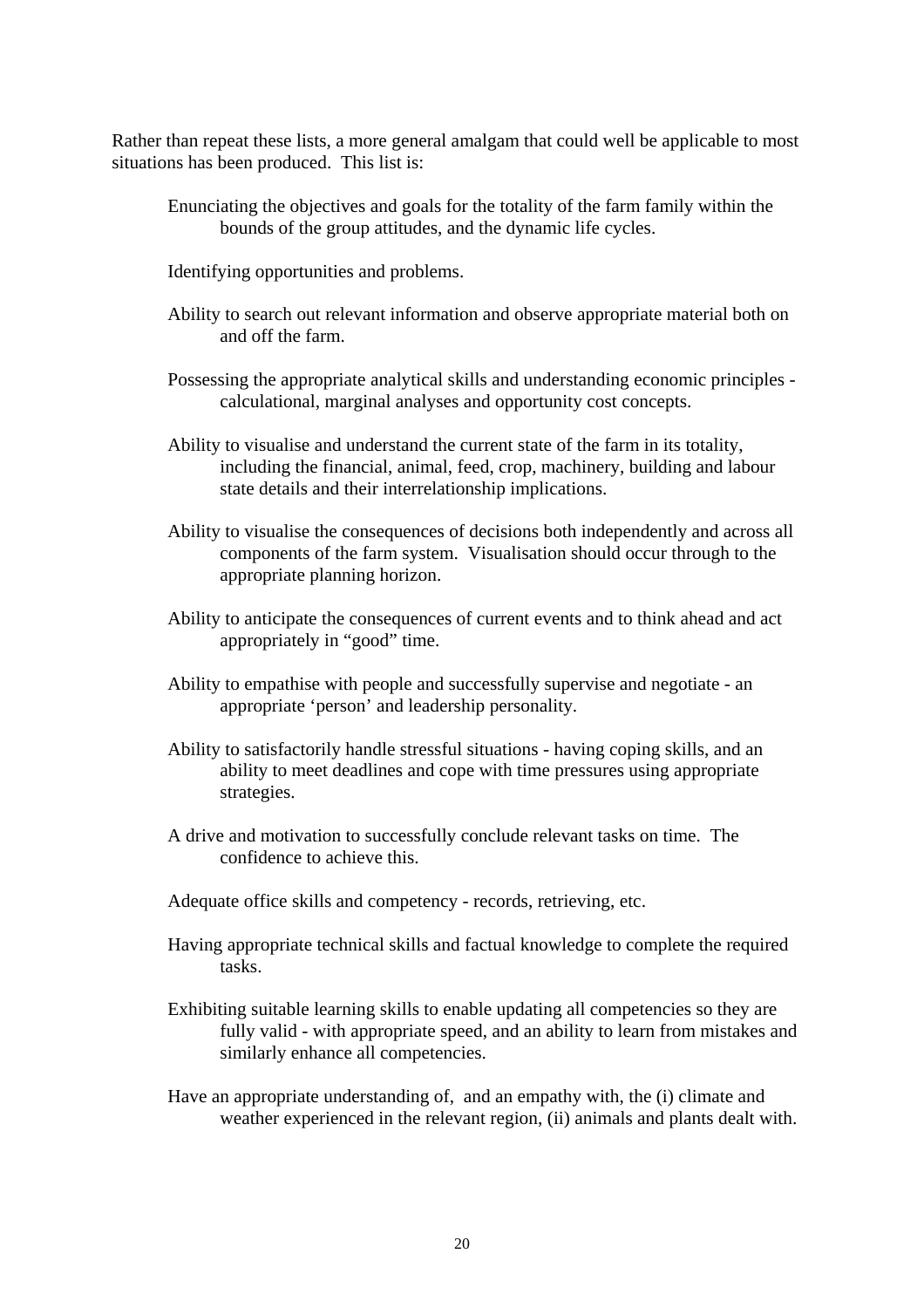## **8. Changing and improving managerial ability**

Any manager brings to the task a set of skill levels for the relative competencies. This set is a product of his or her genotype and environmental experiences up to that point, though it does appear the early formative years are more important than the latter periods. However, each person will have had varying degrees and levels of education and experience which have honed the early lessons. Clearly some educational and experience programs will have been more appropriate than others. Whatever the case, at any point, the question is 'can the skill levels be improved'? To achieve change the manager will need to desire improvement, and s/he must have access to suggestions on how to change. These 'suggestions' can come from a range of relatively formal course work and/or reading programs, or from working with a mentor on a more intensive one to one way, or some combination of these extremes. This process involves improving the general competencies in contrast to simply acquiring new technical knowledge per se - this is a different process. Skill attributes are probably more deeply embedded.

To consider possible change it is useful to understand the learning process and consider past studies on its effectiveness. According to Cooke (1990), learning has three components:

- (i) Interpretative stage factual/declarative knowledge related to the domain is learned.
- (ii) Knowledge compilation development of general purpose production rules (a) composition - putting together in chunks, understanding the structure and theories.
	- (b) proceduralization embedding domain specific factual knowledge into production rules.
- (iii) Fine tuning strengthening of successful production rules, weakening of unsuccessful ones.

Nuthall (1997), in a study of primary education classroom processes, suggests a similar process is involved, but stresses the social and interactive nature of learning. His diagram is informative:

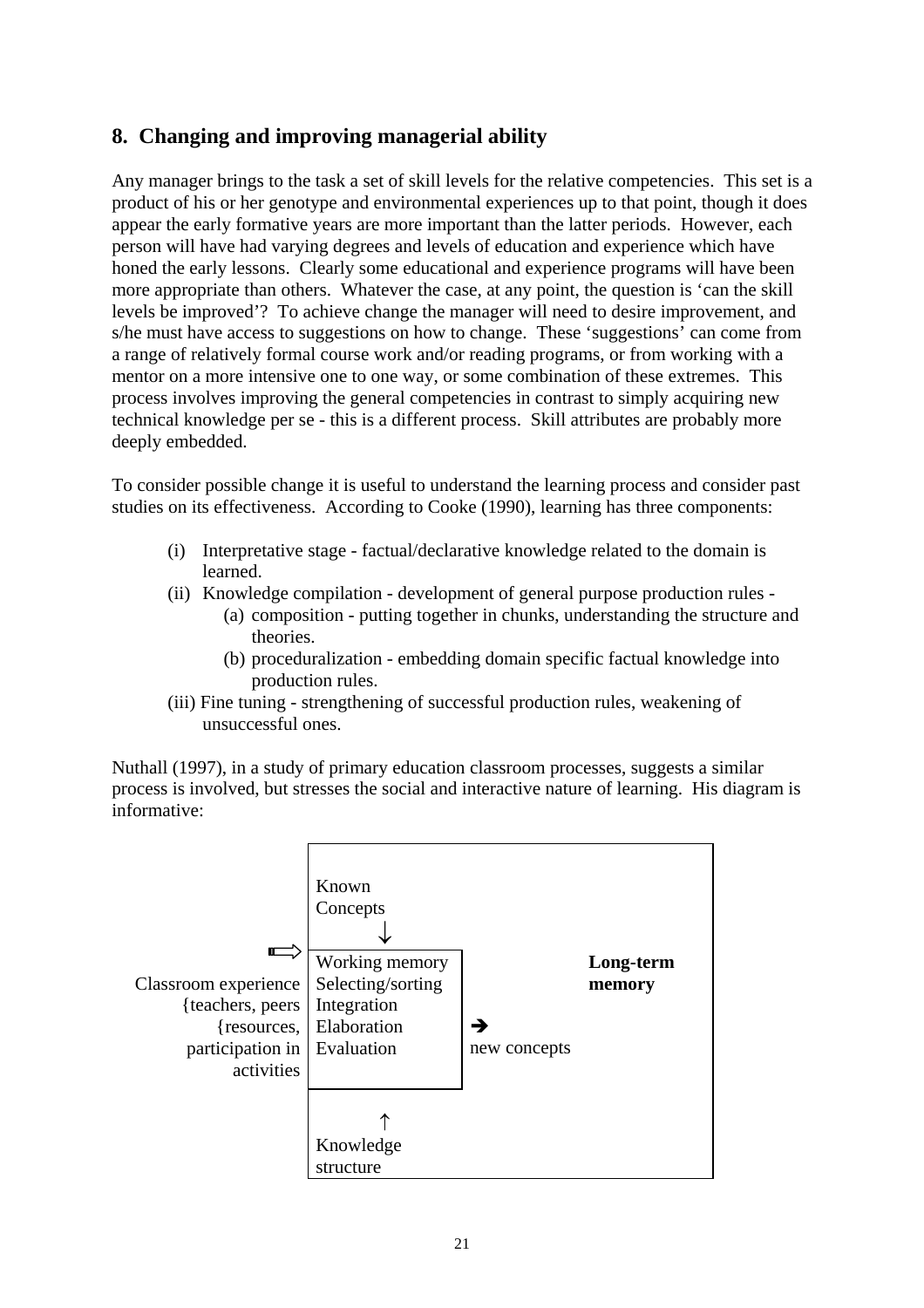It would appear learning is a highly interactive process with, eventually, new concepts being embedded into long term memory. Furthermore, this process takes place in everyday life as well as in formal teaching/learning situations. Page et al (1994) stress this point as does Linstead (1990) who contends the best approach is "experiential learning". This does not mean leaving the process to experience, but rather developing teaching methods that are discovery based experiential, use simulated problem solving and involve group working. Nickerson and Feehrer (1975) also stressed the importance of experience and the need to repeat a process with proper instruction following an erroneous activity. The mental model of the process can thus be corrected. As Eysenck and Keane (1990) also point out, many decision systems eventually become internalised and thus automatic. This is acceptable if the lessons learnt are logical and correct, but if not, changing these internalised rules may be difficult.

As Paine (1993) stresses, each manager has her/his unique personality and intelligence and therefore acquires new and improved skills in slightly different ways. He puts people into four classes - the accommodator (learns by experience), the diverger (weighs up different perspectives), the converger (puts theories into practice) and the assimilator (puts information into concise logic). Thus, any programmes must be sufficiently flexible to enable individuals to use methods that best suit them. It would also seem feedback (Busemeyer and Myung (1992)) is a very important part of the learning process, and if properly organised, can enhance the effectiveness markedly.

There is considerable evidence to support the effectiveness of formal training in adults with respect to a wide range of skills. Gaeth and Shanteau (1984) report on making lasting improvements to soil judges after comparing alternative training systems, Nickerson (1994) reports the quality of statistical and probability thinking processes is improved by training as was deductive reasoning. Bolger (1995), in reviewing 50 comparisons between experts and novices, concludes training has a significant effect on accuracy, but simple experience little or no effect (perhaps due to the lack of appropriate feedback?). Garb (1989) comments formally on this point - he found a correlation between training and clinical judgement, but not between experience and judgement due to the poor feedback.

In a study of farmer education and efficiency in less developed countries, Phillips (1994) concludes that four years of education increases efficiency by approximately 6%. In another study Lockhead et al (1980) found four years of study increased productivity by 7.4% in a range of less developed countries. The results are remarkably similar. In a study of US dairy farmers Stefanon and Saxena (1988) showed that education and experience were substitutes in improving efficiency (production levels) - perhaps the higher levels of base education allow learning from experience more effectively than in less developed countries.

The list of reported benefits continues, and there are many more studies - some others are Shanteau (1978) reporting on the impact of training on livestock judges, Slovic et al (1977) noting the impact of various procedures on probability estimation improvement, Slovic et al (1988) pointing out the benefits of training on reducing decision bias, and, finally, Burnside and Faithfull (1993) demonstrating the improvement of Western Australian graziers' judgment of flora through the use of photographs. The conclusion must be that appropriate formal training programmes that utilise the current knowledge of learning procedures can improve adult farmers' competency skills. The quantification of the potential benefits, both monetary and other, has yet to be determined in developed country situations.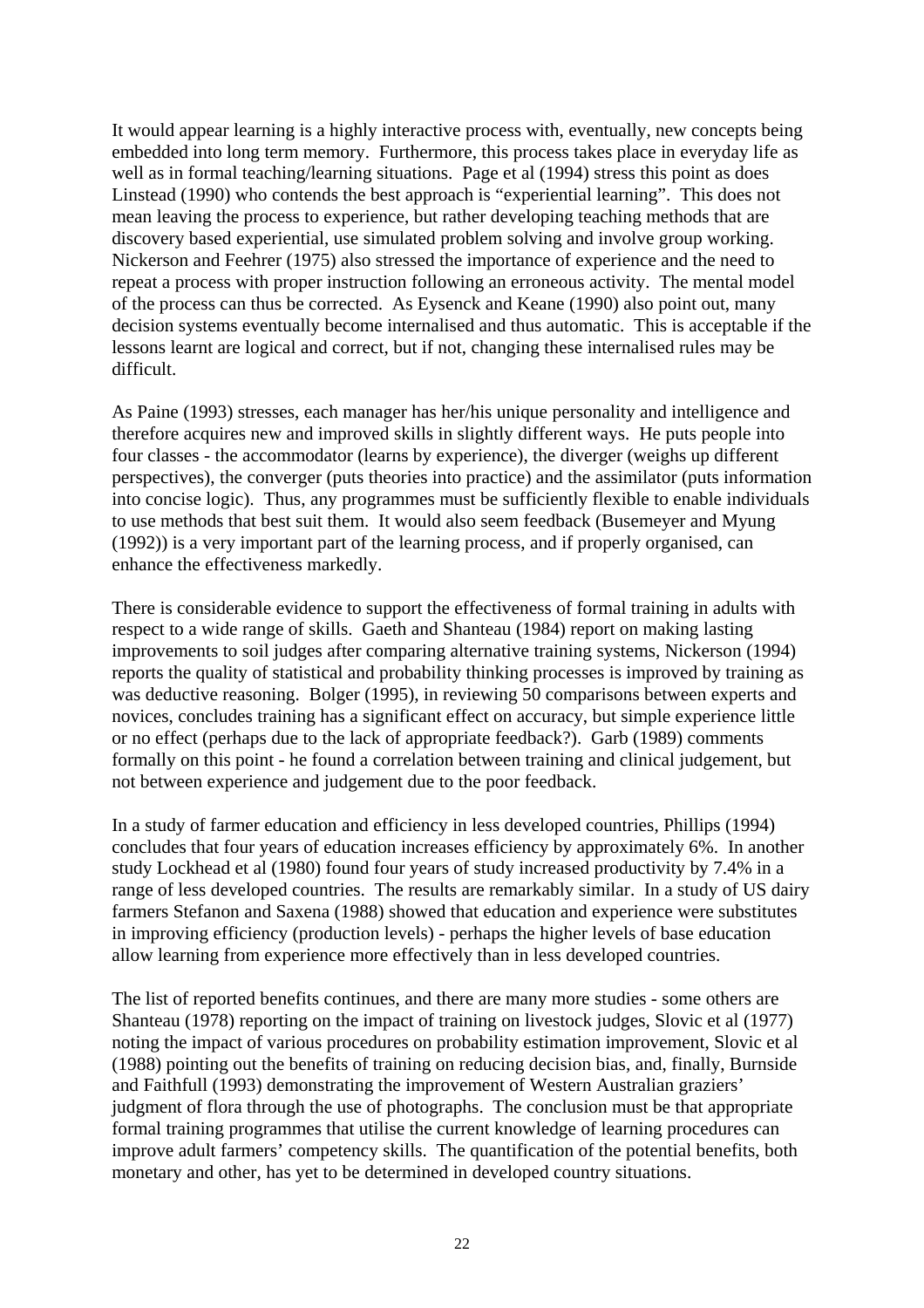Formal training is only part of the picture. Some farmers might require more detailed personal training, either because they feel they could benefit and perhaps enhance already well trained skills, or because they are having significant problems maintaining the efficiency of production at an adequate level. Such farmers may require a different approach.

Psychologist and psychiatrists have developed many theories, skills and procedures for modifying personalities and skills. There is no reason why appropriate components cannot be utilised for improving management competencies. The therapies used are designed to alter the stimuli-reaction processes to ones more appropriate and acceptable to society at large. The same situation exists in decision making - some people wish to modify their decision processes to better achieve their goals.

An overview of the massive literature in psychology indicates there are many theories on how to modify thinking and action. Atkinson et al (1990) and Dobson (1988) both provide summaries of the more important theories. Dobson gives 18 different concepts ranging from classical psychoanalysis developed by Freud with its emphasis on the sub-conscious, through to conditioning systems with its emphasis on external events, behavioural changes and association. According to Atkinson et al the basic idea of psychoanalysis is to bring suppressed conflict into awareness so they can be dealt with. Humanist therapies rely on a do-it-yourself approach with the therapist supporting the client in self-actualization. Behaviour therapies are concerned with current problems in contrast to the past history and rely on systematic desensitization through modelling (someone showing what to do, role playing.....). The approach modifies the behaviour rather than the thought processes. In contrast 'cognitive behaviour therapies' change maladaptive beliefs through the therapist attempting to have the client see the distortion in their thinking and rationality. This process is sometimes helped through keeping appropriate records. This is clearly a very brief review of the range of concepts, but it does appear that the only therapy for which there is substantiated scientifically based evidence is cognitive behaviour therapy. Thus, this section will concentrate on this approach. Evidence of the objective studies will be presented below. This does not mean there are not strong advocates of other approaches, nor that some are effective, but this has yet to be generally proved. Indeed, Atkinson et al (1990) note that many of the therapies do have common features - these are:

Interpersonal client-therapist relationships with warmth, trust and understanding. Reassurance and support, and hope.

- Desensitization reduce the threatening qualities of each situation.
- Reinforcement of adaptive responses increase the positive attitudes and actions and reinforce them.
- Understanding or insight providing an explanation of the problems experienced.

Atkinson et al also note that double-blind trials have shown the powerful affect of the placebo response, and some workers believe therapy is effective for this reason - a belief in change and its benefits may be all that is necessary and is achievable through a range of approaches.

There are a range of variations on cognitive behaviour therapies. Dobson and Block (1988) review many of these. They state (p 17) "logical errors in thinking acquired during the development period become the substance of schemata that predispose individuals to experience emotional problems". Therapy involves replacing the distorted appraisals. The components of treatment involve teaching the recipient to (i) monitor automatic thoughts, (ii)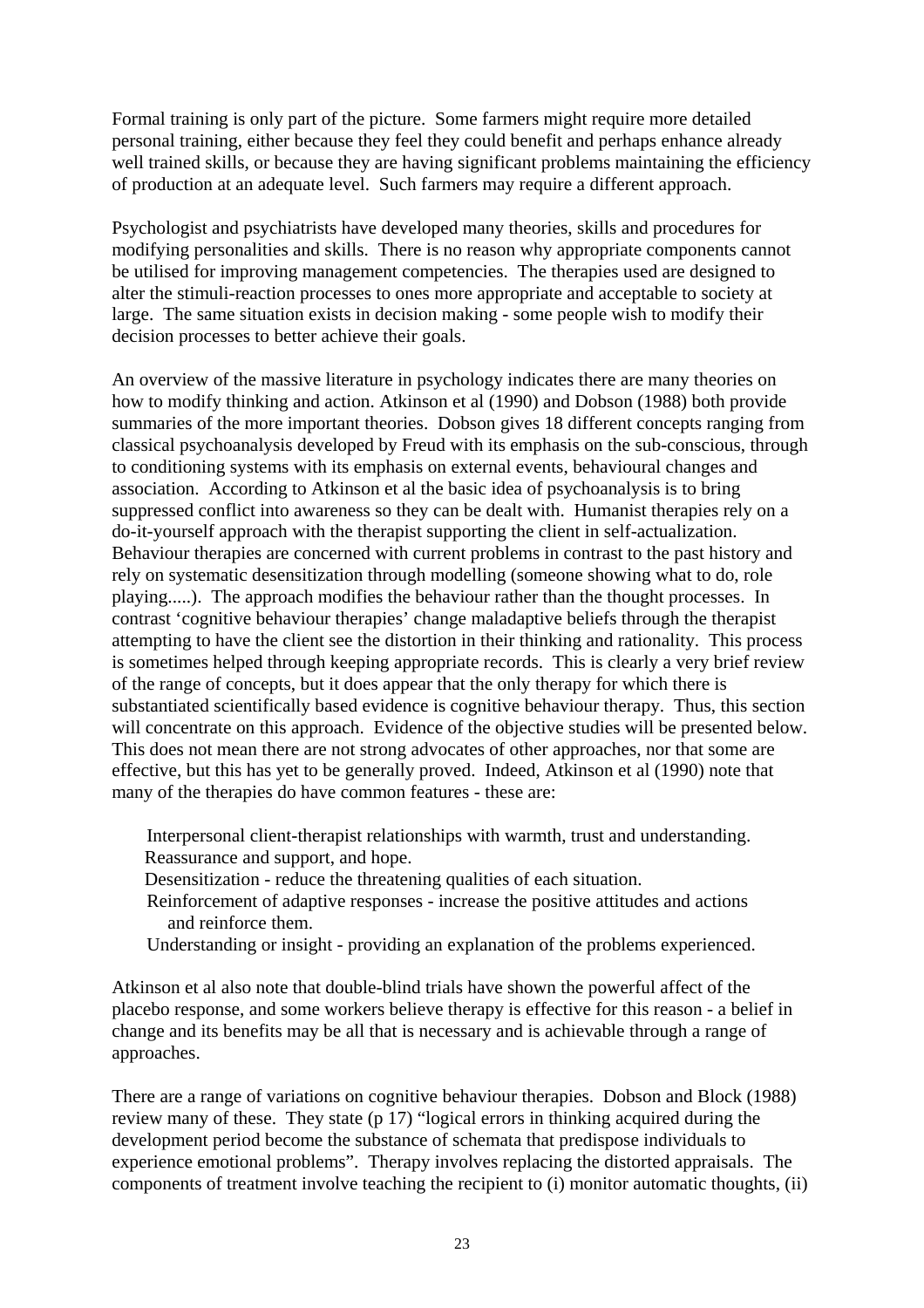recognize the relations between cognition, affect and behaviour, (iii) test the validity of the automatic thoughts, (iv) substitute more realistic cognition for these distorted thoughts and (v) learn to identify and alter the underlying assumptions or beliefs that predispose individuals to engage in faulty thinking patterns. It would seem logical to apply this proven process to decision making competencies.

Dobson & Block report that some psychologists believe that the development of control over behaviour involves a gradual progression from external regulation by significant others (e.g., parents) to self regulation through internalisation. Thus, self instructional training is required to develop (i) problem definition, (ii) problem approach, (iii) attention focussing, (iv) coping 'statements', (v) error correcting options, and (vi) self re-inforcement. Dobson and Block also describe the 'interpersonal cognitive problem solving model' which consists of (i) ability to recognize the range of possible problem situations, (ii) ability to generate multiple alternative solutions, (iii) ability to plan a series of steps necessary to achieve action goals, (iv) ability to see the short and long term consequences of a given alternative, and (v) the ability to identify the motivational elements related to one's actions and those of others. This list looks remarkably similar to the competency list presented earlier further suggesting cognitive behaviour therapy may have an important role to play. These processes train people to be their own 'scientist' in solving personal (management?) problems. It is all about developing self regulation, self monitoring and self evaluation. D'Zurilla (1988) stresses the importance of developing 'self talk, self praise and self support' in these cognitive processes. As Dryden and Ellis (1988) point out, 'Epictetus said "people are disturbed not by things, but their view of things"'. They describe RET (Rational Emotive Therapy) and note that to change it is necessary for a person to (i) recognize they create their own 'disturbance', (ii) recognize they have the ability to change these 'disturbances', (iii) understand 'disturbance' comes from irrational, absolutest, dogmatic beliefs, (iv) detect the irrational beliefs and dispute them rationally, (v) work towards internalizing the new rational beliefs, and (vi) constantly repeat the process. For 'disturbance' the words 'management beliefs' could perhaps be substituted. The steps and procedures in this variant on the general cognitive behaviour therapy idea looks very familiar - the themes seem to be the same. That is, as De Rubeis and Beck (1988) point out, there is a relevance on working on the conscious thoughts in contrast to the unconscious - they talk about the cognitive triad - views of self, views of the future, and views of the world. The therapist's task (Guidano (1988)) is to assist clients recognise and implement the steps. This process may need repeating and re-enforcing many times to ensure the revised models are stable (locked into long term memory).

There is considerable statistically grounded evidence that cognitive behaviour therapy creates lasting and beneficial change. This evidence relates to conditions such as depression and agoraphobia, so research is necessary to test the model on management competencies. Dobson and Block (1988) note the benefits for depression, D'Zurilla (1988) similarly quotes work on unipolar depression trials, Rehm and Rokke (1988) found that with constant reinforcement of appropriate attributions permanent shifts occur, and they also give reference (p 194) to treatment versus control studies that have shown significant success. Similarly, Dryden and Ellis (1988) provide (p 259) reference to the positive results of using Rational Emotive Therapy.

It would seem both appropriate formal training and specifically designed cognitive behaviour therapy could well be a significant force in improving the managerial ability of farm managers and so improve a nation's allocation of scarce resources.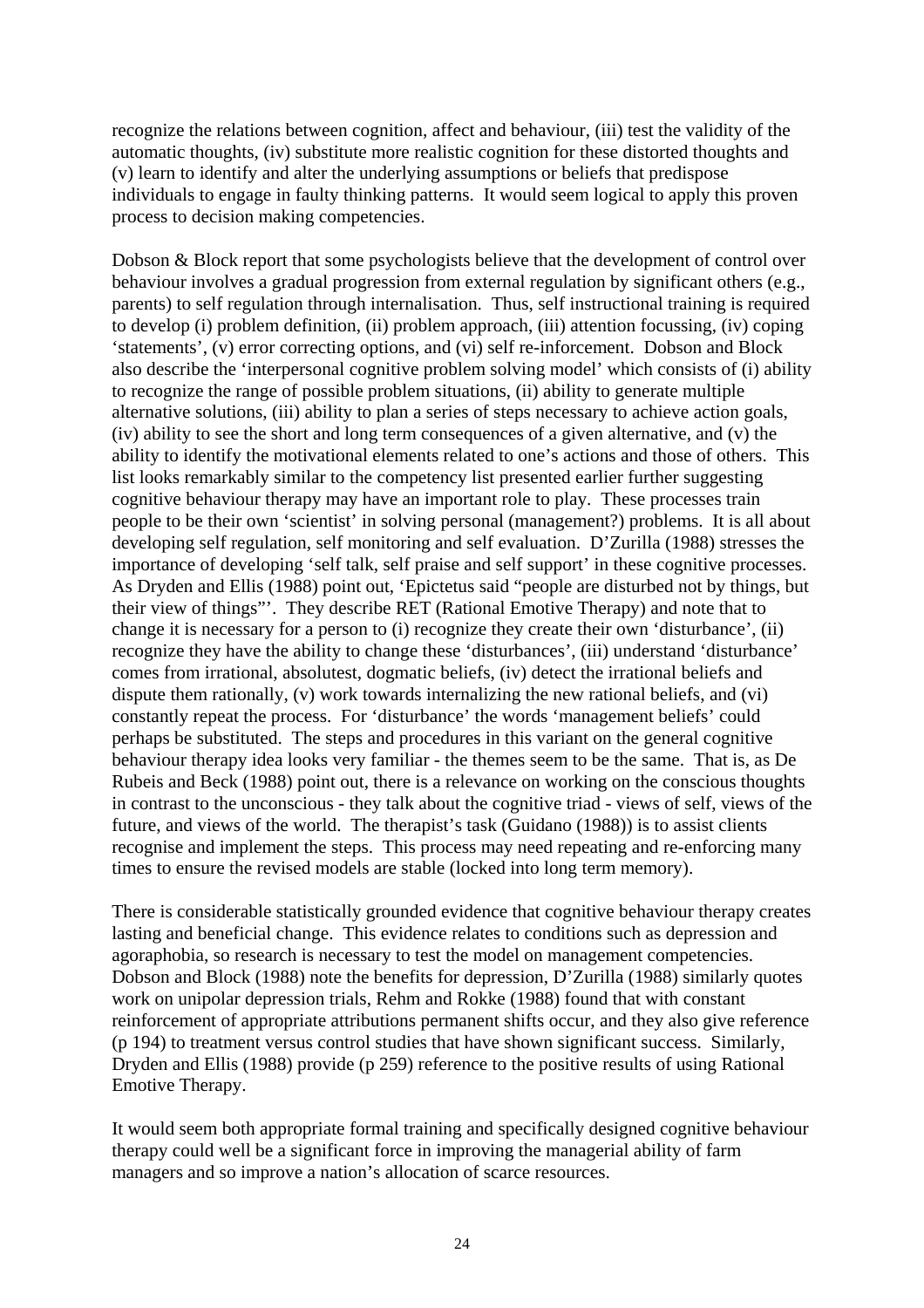## **9. Research and development**

The theme of the discussion is that a farmers' managerial ability can be improved. Research is necessary to develop procedures to achieve this, to compare and contrast these procedures to isolate the most appropriate for different situations, and to ascertain the extent and type of the improvement possible. This programme has many components and will involve many years particularly as the change process would not be rapid, nor would measuring its potential success. All aspects must be quantified.

There are four major components to the research programme. Initially it will be necessary to verify the list of proposed important competencies through interacting with farmers and associated groups (for example, farm consultants). Secondly, it will then be necessary to develop psychometric tests (Kline (1993), Loewenthal (1996)) to measure competency levels. Thirdly, and associated with this test development work, must be the development of training programmes and management therapy procedures and protocols for each competency. Fourthly, the tests must then be used throughout the implementation of the training systems to gauge success levels of change. In addition, throughout and beyond the training treatment periods it will be necessary to monitor and gauge levels of the goals and objectives nominated by the farmers as these values must be the final arbiter in quantifying the success or otherwise of the programmes. Such data will enable comparison between the approaches.

This whole programme requires many observation, measuring and questioning procedures, all related to human behaviour. The obvious place to turn for assistance is the discipline of psychology. Many tests already exist for personality, intelligence, stress, innovation and coping (Austin et al (1998)), and these can be used for observing the basic psychological characteristics of farmers, though, as they have been developed and tested for the general population, some modification to better suit primary production situations may be appropriate.

Psychologists and sociologists, as well as statisticians, have developed a body of literature on the development of defensible tests. These procedures will need to be instituted for the development of competency tests. Aiken (1991), Kline (1993) and Loewenthal (1996) all discuss the principles involved and, in particular, Kline gives examples. For ascertaining competencies workers such as Lees (1991) and Krzystofiak et al (1979) need to be consulted.

There is a wide range of psychometric tests available ranging from ink blot tests (the subject observes ink blots and provides an interpretation which then enables classification), drawing tests (similar approach) right through to statistically validated tests - Kline (1993) reviews the range and is quite strong in recommending the use of only well validated and logical procedures. Kline also discusses the development and use of specialist statistical tests for verifying psychometric tests.

Tests, according to Kline (1993), must be reliable, consistent and valid. It is also necessary to have test values for normal populations so individual test recipients can be assessed relative to these norms. Reliability refers to stability over time and internal consistency - you get the same results with test and re-test situations given reasonable time lapses. Split half reliability is also important. This means splitting the series of questions making up the test into two groups (odds & evens) with the results from each being perfectly correlated. Frequently it is necessary to have several forms of a test (a different set of questions designed to test the same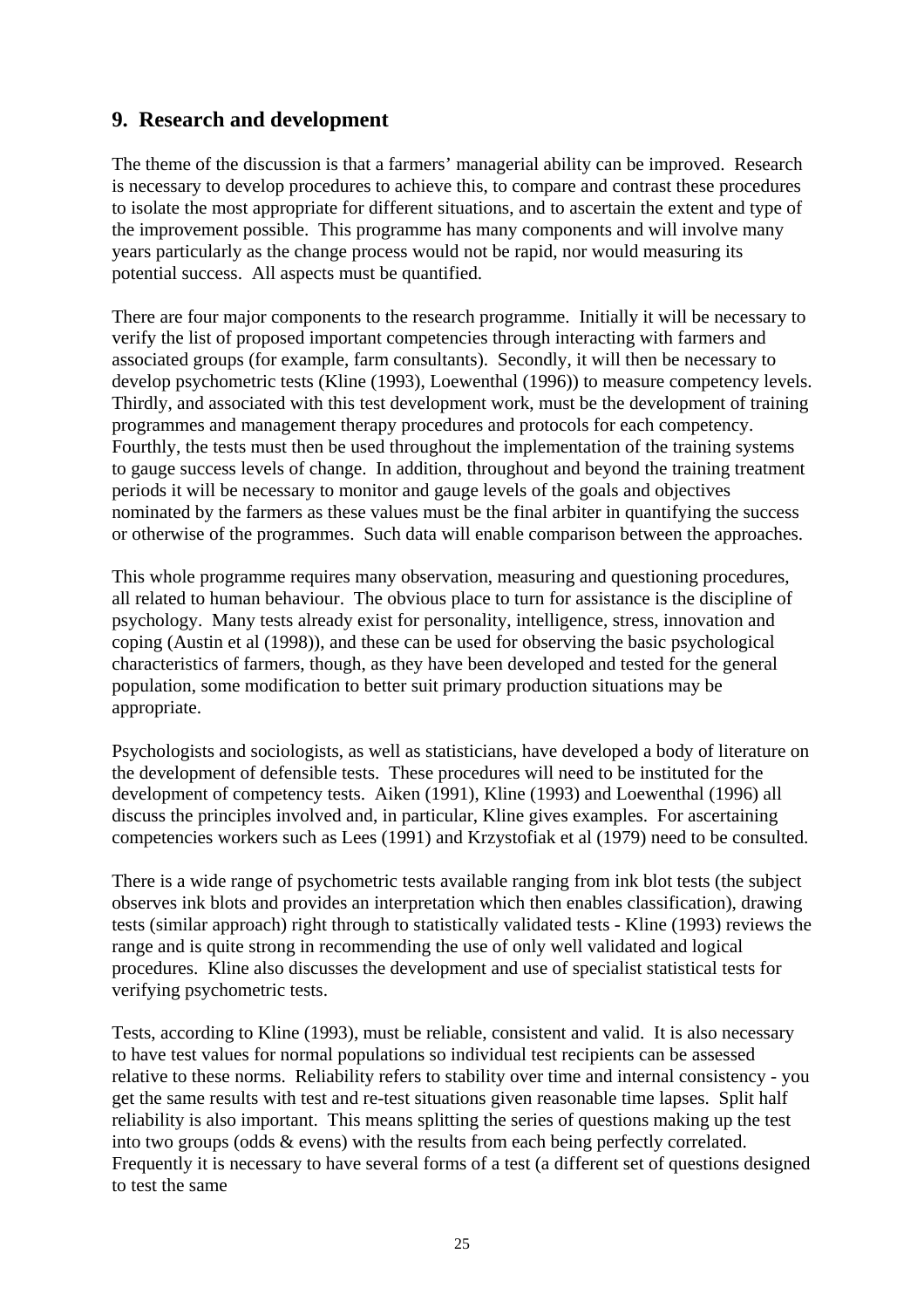factor (competency)) so that when repeating a test on the same subjects they are not exposed to the same set of questions. These must have a 'parallel form' reliability with correlations greater than the generally accepted cut off of 0.7.

Kline (1993) defines a valid test as one that measures what it purports to measure. Thus, if a test is for fluid intelligence then clearly it needs to be tested to ensure it does this. Validity assessment requires other measures to relate to. Thus, school results might be correlated with the intelligence test results. An overall test for managerial ability for farmers that profess to be profit maximisers might be related to historic farm profit data suitably amended for time trends. Validity can be broken into concurrent validity (the correlation between several tests), predictive validity (correlation of test with subsequent verifying measures - e.g., future profit), content validity (cover all components of a competency), differential validity (valid answers in different areas). Note that a reliable test may not be valid, and that a test must be discriminatory - distinguish between individuals. It's a pity the very many farm questionnaires have not been tested to the extent suggested above.

As with general questionnaires, psychometric tests have systematic and random errors. Systematic errors should be eliminated. As noted earlier, various test statistics have been developed for reliability and validity.

Having developed a test it must be standardised (Kline, (1993), p 42) - that is, population samples are used to develop expected scores. Normal sampling and stratification procedures are necessary. Use of regression analysis over large samples enables creating correction factors for age, education, sex, and perhaps other potentially modifying parameters that should be eliminated (e.g., farming type experience).

All proposed test questions need to be analysed for correlation and the underlying factors. Kline (1993) believes factor analysis (Lewis - Beck (1994)) should be used to ensure each test group only tests for one basic factor, otherwise the results can be confounded without being clear what exactly the test is measuring. Thus, test development requires initially setting up a series of questions designed to test, in this case, a competency, then using the set on several samples, testing its reliability and validity, and then developing norms after proper factor and statistical analysis. Matthews and Deary (1998) also discuss these procedures with a particular emphasis on using factor analysis to ensure isolating the underlying structures.

In developing the relevant questions consideration must be given to measuring procedures. Many workers, including Kline (1993), discuss various scales and procedures. Aiken (1991) describes Likert Scales (degree of agreement on a 1 to 5 (usually) scale, Thurston Scales (a series of belief statements), Auttman Scales, Q sorts, Repertory Grids (Slater, (1965)), and so on. Perkin and Rehman (1994) consider numerical rating systems as well as paired comparisons when ranking alternatives - in this case different objectives and goals. Aiken (1996) extends a discussion on measurement to include even further possibilities.

The procedures outlined assume written questions and answers but other possibilities exist for recording cognition. Dobson (1988) provides suggestions such as 'think aloud' methods in which a subject is asked to record thoughts as various activities are performed, and computer assisted tree branch paths to follow when isolating activities, to provide two examples. It is not always possible to measure what is required so proxy variables may be important. Edwards-Jones et al (1998) suggests easily measured variables such as age and education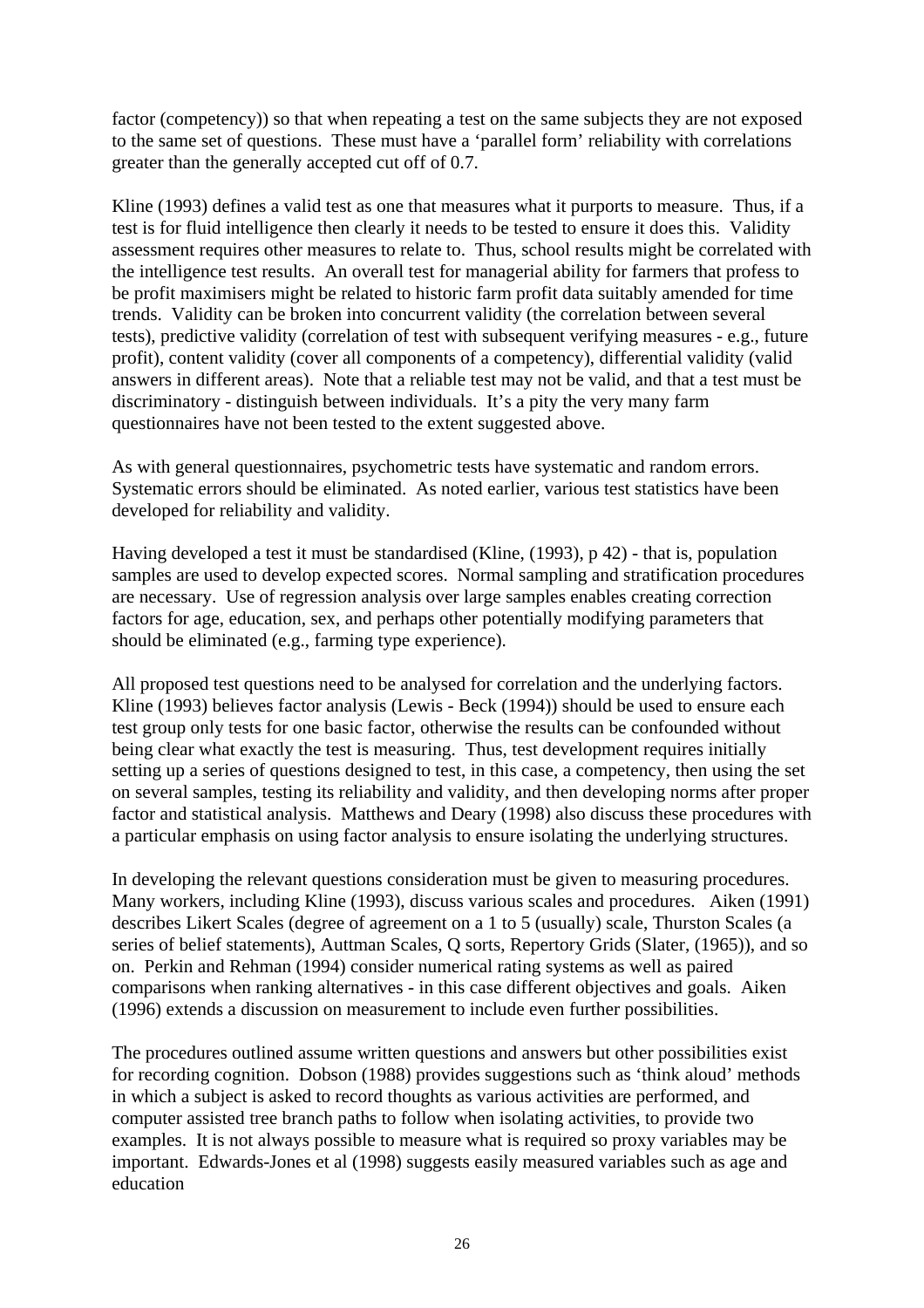might be correlated with, for example, objectives. Psychological research has even gone to the length of videoing eye movements as certain tasks are accomplished in order to record the procedures used. A question in all this work, however, is how well the question answers actually reflect the truth rather than what the responder believes the researcher would like to hear (Birnbaum and Stegner (1981)).

The major component in a research programme will be the development of a range of competency enhancement training programmes. These can range from group programmes to courses for individual tuition with or without tutor support, for each competency. Use of computer based programmes must also be considered including simulation games. Salmon (1980) believes games are a powerful way to alter beliefs. Initially dichotomous approaches should be used to indicate the most rewarding approach for each competency. Learning principles (Nuthall, 1997) should be allowed for in the designs. The psychometric tests developed can then be used to gauge the success of the programmes.

It will also be necessary to quantify the relationships between training programmes and outcomes if for no other reason to assess the potential gains relative to costs. However, it will also be important to obtain a basic understanding of the personality and intelligence relationships to the various competencies and their change. Linear and non-linear multivariate procedures will be necessary. Austin et al (1998) provide a good review of analytical methods suitable for psychological, social and economic variables - the proposed set was developed for analysing the Edinburgh Farm Survey data (Willock, (1997)). The Austin review also considers structural modelling.

In developing the competency tests full account needs to be taken of the management staff recruitment tests that are commercially available. An example is the 'IMC Competency Model' produced by an international company - this tests managerial qualities (leadership, planning and organisation, quality orientation & persuasiveness), professional qualities (specialist knowledge, problem solving and analysis, oral communication, written communication), entrepreneurial qualities (commercial awareness, creativity and innovation, action orientation, strategic views), and personal qualities (interpersonal sensitivity, flexibility, resilience and personal motivation). Many of these skills are important in primary production, when suitably presented, and need including. Unfortunately, details and statistical validation data is not always available in the scientific literature for these commercial products.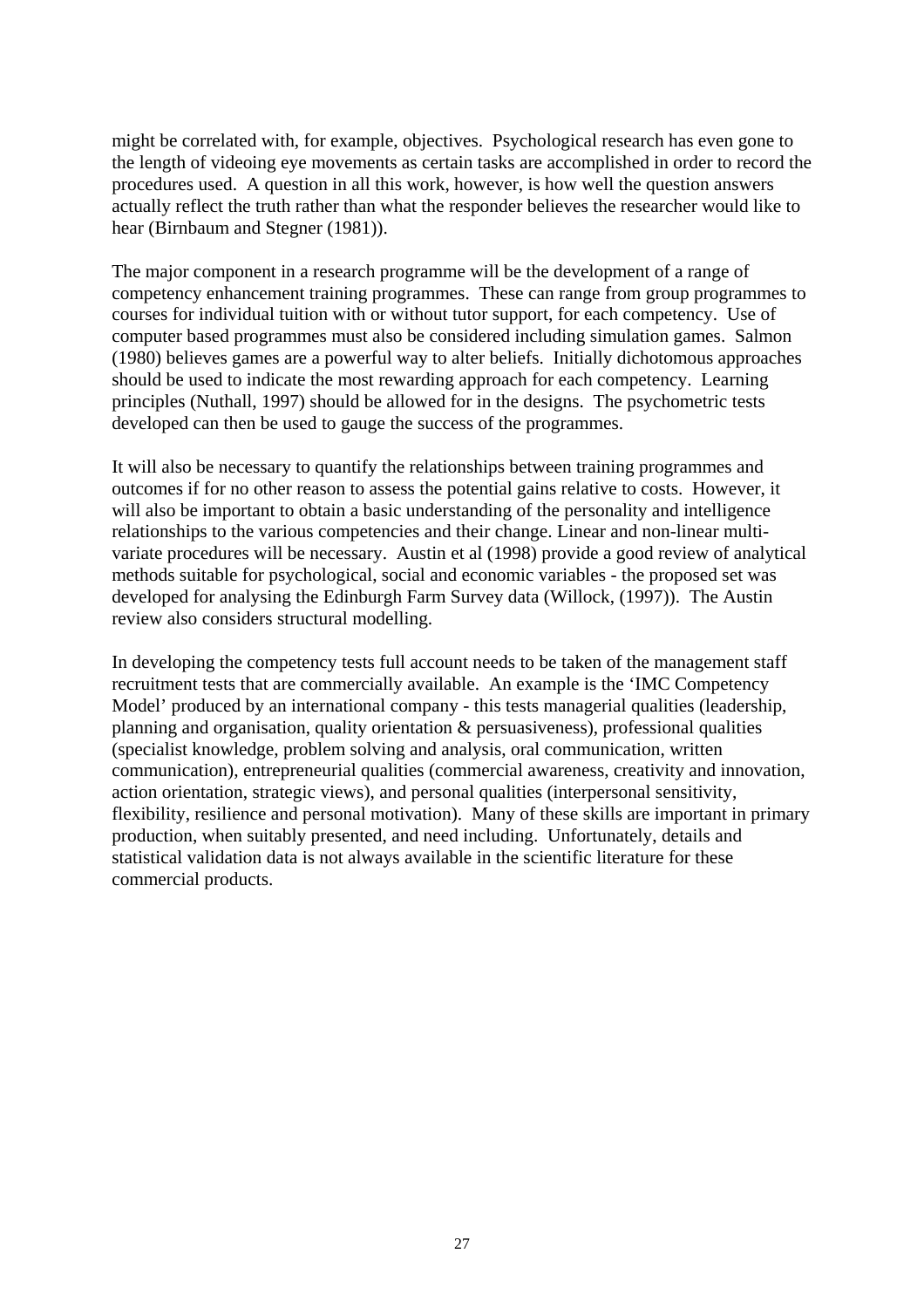#### **10. Conclusions**

Efficient production and appropriate goal attainment depends on the correct resource allocation. Research into the technology of production has dominated the development of efficiency. Economists' contributions have been relatively insignificant in research dollar terms, through developing and applying production economic, decision and related models. Farmers, however, have seldom used such models (Malcolm, (1990), and Ohlmer (1998)) relying largely on common sense to make their decisions. Their success levels vary enormously as shown by many studies including the economists' efficiency studies using both data envelope analysis and stochastic frontier production function approaches. For example Battese et al (1996) found Pakistani wheat farmers exhibited a mean efficiency of 57% to 79% depending on the district - surprisingly low. Arnade (1998), who used a data envelope analysis compared efficiency in 70 countries and found, in relative terms, countries like New Zealand had 100% efficiency, but this ranged down to 35% for Zambia.

Most efficiency studies look at technical and profit efficiency and rely on comparing one farm with another. The variation is assumed to occur through misallocation and thus due to managerial efficiency failure. That is, farmers' managerial ability has considerable room for improvement. This crucial aspect has had little study over the decades of primary production research. The tenant of this discussion is that there could be significant returns from increasing the research effort. The production economics assumption of diminishing marginal returns and its conclusion that optimality demands equi-marginal returns would suggest greater research funds should be directed to research on improving managerial ability. In that it will be centuries, if ever, that a computer can totally replace a human mind, it is this aspect that must be studied. This may, in turn, help the effective use of computers.

It has been argued that for this research to proceed it is necessary to introduce what psychologists have learnt about cognitive processes, judgement and decision making into a new programme. This should ascertain the important competencies and develop valid and reliable tests for these competencies, create competency training programmes, and then test their effectiveness. Due to the complexities of the human mind, and the many components to manage, it will take many years of research to enable assessing the payoff from well tested training regimes that are designed for both group and individual use. While a study of management in general can provide some lessons, the uniqueness of primary production with all its complexities, demands specific procedures and programmes.

In 1990, Stevenson et al (1990) noted (p 364) "judgement and decision making research has made few inroads into our psychological understanding of cognition and choice. We think this will change". The opportunities for applying this to primary production are significant and potentially profound.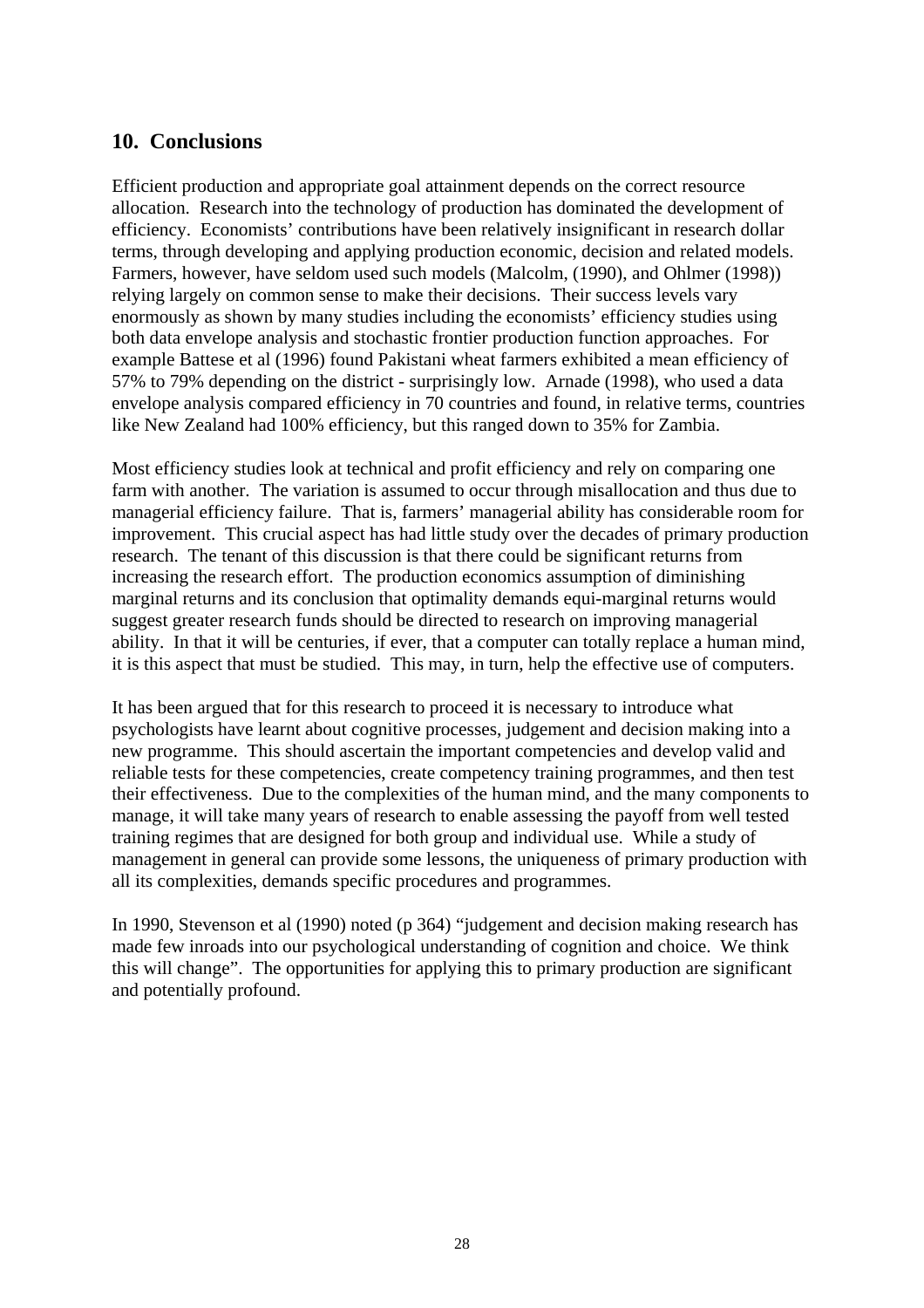#### **11. References**

- Abelson, R.P., & Levi, A. (1985). *Decision Making and Decision Theory.* Chp. 5 in Lindzey, G. & Aronson, E. (Eds). Vol 1. The Handbook of Social Psychology, 3rd Edition. Random House, New York.
- Aiken, L.R. (1991). *Psychological Testing and Assessment.* 7<sup>th</sup> Edition. Allyn and Bacon, Boston.
- Aiken, L.R. (1996). *Checklists, Rating, Scales and Attitude Measurement.* Chp 6 in Aiken, L.R., Personality Assessment - Methods and Practice. 2<sup>nd</sup> Edition. Hogefre and Huber, Seattle.
- Arnade, C. (1998). *Using a Programming Approach to Measure International Agricultural Efficiency and Productivity.* Journal of Agricultural Economics 49(1): 67-84
- Atkinson, R.L., Atkinson, R.C., Smith, E.E., & Bem, D.J. (1990). *Introduction to Psychology.* 10<sup>th</sup> Edition. Harcourt Brace Jovanovich Publishers, San Diego.
- Austin, E.J., Willock, J., Deary, I.J., Gibson, G.J., Dent, J.B., Edwards-Jones, G., Morgan, O., Grieve, R., and Sutherland, A. (1998). *Empirical Models of Farmer Behaviour Using Psychological Social and Economic Variables. Part I: Linear Models and Part II: Non Linear and Expert Modelling.* Agricultural Systems 58(2): 203-224 (Part I), and 225-241 (Part II).
- Bannister, D. (Ed). (1997). *New Perspectives in Personal Construct Theory.* Academic Press, London.
- Battese, G.E., Malik, S.J., and Gill, M.A. (1996). *An Investigation of Technical Inefficiencies of Production of Wheat Farmers in Four Districts of Pakistan.* Journal of Agricultural Economics. 47(1): 37-49
- Benbow, C., and Nuthall, P. (1998). *Food for Thought. Management of Sheep Feed The Search for Efficiency.* Primary Industry Management 1(2): 30-34.
- Bigras-Poulin, M., Meek, A.H., Blackburn, D.J., and Martin, S.W. (1985). *Attitudes, Management Practices, and Herd Performance - A Study of Ontario Dairy Farm Managers. I. Descriptive Aspects, and II. Associations*. Preventative Veterinary Medicine 3: 277-250.
- Birnbaum, M.J., and Stegner, S.E. (1981). *Measuring the Importance of Cues in Judgement for Individuals: Subjective Theories of IQ as a Function of Heredity and Environment.*  Journal of Experimental Social Psychology 17: 159-182
- Bohm G., & Pfister, H. (1996). *Instrumental or Emotional Evaluations: What Determines Preferences?* Acta Psychological 93: 135-148.
- Bolger, F. (1995). *Cognitive Expertise Research and Knowledge Engineering.* The Knowledge Engineering Review 10(1): 3-19.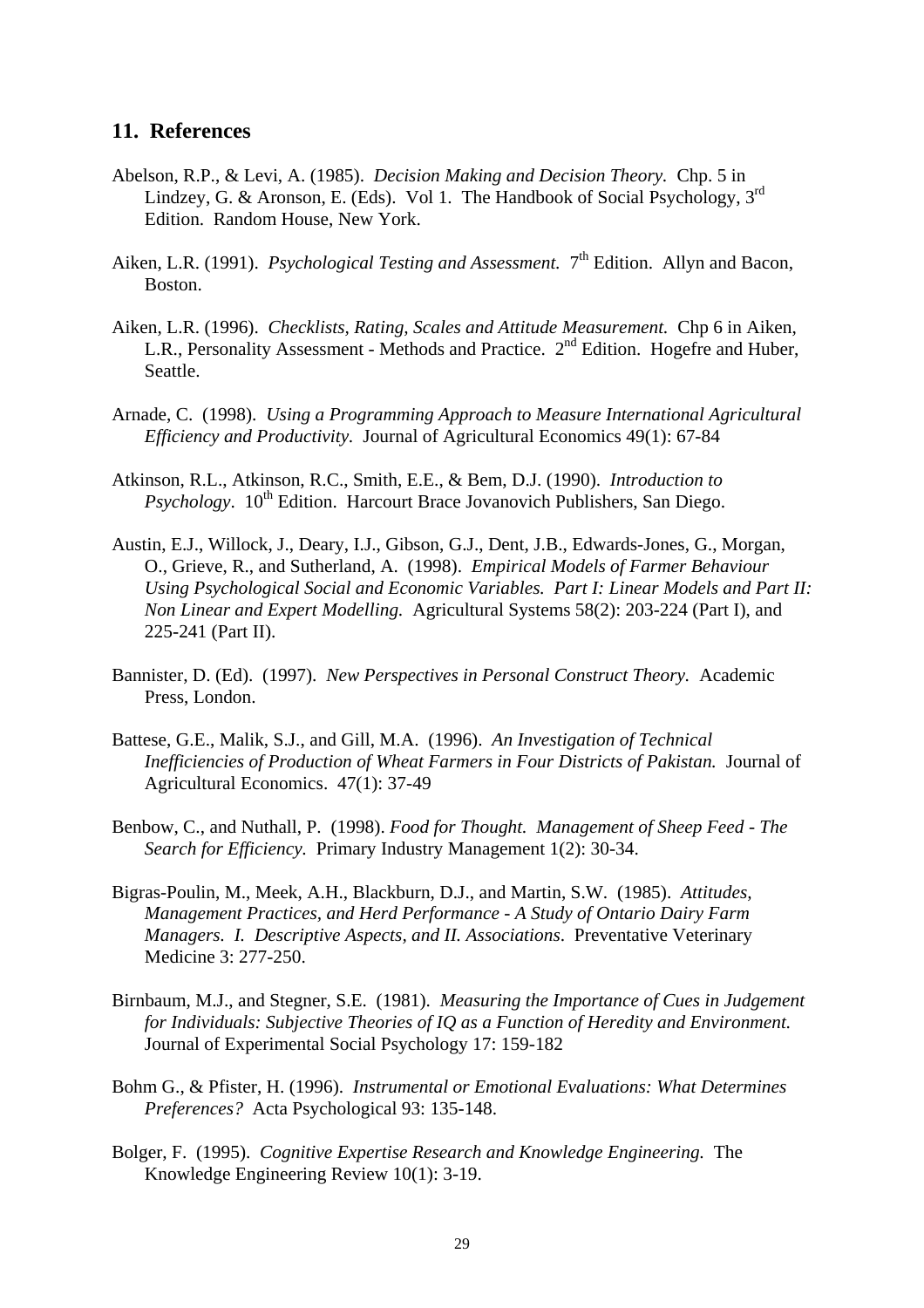- Brehmer, B. (1990). *Strategies in Real-Time, Dynamic Decision Making.* Pps 262-279 in Hogarth, R.M. (Ed), *Insights in Decision Making*. A Tribute to Hillel J. Einhorn. University of Chicago Press, Chicago.
- Broadbent, D.E., Fitzgerald, P., & Broadbent, M.H.P. (1986). *Implicit and Explicit Knowledge in the Control of Complex Systems.* British Journal of Psychology 77: 33-50
- Burnside, D.C., & Faithfull, E. (1993). *Judging Range Trend: Interpretation of Rangeland Monitoring Data Drawn from Sites in the Western Australian Shrublands.* Rangeland Journal 15(2): 247-269.
- Busemeyer, J.R., and Myung, I.J. (1992). *An Adaptive Approach to Human Decision Making: Learning Theory, Decision Theory, and Human Performance.* Journal of Experimental Psychology: General. 121(2): 177-194.
- Cantor, N., & Zirkel, S. (1990). *Personality Cognition & Purposive Behaviour.* Chp 6 in Pervin, L.A. (Ed). Handbook of Personality: Theory and Research. Guilford Press, New York.
- Chapman, G.B., & Johnson, E.J. (1994). *The Limits of Anchoring.* Journal of Behavioural Decision Making 7: 223-242
- Cooke, N.J. (1992). *Modelling Human Expertise in Expert* Systems. Chp 3 in Hoffman, R.R (Ed). The Psychology of Expertise - Cognitive Research and Empirical A.I., Springer-Verlag, New York.
- Cook, R.L., & Stewart, T.R. (1975). *A Comparison of Seven Methods for Obtaining Subjective Descriptions of Judgmental Policy.* Organizational Behaviour and Human Performance 13: 31-45.
- Costa, P.T., & Widiger, T.A. (Eds.) (1994). *Personality Disorders and the Five Factor Model of Personality.* American Psychological Association, Washington, DC.
- De Rubeis, R.J., & Beck, A.T. (1988). *Cognitive Therapy.* Chp 7 in Handbook of Cognitive Behavioural Therapies. Guilford Press, London.
- Dillon, J.L., & Perry, C. (1977). *Multiattribute Utility Theory, Multiple Objective and Uncertainty in Ex Ante Project Evaluation.* Review of Marketing and Agricultural Economics. 45(1 & 2): 3-27
- Dobbins, C.L., & King, R.P. (19??) *Using Verbal Protocols to Explore Decision Processes.*  Pps  $65 - 80$
- Dobson, K.S. & Block L. (1988*). Historical and Philosophical Bases of Cognitive Behavioural Theories.* Chp 1 in Dobson K.S. (Ed.). Handbook of Cognitive Behavioural Therapies. Guilford Press, London.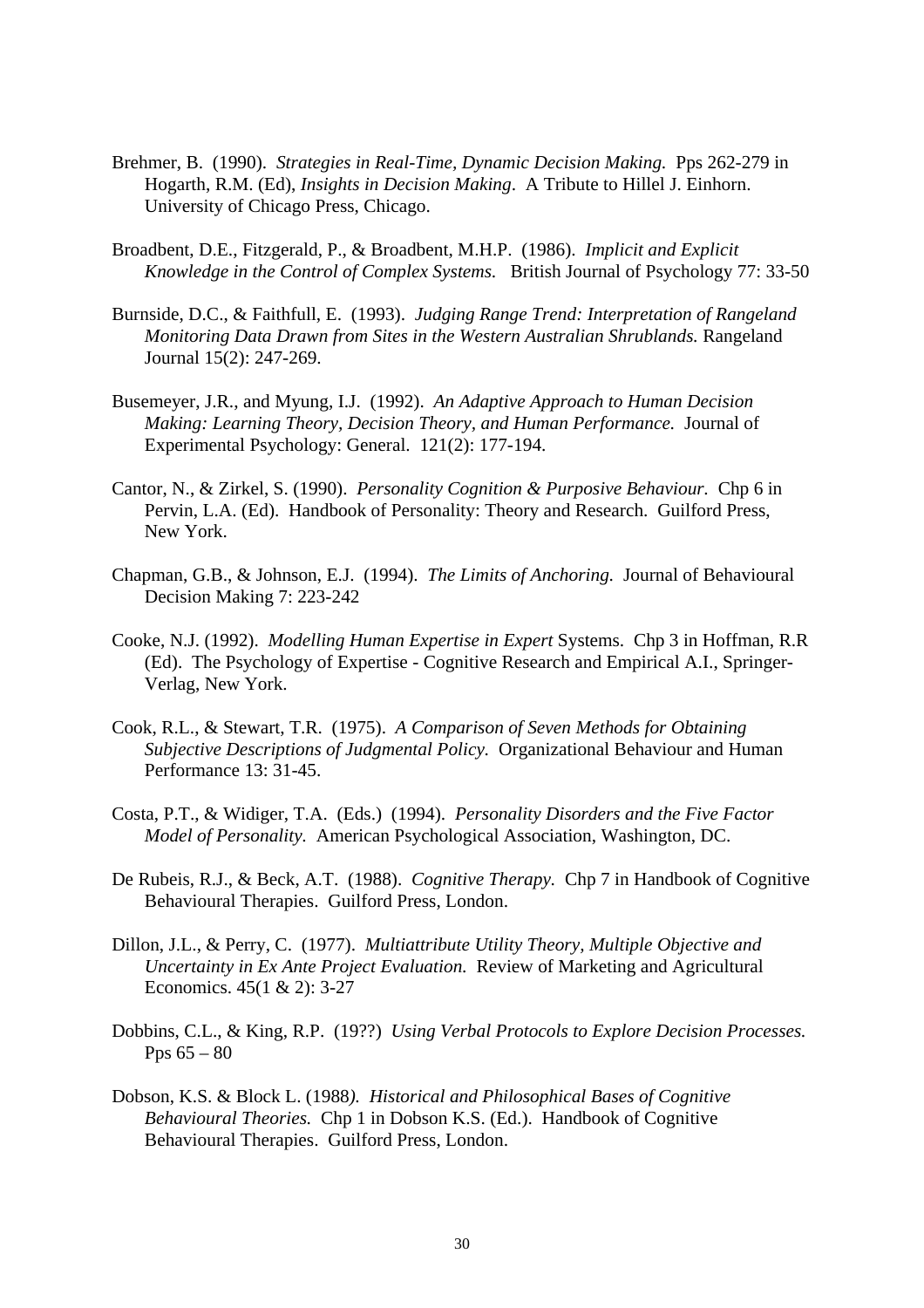- Dobson, K.S. (1988). *The Present and Future of Cognitive-Behavioural Therapies.* Chp 10 in Dobson K.S. (Ed). Handbook of Cognitive Behavioural Therapies. Guilford Press, London.
- Dryden, W., & Ellis, A. (1988). *Rational-Emotive Therapy.* Chp 6 in Dobson, K.S. (Ed). Handbook of Cognitive Behavioural Therapies. Guilford Press, London.
- D'Zurilla, T.J. (1988). *Problem Solving Therapies.* Chp 3 in Dobson, K.S. (Ed). Handbook of Cognitive Behavioural Therapies. Guilford Press, London.
- Edwards-Jones, G., Deary, I., & Willock, J. (1998). *Modelling Farmer Decision Making.What Can Psychology do for Agricultural Policy Assessment Models.* Etudes et Reserches sur les Systemes Agraires et la Development. In press.
- Eysenck, M.E., and Keane, M.T. (1990) *Cognitive Psychology A Students' Handbook.*Erlbanm Associates, London.
- Fairweather, J., & Keating, N. (1990). *Management Styles of Canterbury Farmers: A Study of Goals and Success from the Farmers' Point of View.* Agribusiness and Economics Research Unit, Research Report No. 205, Lincoln University, Canterbury.
- Festinger, L. (1957). *A Theory of Cognitive Dissonance.* Harper and Row, New York.
- Gaeth, G.J. and Shanteau, J. (1984). *Reducing the Influence of Irrelevant Information on Experienced Decision Makers.* Organizational Behaviour and Human Performance 33: 263-282
- Garb, H.N. (1989). *Clinical Judgment, Clinical Training, and Professional Experience.*  Psychological Bulletin 105(3): 387-396.
- Gasson, R. (1973). *Goals and Value of Farmers.* Journal of Agricultural Economics, 24(3): 521-542
- Guidano, V.F. (1988). *A Systems Process-Oriented Approach to Cognitive Therapy.* Chp 8 in Dobson K.S. (Ed.). Handbook of Cognitive Behavioural Therapies. Guilford Press, London.
- Hammond, K.R. (1990). *Intuitive and Analytical Cognition: Information Models.* Pps 306- 312, Concise Encyclopaedia of Information Processing in Systems and Organizations. 1<sup>st</sup> Edition. Pergamon Press, Oxford.
- Heatherton, T.F. (1991). *Development and Validation of a Scale for Measuring State Self-Esteem.* Journal of Personality and Social Psychology. 60(6): 895-910
- Horn, J., & Cattell, R.B. (1966). *Refinement and Test of the Theory of Fluid and Crystallised Intelligence.* Journal of Educational Psychology 57: 253-270.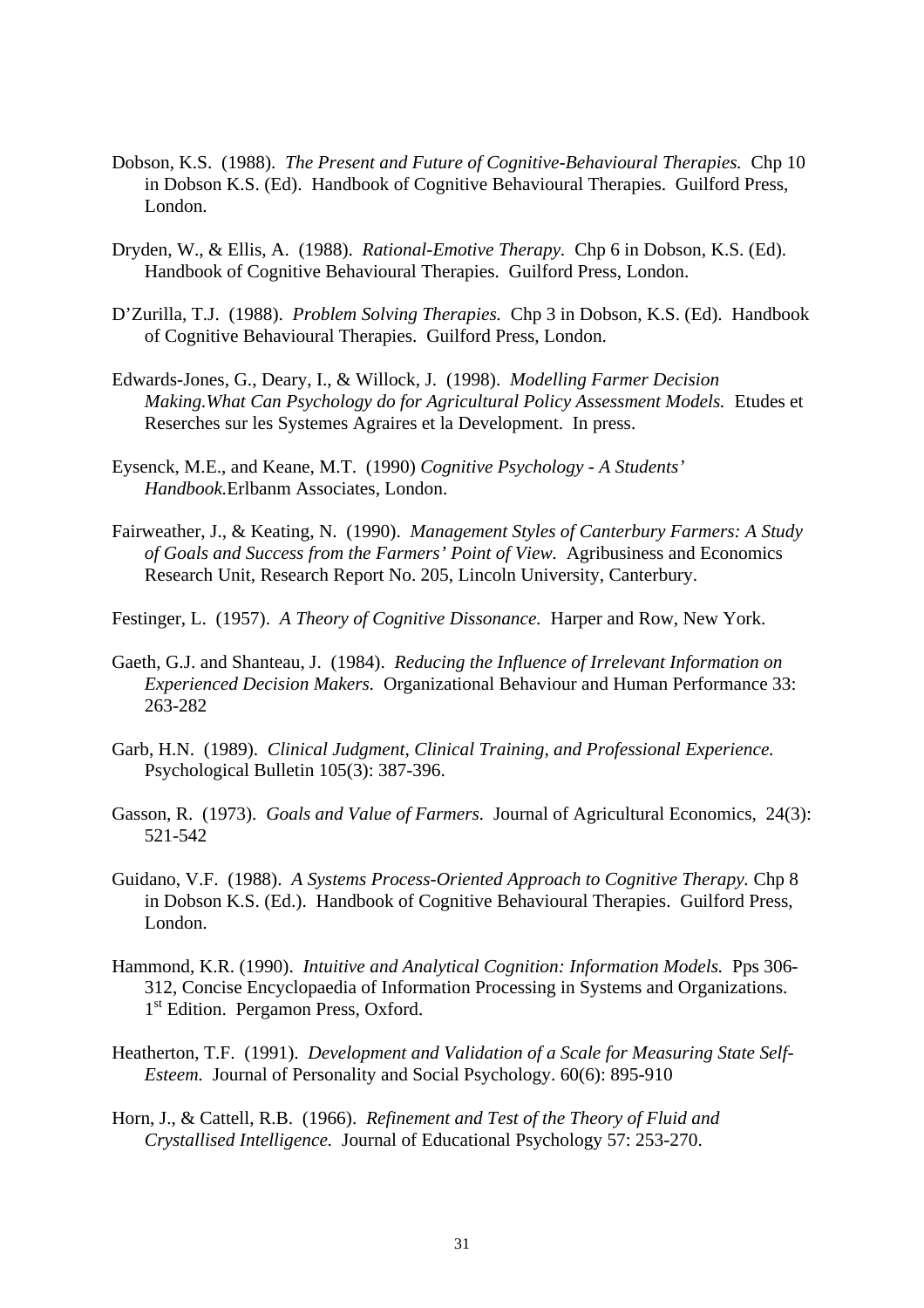- Johnson, G.L., Halter, A.N., Jensen, H.R., & Thomas, D.W. (Eds). (1961). *A Study of Managerial Processes of Mid-Western Farmers*. Iowa State University Press, Ames, 221 pp
- Jose, H.D., & Crumly, J.A. (1993). *Psychological Type of Farm/Ranch Operators: Relationship to Financial Measures.* Review of Agricultural Economics. 15(1): 121- 132
- Kaine, G., Lees, J., & Sandall, J. (1994). *Planning and Performance: An Exploration of Farm Business Strategy and Perceptions of Control.* The Rural Development Center, University of New England, Armidale.
- Keirsey, D., & Bates M. (1984). *Please Understand Me Character and Temperament Types.* Prometheus Nemesis Book Company, Del Mar, Ca.
- Kline, P. (1993). *The Handbook of Psychological Testing.* Routledge, London.
- Koestner, R., & McClelland, D.C. (1990). *Perspectives on Competence Motivation.* Chp 20 in Pervin, L.A. (Ed), Handbook of Personality: Theory and Research. Guilford Press, London.
- Krause, K.R., & Williams, P.L. (1971). *Personality Characteristics Related to Managerial Success.* Technical Bulletin 30, South Dakota State University, Agr. Expt. Station, Brookings.
- Krzystofiak, F., Newman, J.M., and Anderson, G. (1979). *A Quantified Approach to Measurement of Job Content: Procedures and Payoffs.* Personnel Psychology 32: 341- 357
- Lees, J.W. (1991). *Competencies for Farming: A Compendium of Profiles.* The Rural Development Center, University of New England, Armidale.
- Lewis-Beck, M.S. (1994). *Factor Analysis and Related Techniques.* Sage Publications,London
- Linstead, S. (1990). *Developing Management Meta Competence Can Distance Learning Help?* Journal of European Industrial Training 14(6): 17-27.
- Lively, R.T., & Nuthall, P.L. (1983). *A Survey of Farmers' Attitudes to Information.*  Agricultural Economics Research Unit, Discussion Paper No. 76, Lincoln College, Canterbury.
- Lockheed, J.E., Jamison, D.J., and Lau, L.J. (1980). *Farmer Education and Farm Efficiency: A Survey.* Economic Development and Cultural Change. 29(1): 37-76
- Loewenthal, K.M. (1996). *An Introduction to Psychological Tests and Scales.* University College London, London.
- Lusk, C.M., & Hammond, K.R. (1991). *Judgment in a Dynamic Task: Microburst Forecasting.* Journal of Behavioural Decision Making 4: 55-73.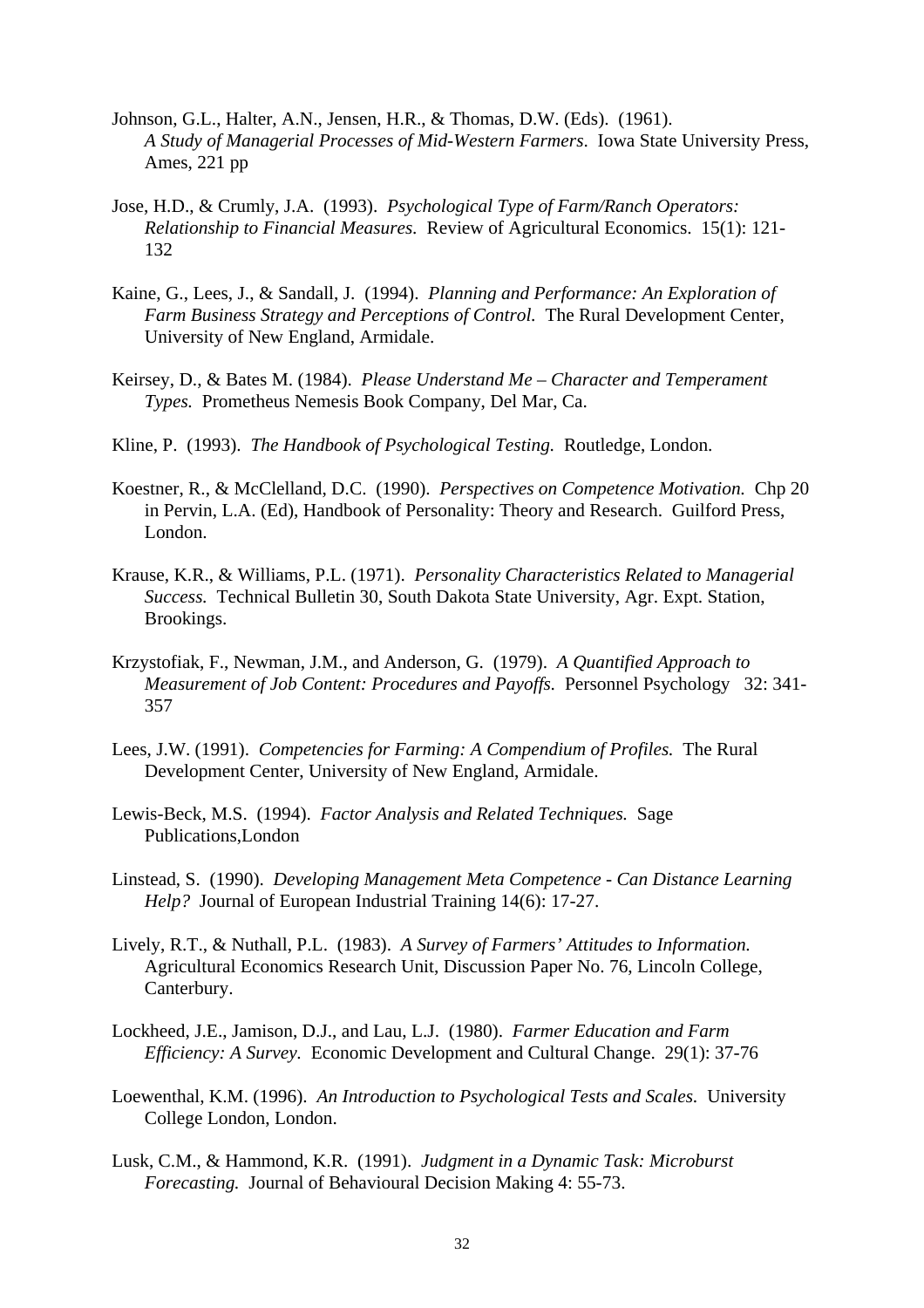- Malcolm, L.R. (1990). *Fifty Years of Farm Management in Australia: Survey and Review.*Review of Marketing and Agricultural Economics 58(1): 24-55.
- Matthews, G., & Deary, I.J. (1998). *Personality Traits.* Cambridge University Press. Cambridge.
- McGregor, J., Willock, J., & Deary, I. (1995). *Farmer Stress.* Farm Management 9(2): 57-65
- McGregor, J., Willock, J., Dent, B., Deary, I., Sutherland, A., Gibson, G., Morgan, O., Grieve, B. (1996). *Links Between Psychological Factors and Farmers' Decision Making.* Farm Management 9(5): 228-239.
- McNairn, H.E., and Mitchell, B. (1992). *Locus of Control and Farmer Orientation: Effects of Conservation Adoption.* Journal of Agricultural and Environmental Ethics 5(1): 87- 101.
- Mischel, W. (1990). *Personality Dispositions Revisited and Revised: A View After Three Decades.* Chp 5 in Pervin, L.A. (Ed). Handbook of Personality - Theory and Research. Guilford Press, London.
- Miller, G.A. (1956). *The Magical Number Seven, Plus or Minus Two: Some Limits on our Capability.* The Psychological Review 63(2): 81-97
- Morris, C., Loveridge, A., & Fairweather, J.R. (1995). *Understanding Why Farmers Change Their Farming Practices.* The Role of Orienting Principles in Technology Transfer. Agribusiness and Economics Research Unit, Research Report No. 232, Lincoln University, Canterbury.
- Muggen, G. (1969). *Human Factors and Farm Management.* A Review of the Literature. World Agricultural Economics and Rural Sociology Abstracts. 11(2): 1-11
- Nickerson, R.S. & Feehrer, C.E. (1975). *A Review of Theoretical and Empirical Studies of Decision Making and Their Implication for the Training of Decision Makers.* Technical report 73-c-0128-1, Naval Training Equipment Center, Orlando.
- Nickerson, R.S. (1994). *The Teaching of Thinking and Problem Solving.* Chp 13 in Sternberg, R.J. (Ed). Thinking and Problem Solving. Academic Press, San Diego.
- Nuthall, P.L., and Bishop-Hurley, G.J. (1996). *Expert Systems for Animal Feeding Management.* Part II. Farmers' Attitudes. Computers and Electronics in Agriculture. 14: 23-41
- Nuthall, P.L., and Benbow, C. (1998). *Computer System Uptake and Use on New Zealand Farms - 1998 and 1993 Comparisons.* Mimeo, pps 54, Management System Research Unit, Lincoln University, Canterbury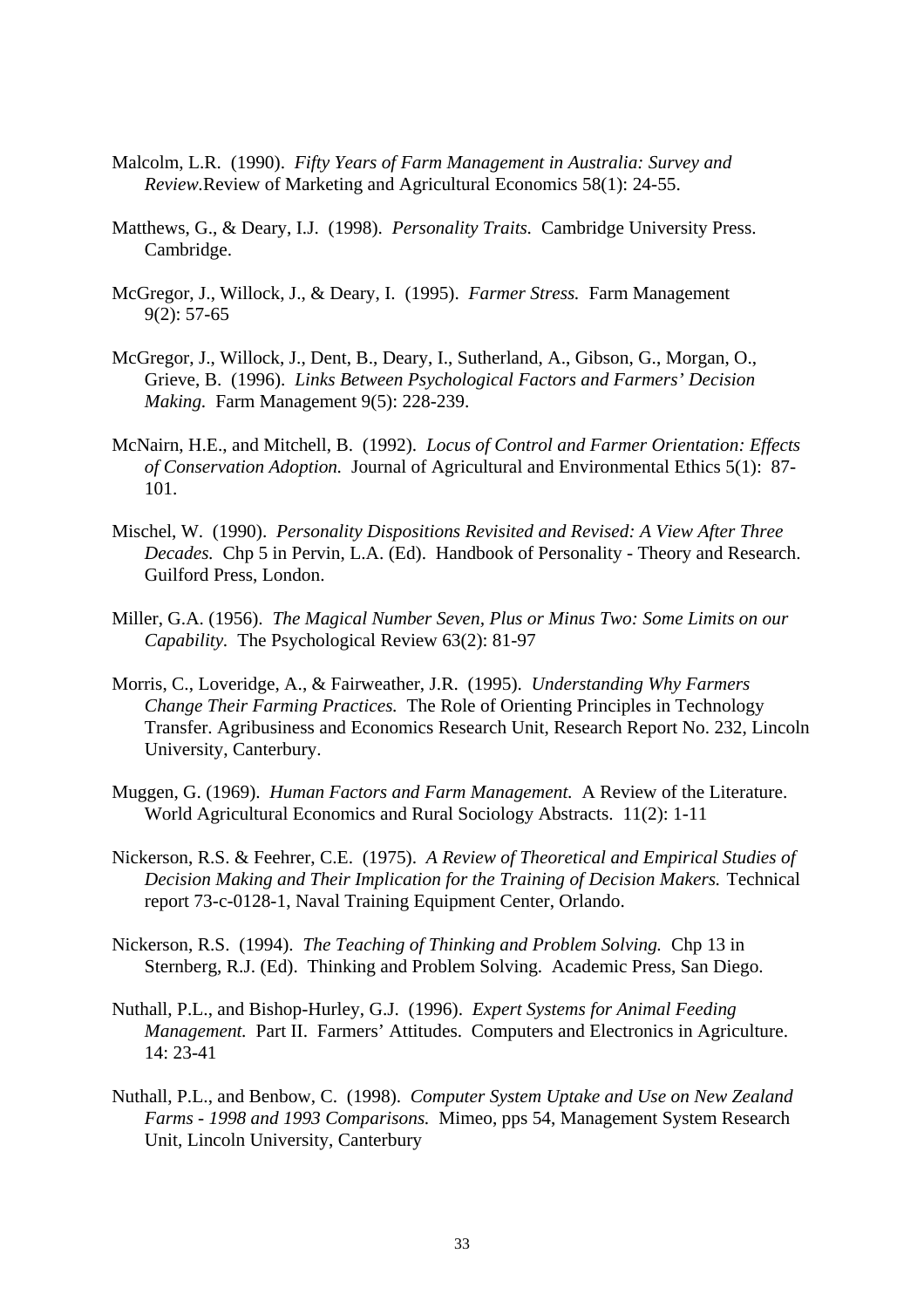- Ohlmer, B., Olson, K., & Brehmer, B. (1998). *Understanding Farmers' Decision Making Processes and Improving Managerial Assistance.* Agricultural Economics 18: 273-290
- Page, C., Wilson, J., and Kolb, D. (1994). *Management Competencies in New Zealand: On the Inside Looking In.* Ministry of Commerce, Wellington.
- Paine, M.S. (1993). *Extension Agents Can Perform More Effectively Through an Appreciation of Individual Learning Styles.* Proceedings of the New Zealand Society of Animal Production. 53:115-119
- Payne, J.W., Bettman, J.R., & Johnson, E.J. (1992). *Behavioural Decision Research: A Constructive Processing Perspective.* Annual Review of Psychology 43: 87-131
- Perkin, P., & Rehman, T. (1994). *Farmers' Objectives and Their Interactions with Business and Life Styles: Evidence from Berkshire, England.* Chp 16 in Dent, J.B., & McGregor, M.J., Rural and Farming Systems Analysis. CAB International, Oxford.
- Phillips, J.M. (1994). *Farmer Education and Farmer Efficiency: A Meta-Analysis.*  Economic Development and Cultural Change. 43(1): 149-166.
- Piech, B., and Rehman, T. (1993). *Application of Multiple Criteria Decision Making Methods to Farm Planning: A Case Study.* Agricultural Systems 41: 305-319
- Plous, S. (1993). *The Psychology of Judgement and Decision Making.* McGraw-Hill Inc., New York.
- Preston, R. (1996). *Hard Work, Good Timing Keys to Success.* The Press, 12/9/96, p30, Christchurch, New Zealand.
- Rehm, L.P., & Rokke, P. (1988). *Self Management Therapies.* Chp 4 in Dobson, K.S. (Ed). Handbook of Cognitive Behavioural Therapies. Guilford Press, London.
- Reid, J.I., Coulson, J.L., and Cameron E.A. (1996). *A Framework for Understanding the Adoption and Use of Technologies by Dairy Farmers.* Proceedings of the Third Annual Conference of the NZ Agricultural Economics Society, Blenheim (pps 209-217).
- Rogers, E.M. (1983). *Attributes of Innovations and Their Rate of Adoption.* Diffusion of Innovations. 3<sup>rd</sup> Edition. Collier MacMillan, London.
- Roling, N. (1988). *Extension Science.* Cambridge University Press, Cambridge.
- Rougoor, C.W., Trip, G., Huirne, R.B.M., & Rendema, J.A. (1998). *How to Define and Study Farmers' Management Capacity: Theory and Use in Agricultural Economics.*Agricultural Economics 18: 261-272
- Russo, J.E., & Schoemaker, P.J.H. (1989). *Decision Traps: Ten Barriers to Brilliant Decision Making and How to Overcome Them.* Simon & Schuster, New York.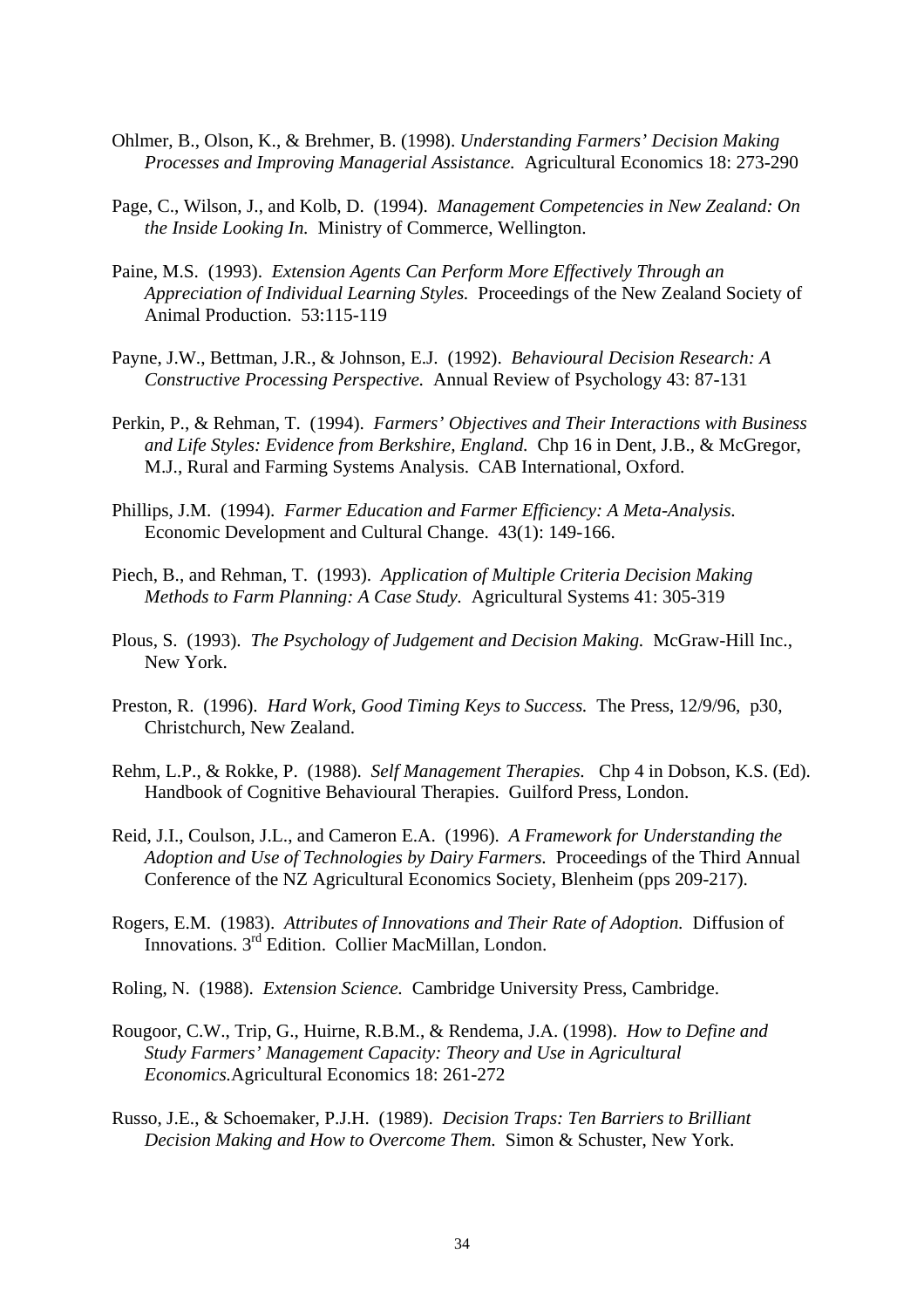- Ryde, J., & Nuthall, P.L. (1984). *Farmers' Record Keeping and Planning Practices: A Postal Survey.* Agricultural Economics Research Unit, Discussion Paper No. 81,Lincoln College, Canterbury.
- Salmon, P.W. (1980). *A Psychological Investigation of Farm Management Education.* A Personal Construct Theory Approach to Agricultural Extension. School of Agriculture & Forestry, University of Melbourne, Melbourne, pp 138
- Shanteau, J., & Phelps, R.H. (1977). *Judgment and Swine: Approaches and Issues in Applied Judgment Analysis,* pps 255-271 in Human Judgement and Decision Processes in Applied Settings. Academic Press, New York.
- Shanteau, J. (1978). *Psychological Abilities of Livestock Judges.* Bulletin 620, Agricultural Experiment Station, Kansas State University, Manhattan
- Shanteau, J. (1984). *Agricultural Psychology.* Encyclopaedia of Psychology 1: 42-43 Shanteau, J. (1986). *Psychological Characteristics of Expert Decision Makers.* Pps 289-304 in Mainpower, J.L., Renn, O., Phillips, L.D., and Uppuluri, V.R.R. (Eds). Expert Judgment and Expert Systems. Springer-Verlag, New York.
- Shanteau, J. (1990). *Psychological Characteristics of Agricultural Experts: Application to Expert Systems.* In Weiss (Ed), Climate and Agriculture: System Approaches to Decision Making. University of Nebraska, Lincoln.
- Shanteau, J. (1992). *How Much Information Does an Expert Use? Is it Relevant?* Acta Psychologica 81: 75-86
- Slater, P. (1965). *The Use of the Repertory Grid Technique in the Individual Case.* British Journal of Psychiatry 111: 965-975
- Slovic, P., Fischhoff, B., & Lichtenstein, S. (1977). *Behavioural Decision Theory.* Annual Review of Psychology 28: 1-39
- Slovic, P., Lichtenstein, S., & Fischhoff. (1988). *Decision Making.* Chp 10 in Atkinson R.C. (Ed.), Stevens' Handbook of Experimental Psychology. Wiley, New York.
- Stefanou, S.E., and Saxena, S. (1988). *Education, Experience, and Allocative Efficiency: A Dual Approach.* American Journal of Agricultural Economics. 70(2): 338-345
- Stevenson, M.K., Busemeyer, J.R., & Naylor, J.C. (1990). *Judgement and Decision Making Theory.* Chp 6 in Dunnette, M.D. & Hough, L.M., (Eds) Handbook of Industrial and Organizational Psychology, Vol 1. Consulting Psychologists Press Inc., Palo Alto.
- Thaler, R.H., & Shefrin, H.M. (1981). *An Economic Theory of Self Control.* Journal of Political Economy 89(2): 392-406.